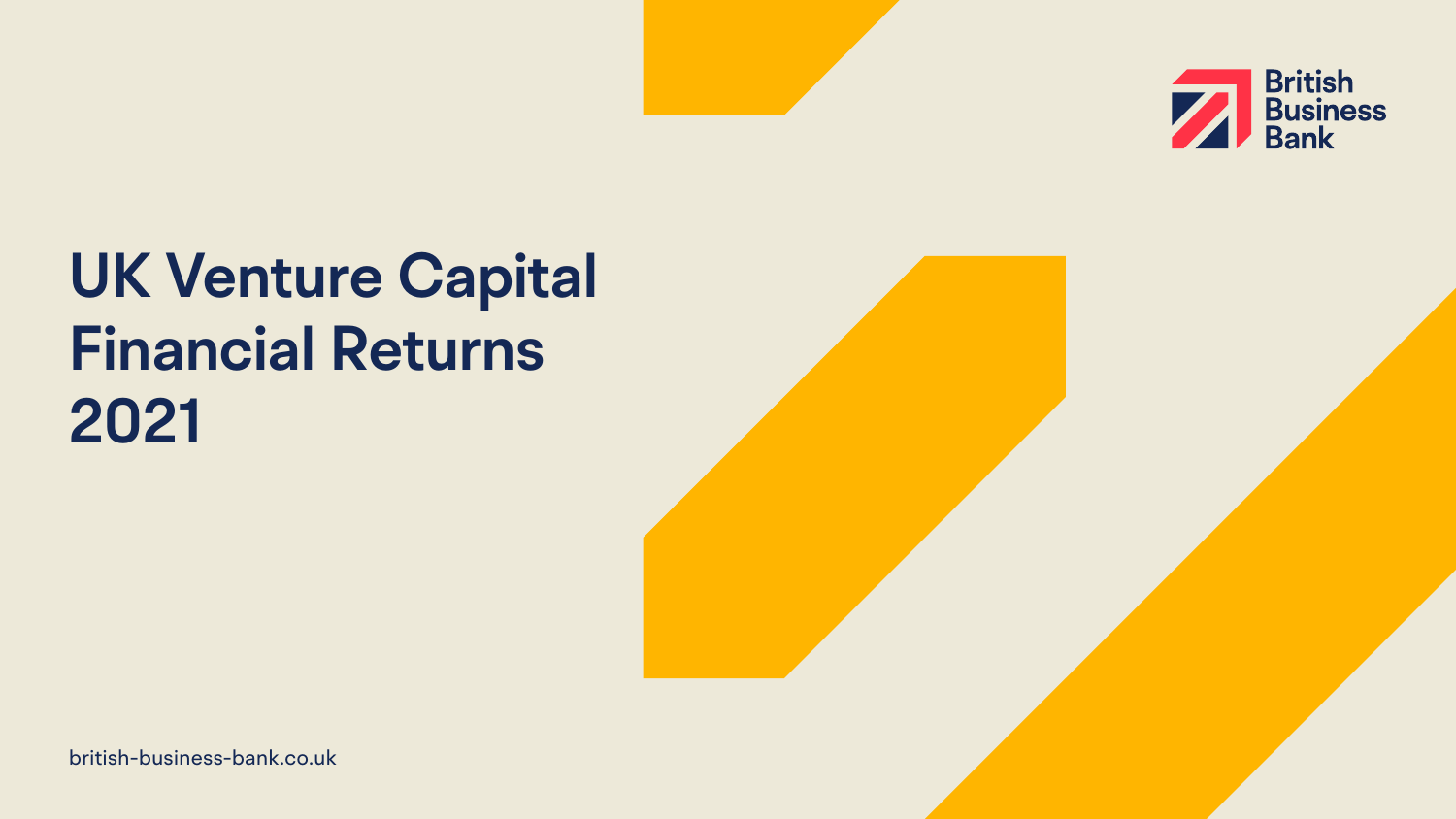# **Contents**

| <b>Foreword</b>                                  | 3  |
|--------------------------------------------------|----|
| <b>Executive summary</b>                         | 5  |
| Key findings                                     | 5  |
| <b>Introduction</b>                              | 8  |
| <b>Section 1: Overall market performance</b>     | 9  |
| VC returns over time                             | 10 |
| 2002-2007 vintage year cohort                    | 14 |
| 2008-2013 vintage year cohort                    | 15 |
| 2014-2019 vintage year cohort                    | 16 |
| Assessment of performance compared to a year ago | 17 |

| <b>Section 2: Detailed assessment of VC returns</b>                                                         | 20 | <b>Appendix 2: Ove</b>                     |
|-------------------------------------------------------------------------------------------------------------|----|--------------------------------------------|
| VC returns by investment stage focus                                                                        | 21 | <b>BVCA</b>                                |
| Distribution of fund returns                                                                                | 25 | Commercial data                            |
| Life sciences and deep tech                                                                                 | 27 | Preqin                                     |
|                                                                                                             |    | PitchBook                                  |
| <b>Section 3: Comparing British Business Bank and</b><br><b>BPC VC fund performance to the wider market</b> | 31 | Other sources of                           |
| <b>Section 4: Market Conditions</b>                                                                         | 35 | <b>Appendix 3: Met</b>                     |
| Survey findings                                                                                             | 36 | <b>Appendix 4: Det</b><br>vintage category |
| <b>Appendix 1: Definitions</b>                                                                              | 41 |                                            |
| Venture Capital                                                                                             | 41 | <b>Endnotes</b>                            |
| Financial performance metrics                                                                               | 41 | Acknowledgeme                              |
| Internal Rate of Return (IRR)                                                                               | 41 | <b>Disclaimer</b>                          |
| Money multiples                                                                                             | 42 |                                            |
| Distribution of returns                                                                                     | 43 |                                            |
| Fees                                                                                                        | 43 |                                            |
|                                                                                                             |    |                                            |

| <b>Appendix 2: Overview of data sources</b>                       | 44 |
|-------------------------------------------------------------------|----|
| <b>BVCA</b>                                                       | 44 |
| Commercial data providers                                         | 44 |
| Pregin                                                            | 44 |
| PitchBook                                                         | 45 |
| Other sources of information on VC financial returns              | 45 |
| <b>Appendix 3: Methodology for compiling dataset</b>              | 46 |
| Appendix 4: Detailed UK performance by 2-year<br>vintage category | 49 |
| <b>Endnotes</b>                                                   | 50 |
| <b>Acknowledgements</b>                                           | 50 |
| <b>Disclaimer</b>                                                 | 50 |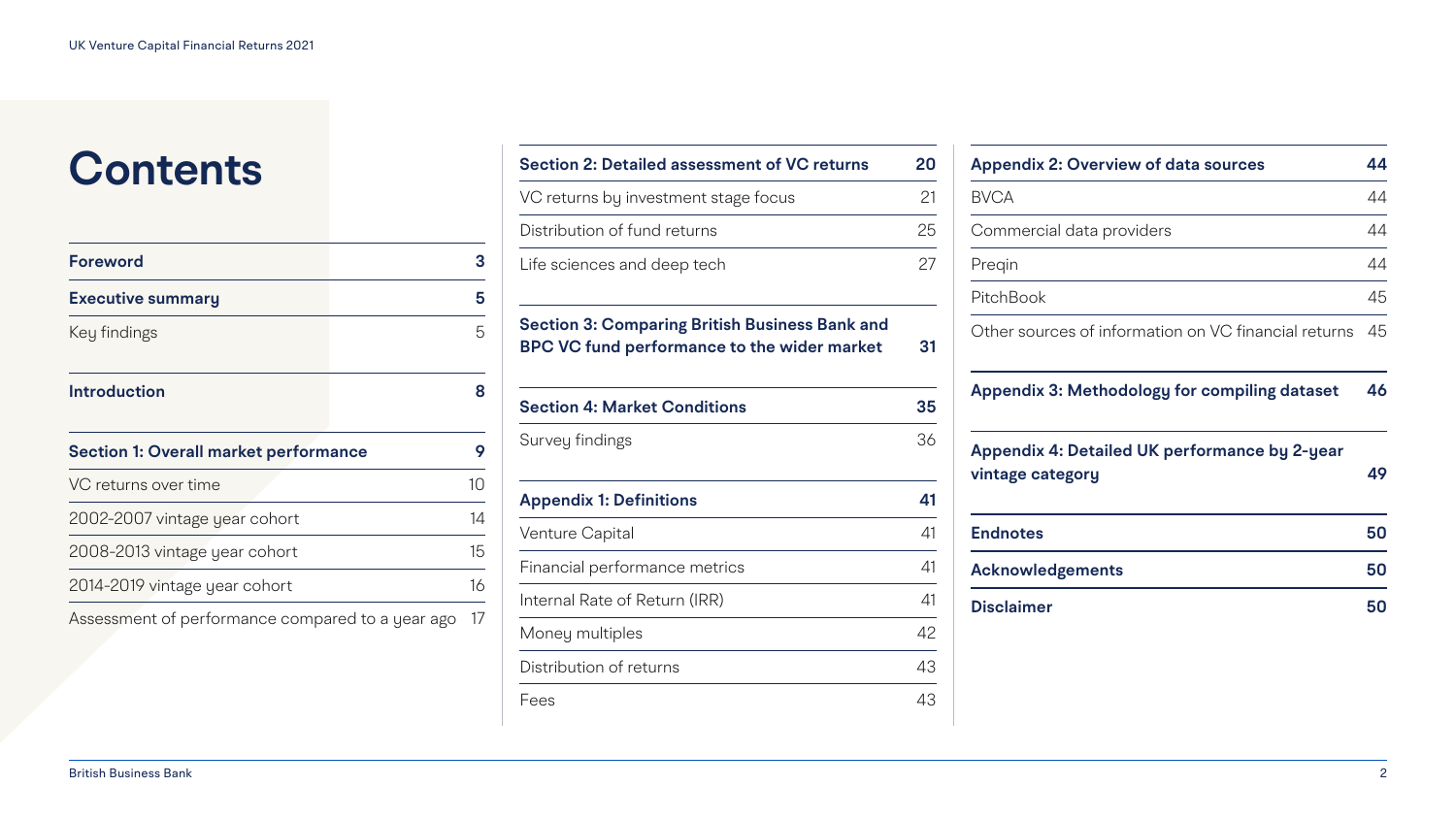## <span id="page-2-0"></span>**Foreword**

As the UK continues to recover from the impact of the Covid-19 pandemic, a successful Venture Capital (VC) market will play an important role in growing UK economic activity by providing the 'rocket fuel' to enable the rapid growth of ambitious smaller businesses.

In the past, UK institutional investors, such as pension funds, have allocated less capital to UK VC, partly due to a lack of transparency about financial returns of the industry. This has impacted the level of capital available to high growth businesses in the UK.

As the country's economic development bank, and the largest investor in UK VC, the British Business Bank seeks to address this information gap by examining and providing better intelligence about how venture markets perform.

Our annual VC returns report, now in its third year, has become an increasingly recognised and trusted evidence source in the market. It provides a comprehensive and detailed assessment of UK VC fund performance, drawing on existing data sources including PitchBook and Preqin, data from the performance of the Bank's own equity programmes, and directly sourced information from fund managers. This widespread coverage of funds reporting financial returns data enables us to provide a robust account of the performance of the asset class.

This year's report found that UK VC funds continue to perform well compared to their US counterparts, and funds with 2002 vintage onwards have similar returns. This suggests that UK VC could be an attractive asset class for LPs currently investing, or considering investing, in US VC.

It is encouraging to see the performance of UK VC funds has increased in the last 12 months, driven by higher valuations and strong exit activity, with improvements seen across all parts of the market. It is particularly positive to see the top performing UK funds doing even better.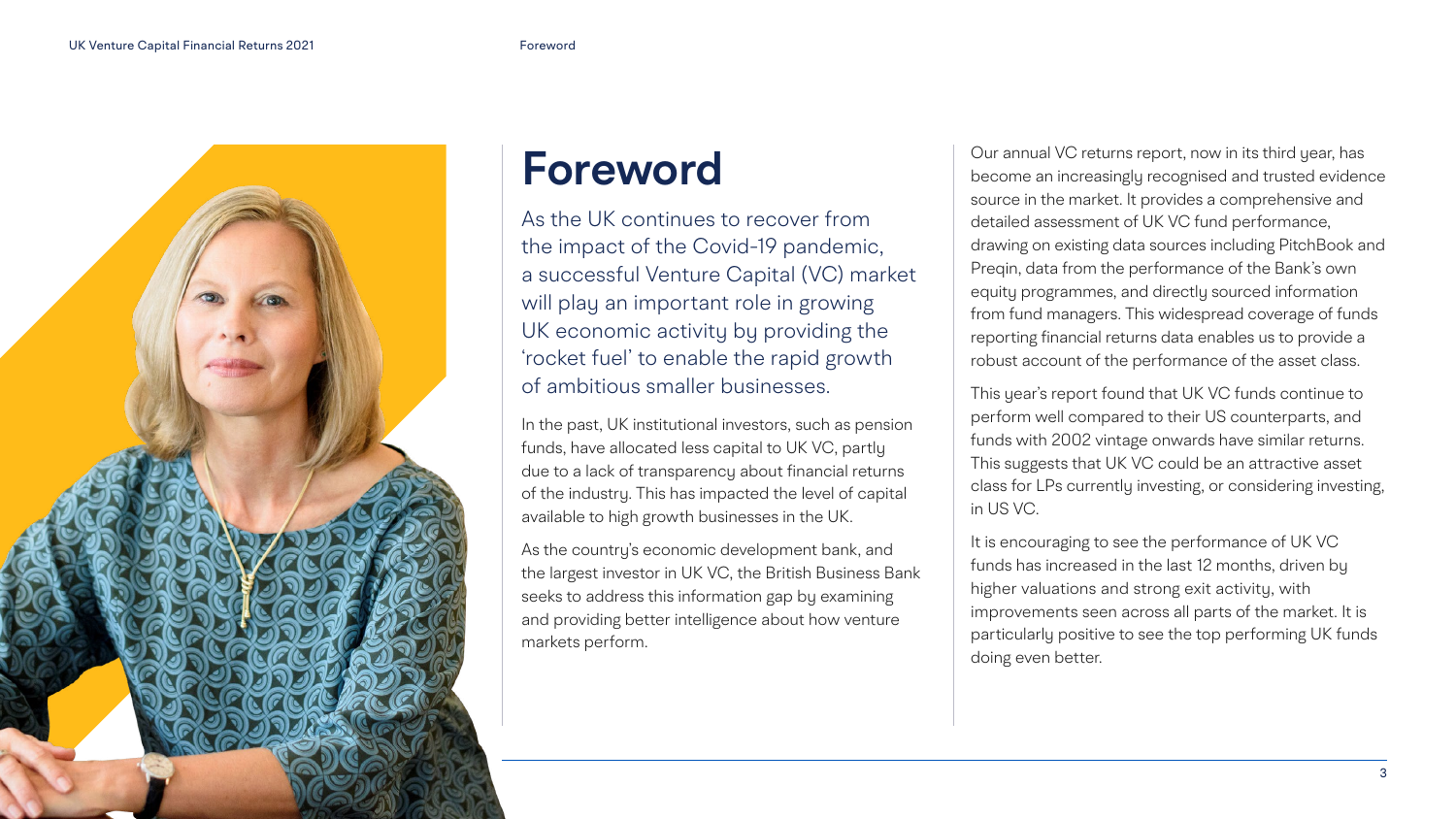Our fund manager survey also confirmed fund managers had positive views on the investment opportunities available, with the overwhelming majority reporting that the quality of deals available was good or very good. The survey also identified increased competition for deals compared to the previous year.

### **A vital market role**

The British Business Bank has now committed a total of £2.4bn into 95 funds through its Enterprise Capital Fund programme and British Patient Capital. The overall performance of funds within these programmes demonstrates that positive returns can be generated.

The Bank's mission is to drive sustainable growth and prosperity across the UK, and to enable the transition to a net zero economy, by supporting access to finance for smaller businesses. Working with the wider VC

community to improve both the coverage and accuracy of market data is an important part of helping finance markets operate more effectively. In so doing, we enable more high-growth innovative businesses to secure the finance they need so they can realise their potential and become the global success stories of the future.

### **Catherine Lewis La Torre CEO, British Business Bank**

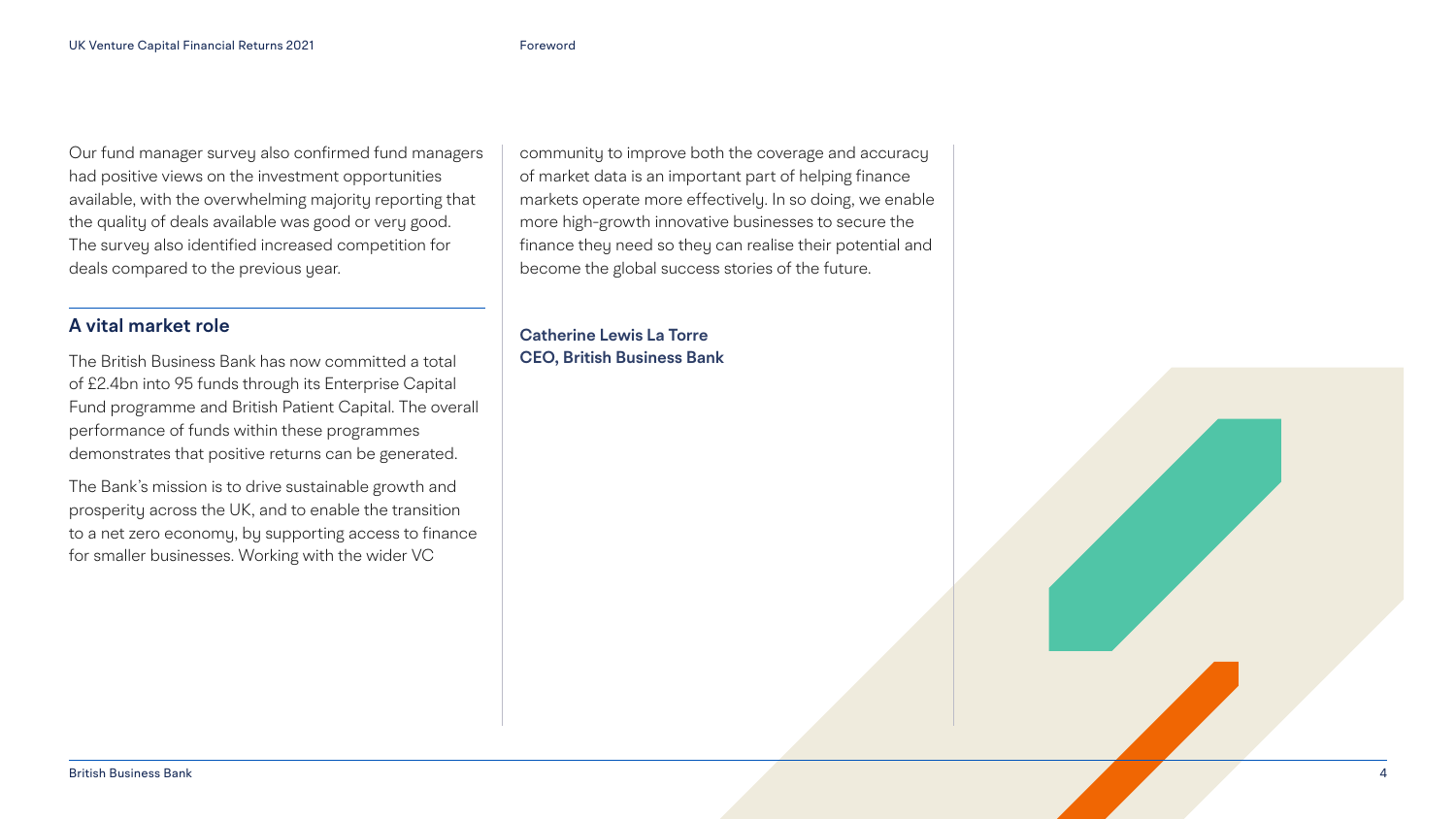### <span id="page-4-0"></span>**Executive summary**

Venture Capital (VC) investors provide equity funding to early-stage companies with the potential for high growth. The UK VC industry has grown and matured substantially and is becoming a more recognised part of many institutional investors' portfolios.

Reliable data demonstrating high VC returns relative to other asset classes, including public equities, could help unlock greater domestic institutional funding, increasing the amounts of equity finance available to smaller businesses with high growth potential.

This is the third year the British Business Bank has collected and published data on the performance of UK VC funds. The Bank has collected fund level data on VC returns directly from UK fund managers and combined this with data from commercial data providers and data from funds the Bank has invested in as a Limited Partner (LP) to provide the most comprehensive assessment of UK VC fund performance.

This report includes the fund performance data of 154 UK VC funds with a 2002-2019 vintage, making it the largest source of information available on the performance of UK VC funds. We estimate our dataset covers 38% of the total number of UK VC funds in the market.

The report examines financial performance using Distributions to Paid-In capital (DPI) and Total Value to Paid-In capital (TVPI) multiples, with data covering performance up to 31 March 2021.

### **Key findings:**



### The performance of UK VC funds has increased sharply in the last 12 months

Higher company pre-money valuations, combined with strong exit activity in 2020 and 2021, has contributed to a material uplift in fund valuations since the previous VC Financial Returns report. UK VC funds with a 2008 to 2013 vintage have seen an increase in their pooled DPI multiple of 0.26 points, from 0.79 in 2020 to 1.05 in 2021. Over the same time period their pooled TVPI multiple has also increased by 0.28 points from 1.81 to 2.09 in 2021.

This uplift is also confirmed for funds that have reported performance in both the latest and the previous VC Returns report. The pooled DPI multiple for these funds has increased by 0.24 points over the past year. The pooled TVPI multiple has also increased by 0.30 points,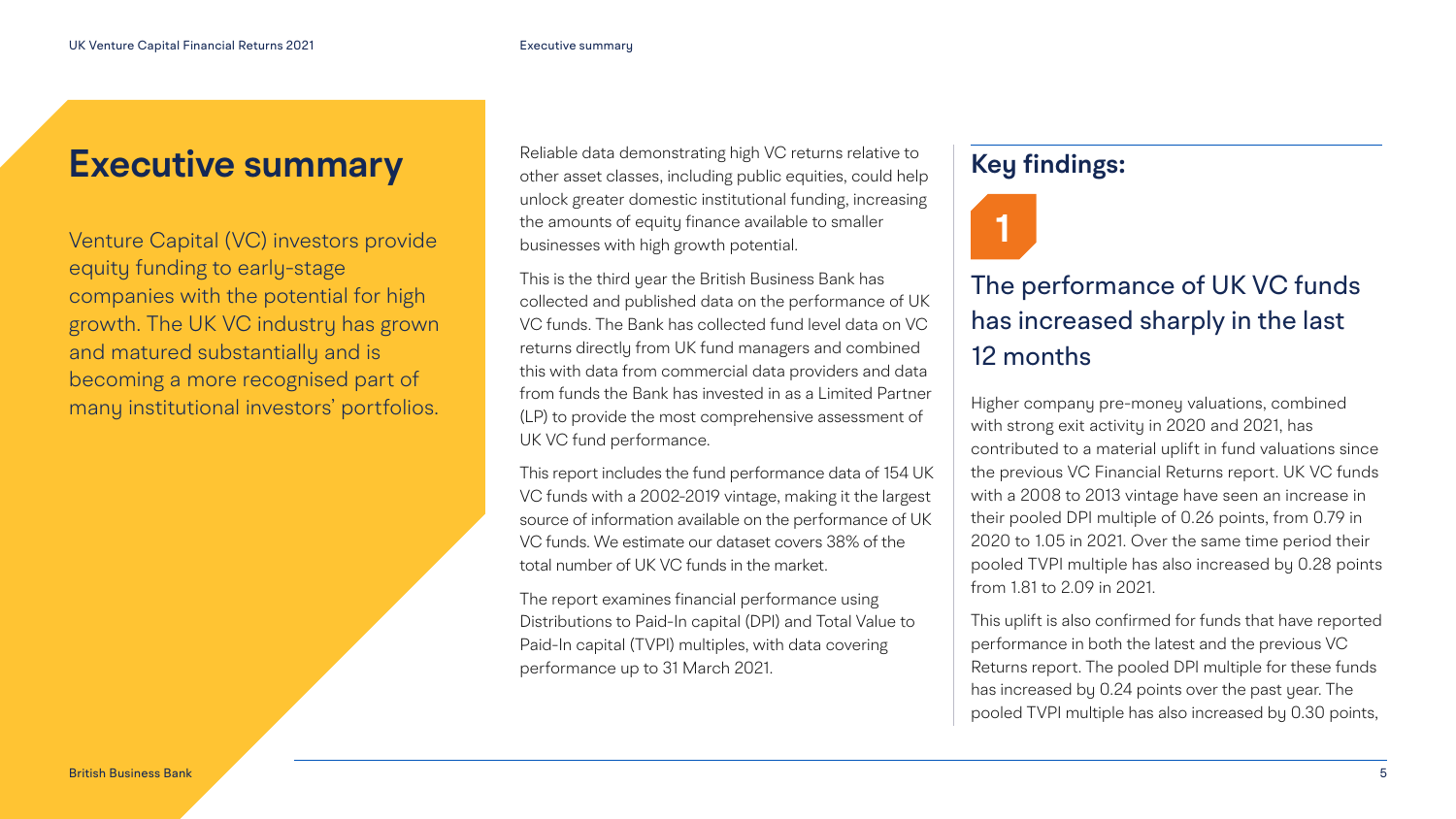which is higher than the increase seen in DPI over the same time period. This reflects increased valuations in unrealised assets, some of which may not be sustained until exit.

This overall improvement in UK fund performance was also confirmed by the Bank's fund manager survey, which showed VC market conditions are good with fund managers reporting positive views on investment opportunities available and exit conditions. However, a high proportion of fund managers (59%) reported high levels of competition for deals. 59% of fund managers also reported competition to have increased compared to a year ago.

**2**

### UK VC funds continue to perform well compared to their US counterparts

Historically US VC financial returns were considered by many in the VC industry to be substantially higher than the performance of UK and European funds. Analysis of data within this report suggests that this is not the case, and returns are very similar between geographies since 2002.

Overall fund returns for UK VC funds with 2002-2016 vintage years show a pooled DPI multiple of 1.01 and pooled TVPI multiple of 2.08. US funds of the same vintage generated higher pooled DPI multiples of 1.12, but the US pooled TVPI is 0.11 points lower than the UK's.

In particular, the UK performs well across the earlier 2002-2007 post dotcom bubble vintage years where UK pooled DPI and TVPI returns are, respectively, 0.20 points and 0.34 points higher than in the US.

**3**

### The UK now has a similar distribution of fund returns as the US market

VC market returns are driven by the performance of high performing outlier funds. Previous research identified that the top performing US funds have substantially higher TVPI multiples than the top UK VC funds. This is still true in the latest data, with the UK top performing one percentile funds with a 2002-2019 vintage generating TVPI return multiples of approximately 11, compared to around 26 in the US, but the UK's TVPI multiple is an improvement on 6 presented in last year's report.

The UK now has a similar distribution of TVPI fund returns as US funds. The distribution of UK TVPI largely tracks the US up until the 3<sup>rd</sup> percentile, and then US funds go on to report substantially higher TVPI multiples. This is an improvement from the 2019 VC returns report where the UK matched the US up until the  $8<sup>th</sup>$  percentile and suggests the top performing UK funds are now making higher returns than previously.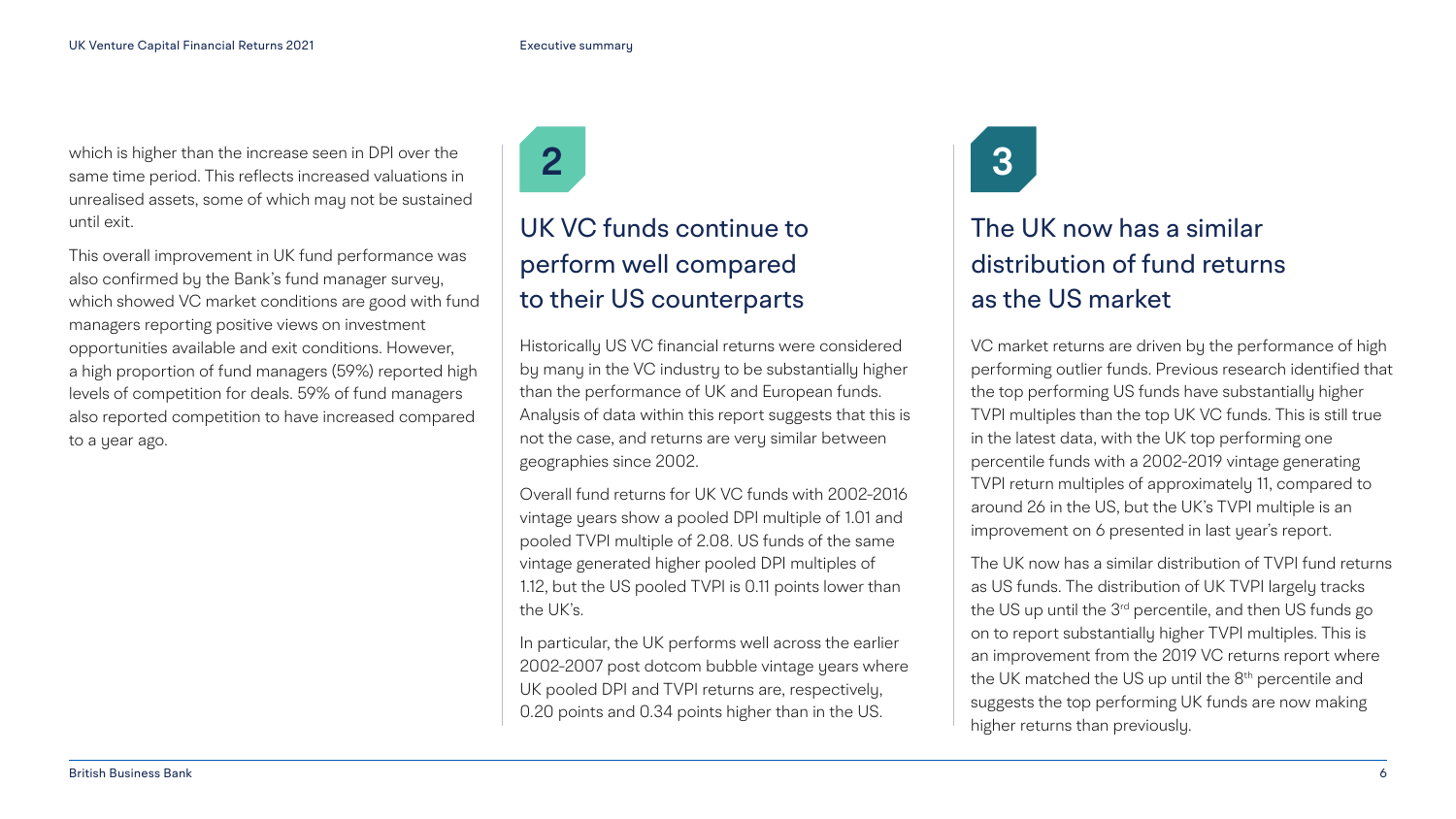# **4**

### British Business Bank supported fund performance is close to that of the wider UK VC market

As the largest LP investing in UK VC, the British Business Bank is committed to being transparent on the performance of funds it has invested in.

For VC funds supported by the Enterprise Capital Fund (ECF) programme with a 2006-2018 vintage year, the pooled TVPI multiple is 1.51 overall, but 1.99 for other LPs due to the prioritised return structure.

This shows the 'geared' returns structure for private sector LP investors is working as returns are now comparable to the 2.01 pooled TVPI for the wider UK VC market for comparable vintage years (2006-2018).

British Patient Capital (BPC) was established in June 2018 but was seeded with funds from the Bank's VC Catalyst programme which operated between 2013 and mid-2018. VC funds in BPC's portfolio with

a 2013-2018 vintage have generated a pooled TVPI multiple of 1.73. This is higher than the figure reported a year ago (1.40) but is lower than the wider UK VC market multiple of 2.00 for funds of the same vintage.

The lower TVPI multiple for BPC is partly explained by the substantial increase in BPC's VC fund investment activity in 2018, which account for 33% of BPC's portfolio over this time period. In comparison, only 18% of UK wider market funds had a 2018 vintage. This means the BPC portfolio is now less mature than the wider market, reducing BPC's reported returns.

Given the length of time required for returns in the asset class to materialise, combined with the 'J-curve effect', a performance differential is to be expected. Comparisons on 2013-2017 vintage shows BPC's performance to be more similar to the wider market in terms of DPI multiples, although the pooled TVPI is 0.23 points lower than the wider market.

BPC is a long-term equity investor looking to support companies over an extended time frame. It is still too early in the life of BPC's portfolio to draw definitive conclusions about its long-term performance.

### **Conclusions**

The report shows the performance of UK VC continues to have good performance relative to the US and has the potential to be an attractive asset class for LPs.

We welcome comments and suggestions for ways in which UK VC financial returns data can be improved. We would also encourage fund managers (GPs) and institutional investors (LPs) who wish to contribute data to next year's report to contact the Bank's research team directly, in order to increase coverage even further, and make this data source even more robust.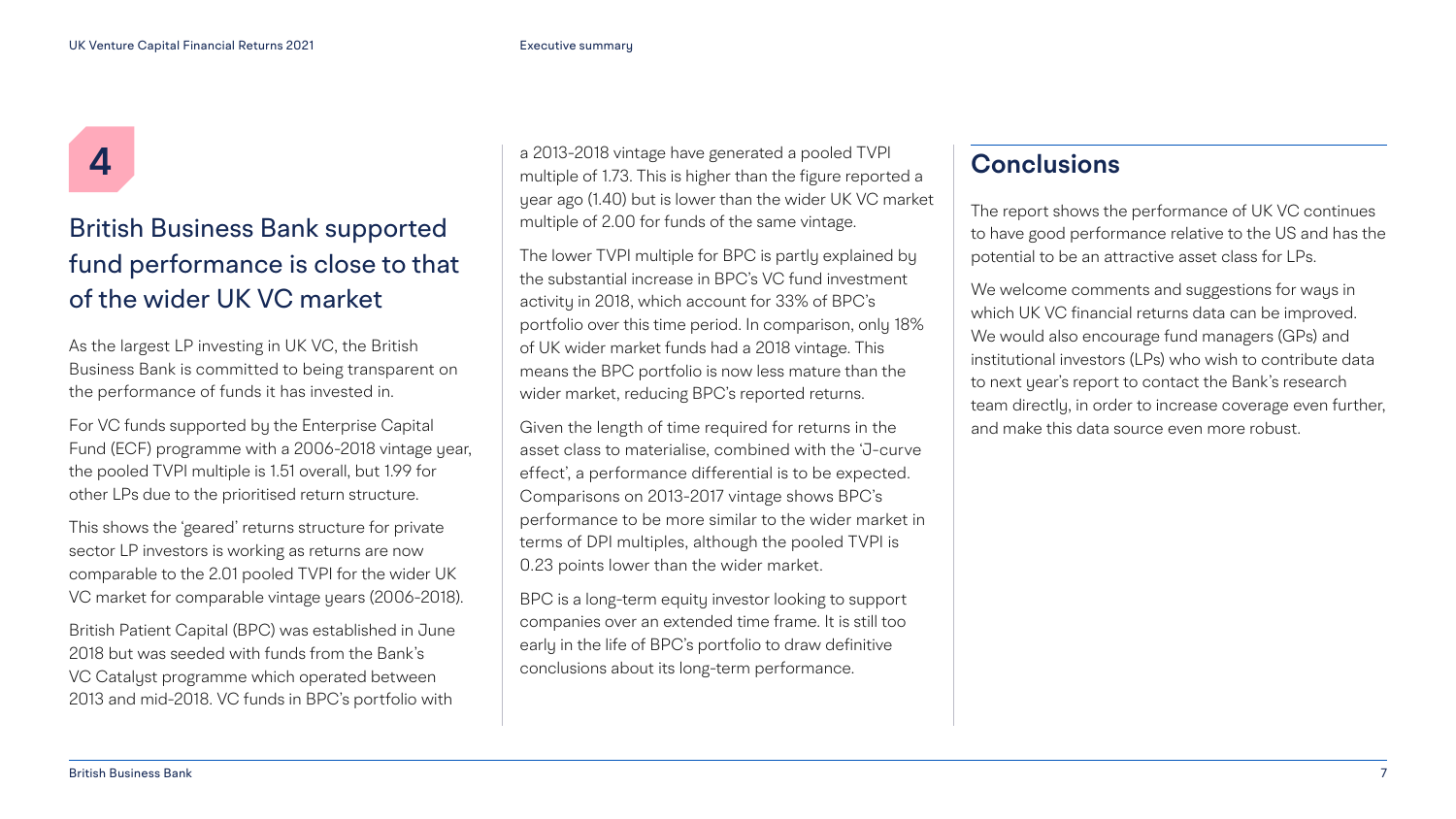As the largest investor in UK VC, and with the mission of making finance markets work more effectively for UK smaller businesses, the British Business Bank seeks to address this information gap by improving the data available on the performance of UK VC returns.

The Bank has collected fund level data on VC financial returns directly from fund managers and has combined this with other data including data from PitchBook and Preqin to provide the most comprehensive data source on the performance of UK VC funds. This data is collected on a best endeavours basis. The report is broken down into the following sections:

- **Section 1** provides an overview of VC financial returns across the UK, US and rest of Europe.
- **Section 2** compares reported financial returns across different time periods, stages and sectors.
- **Section 3** assesses the performance of VC funds the Bank and British Patient Capital (BPC) have invested in and compares them against the wider VC market for funds of a similar vintage.

– **Section 4** provides an overview of current VC market conditions, and examines opportunities for investment and exits using the results from our survey of fund

managers.

**Appendix 1** contains the definitions of the key terms used throughout the report, whilst **Appendix 2** provides an overview of the different data sources used in the report. **Appendix 3** provides a description of the methodology used to create the combined dataset.

### <span id="page-7-0"></span>**Introduction**

This is the British Business Bank's third annual report examining the financial performance of UK VC funds. The aim of this report is to improve the availability of information on UK VC returns by presenting anonymised market level data on the performance of UK VC funds.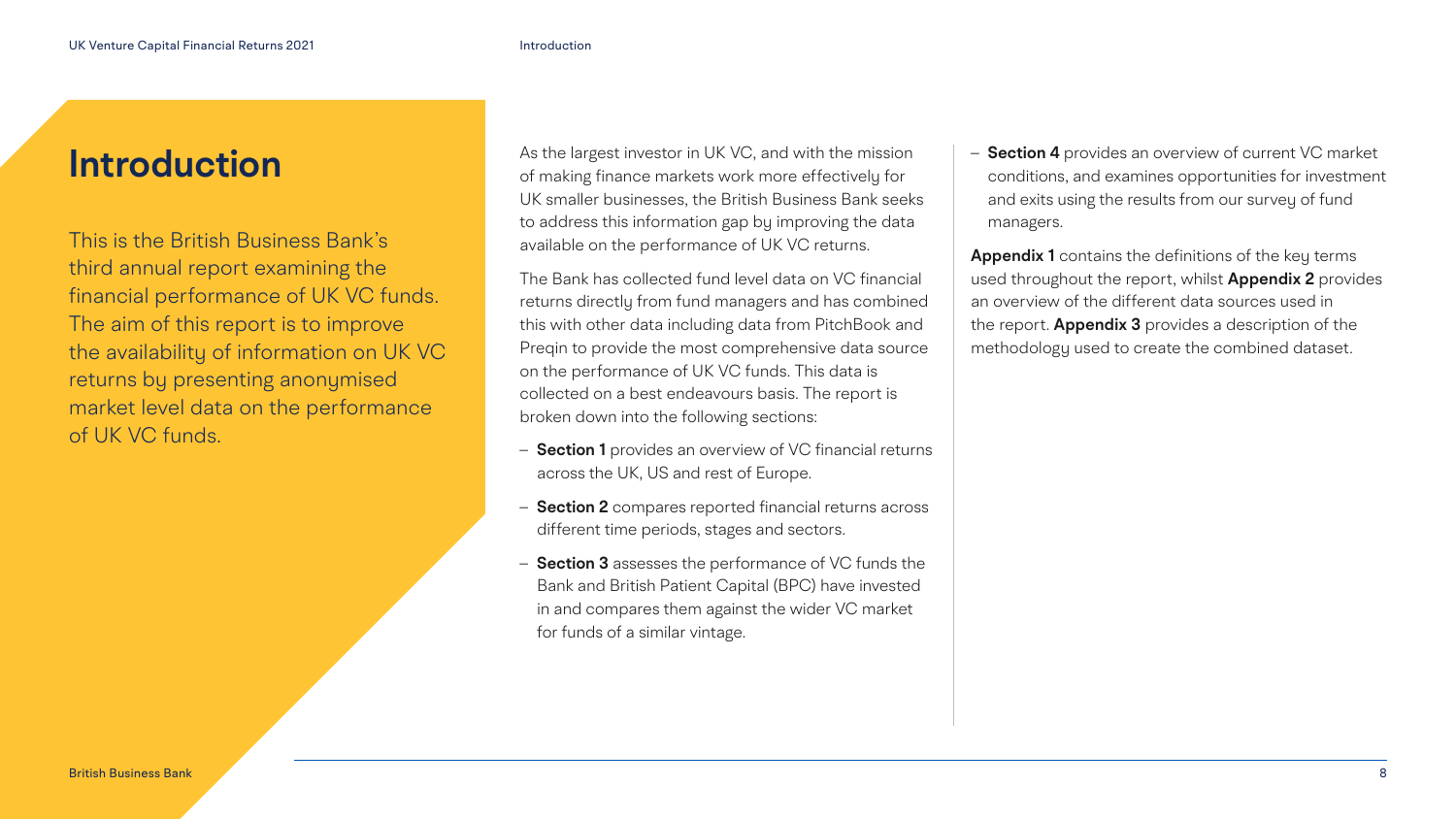### <span id="page-8-0"></span>**Section 1: Overall market performance**

This section provides a summary of financial performance for the UK VC market using the combined dataset covering fund level data from PitchBook, Preqin, British Business Bank Management Information and data from the Bank's survey of fund managers. It then compares the performance of UK VC funds against their counterparts in both the US and the rest of Europe (ROE) using combined data from PitchBook and Preqin.

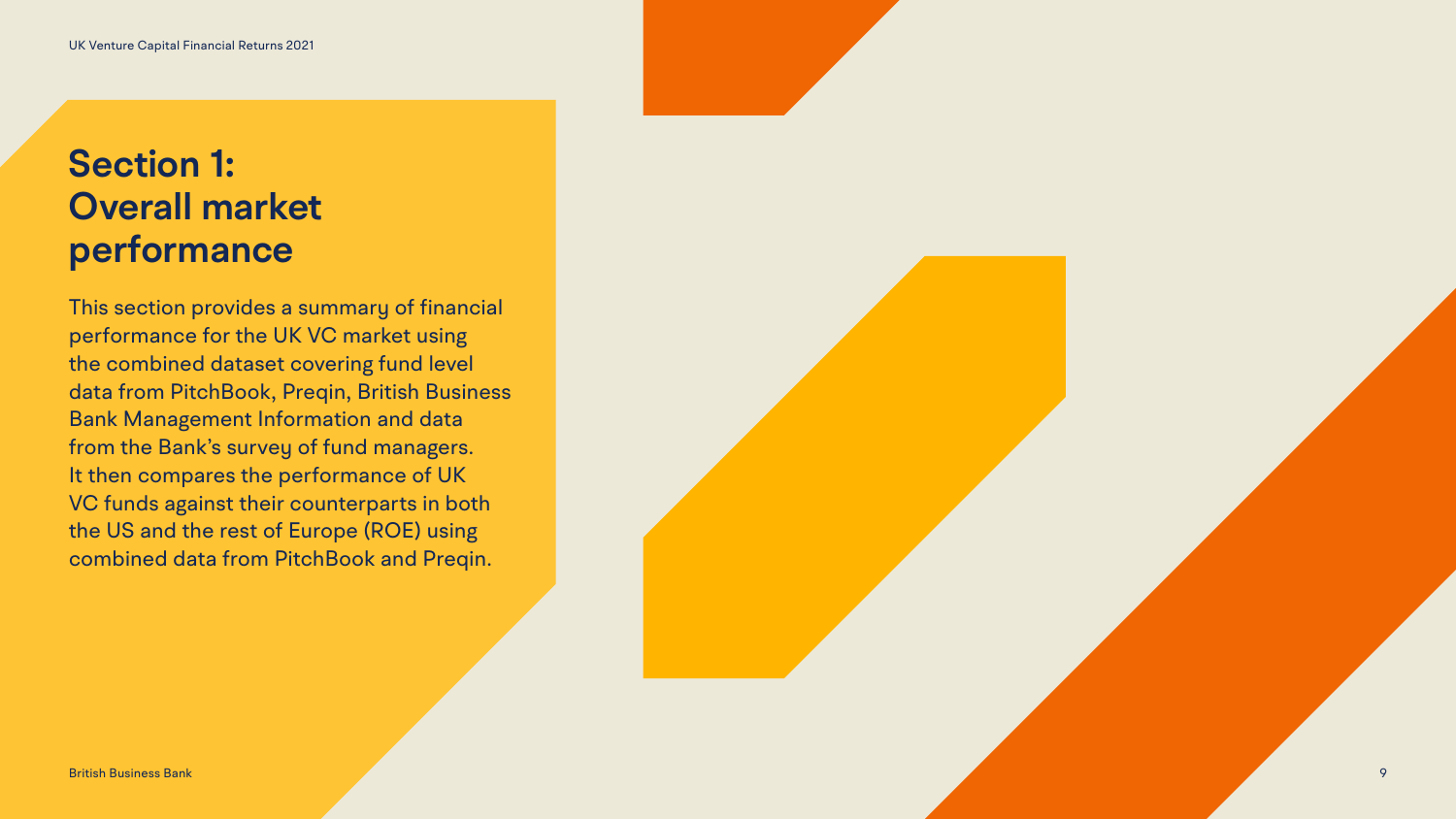### **VC returns over time**

Figure 1.1 shows the annual pooled and median DPI and TVPI multiples for UK VC funds with 2002-2018 vintage years. The performance of UK VC funds is analysed using funds with a 2002 vintage onwards as this removes the impact of the dot-com bubble bursting and provides a more balanced measure of fund performance. Vintage years with performance based on less than five funds are removed from the graph as shown by the gaps between 2003 to 2005. There is a large amount of annual variation in performance, but Figure 1.1 shows that the VC market overall has performed strongly since 2002 with several years reporting pooled multiples above 2.

The pooled DPI return multiple falls below one from 2011 onwards as there has been insufficient time for portfolio company exits to occur allowing for capital to be distributed to investors. Depending on stage, it can take many years before VC funds start exiting their portfolio companies through IPOs, trade sales and secondary sales. Therefore, early in a fund's life, the DPI return multiple is not a useful measure of current or expected performance.

TVPI multiples incorporates the unrealised value in the portfolio and so it is a more useful measure for calculating performance during the early part of a fund's life. However, because VC funds are affected by the 'J-curve' in the early stage of their life, reported returns in the first couple of years of a fund's life do not generally reflect the return investors can expect over the long term.

<span id="page-9-0"></span>Section 1 presents trends in the financial performance of UK VC for funds up to 2018 by individual vintage year and by 2-year vintage year categories. Performance is also analysed by combined time periods (cohorts) to provide a robust assessment of performance and to allow for meaningful comparisons against the US and rest of Europe.

The section finishes with a longitudinal assessment of UK VC returns. As the British Business Bank has been producing this report for three years, we are now able to compare the reported performance of funds over multiple years if they are present in previous datasets. In this report, we compare the reported 2021 performance for nearly 80% of the UK VC funds in this year's dataset against their reported performance in last year's (2020) report.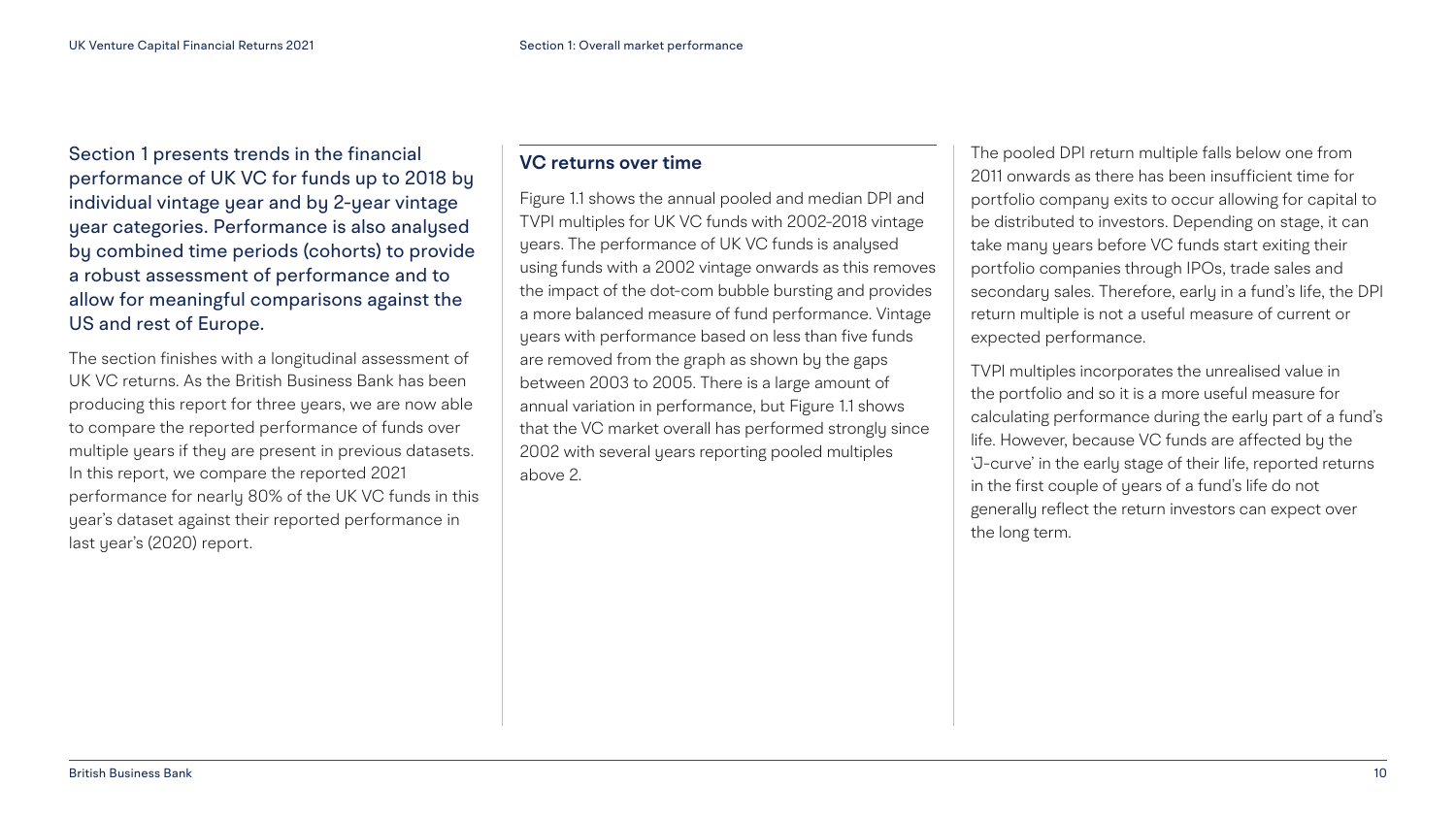### **Overall UK VC funds financial returns by vintage year**



<span id="page-10-0"></span>Fund TVPI returns follow a 'J-curve' over time where returns turn negative in the short run, before turning positive in the medium to long term. This is due to the impact of fees and fund managers keeping the value of their unrealised investments close to cost until there is evidence of an increased value (e.g progress against milestones or additional funding rounds involving outside investors which validates company value). Company failures may also become apparent early on which will result in the value of investments being written down or written off, before promising companies can be identified in the portfolio.

Most organisations publishing VC returns, such as the BVCA<sup>1</sup>, do not publicly report financial returns for funds less than four or five years old due to the 'J-curve' giving misleadingly low returns figures. In that context, the relatively high TVPI multiples for recent funds younger than five years old suggests that these funds may now be following a different returns profile compared to those earlier periods.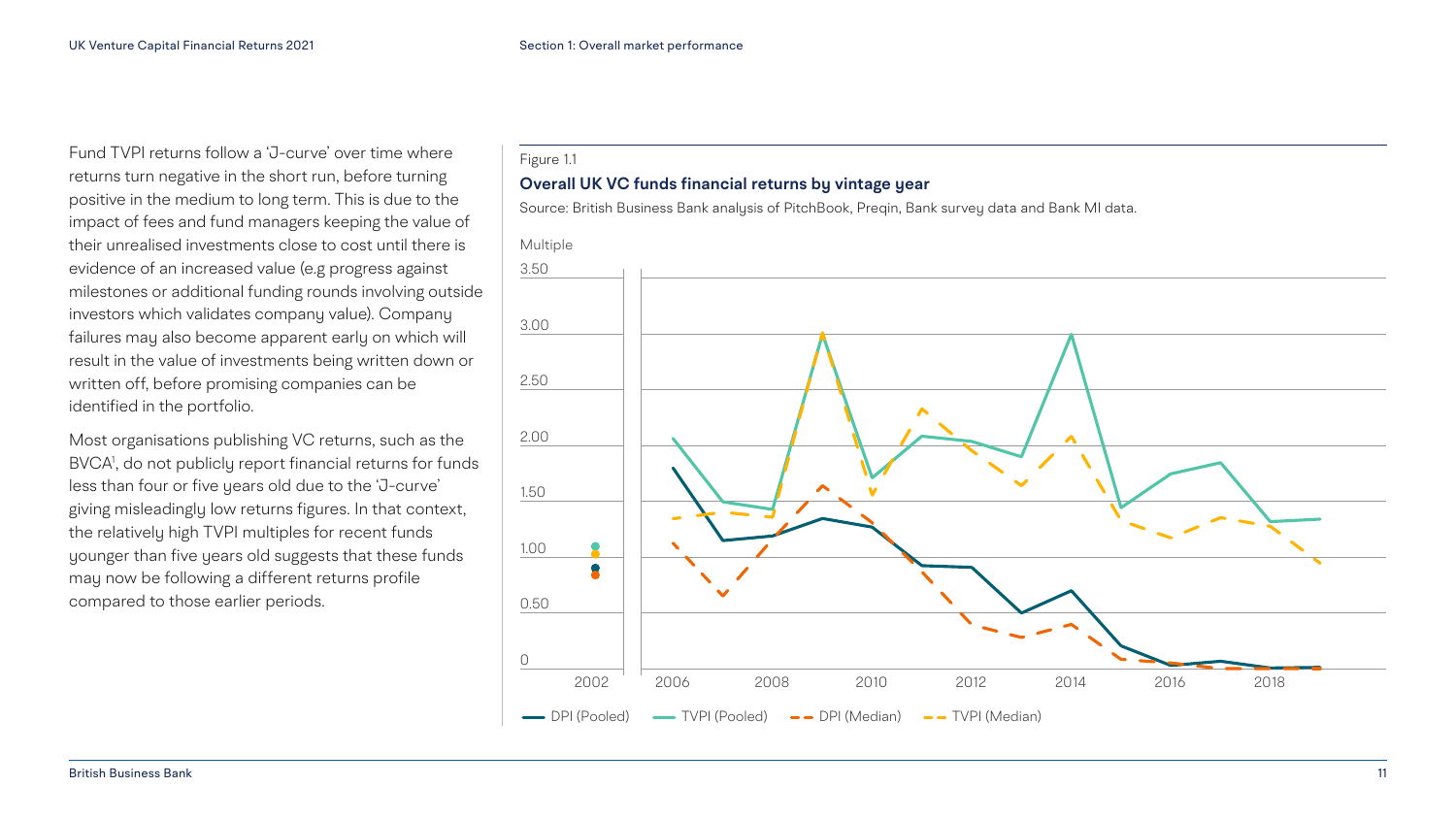The 2019 VC returns report was the last report in this series to provide international comparisons of VC fund performance by comparing the UK to the US. The 2019 report found that UK VC returns for funds established since 2002 were either broadly in line or slightly ahead of their US counterparts for funds with a 2002-2011 vintage year. This section updates this analysis using the latest data and for the first time provides a comparison of performance to the rest of Europe.<sup>2</sup>

## Figure 1.2 **Overall UK VC funds financial returns by 2-year vintage category** Source: British Business Bank analysis of PitchBook, Preqin, Bank survey data and Bank MI data. 3.00 2.00 2.50 0.50 1.50 1.00 2002–2003 2004–2005 2006–2007 2008–2009 2010–2011 2012–2013 2014–2015 2016–2017 2018–2019 Multiple 0.00  $\longrightarrow$  DPI (Pooled)  $\longrightarrow$  TVPI (Pooled)  $\longrightarrow$  DPI (Median)  $\longrightarrow$  TVPI (Median)

<span id="page-11-0"></span>Figure 1.2 provides analysis of UK VC financial returns using two-year vintage year categories, which includes the previously omitted vintages between 2002-2006. Using two-year vintage categories mitigates somewhat against the small sample sizes for each vintage year category and the annual noise created by outlier funds. Consistent with Figure 1.1, Figure 1.2 shows that the UK VC asset class has performed strongly over the past two decades with nearly every two-year cohort producing a pooled TVPI multiple over 2.

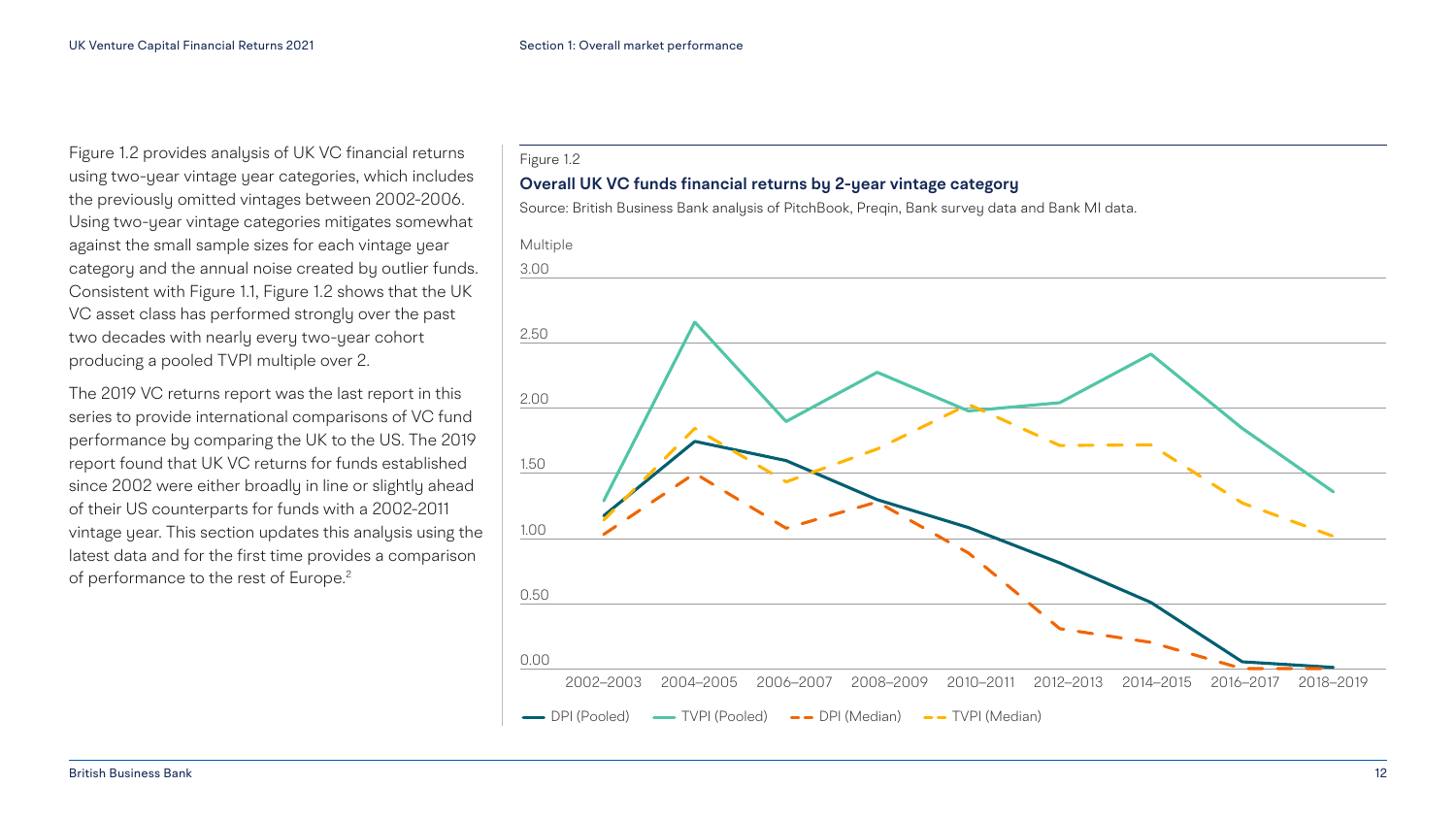### **Performance multiples of UK, US and Rest of Europe VC funds (2002-2016 Vintage years)**

Source: British Business Bank analysis of PitchBook, Preqin,

Bank survey data and Bank MI data. Multiple







<span id="page-12-0"></span>Figure 1.3 shows the pooled return, median and upper/ lower quartile fund performance for UK, US and Rest of Europe funds in the 2002-2016 vintage cohort. This time period was selected to be consistent with the data reported in the latest 2020 BVCA Performance Measurement Survey Report<sup>3</sup> and provides an overall summary of market performance over a longer time period than presented later on in this section.

Overall UK fund returns for funds with 2002-2016 vintage years show a pooled DPI multiple of 1.01 and pooled TVPI multiple of 2.08. Funds of this vintage also generated a mean IRR of 17%. This is similar in scale but slightly higher than the BVCA reported fund performance for funds of the same vintage, giving reassurance on the validity of the reported market performance in this report. The BVCA reports a pooled DPI multiple of 0.90 and a pooled TVPI multiple of 1.93 for funds with a 2002-2016 vintage.

The performance of UK VC is comparable to the US, whose pooled DPI multiple is slightly higher at 1.12, but their pooled TVPI multiple is lower at 1.97. The US has a lower mean IRR of 12%. This could reflect UK companies exiting earlier than their US counterparts or reflect US data sources having a higher coverage of funds reporting IRR data.

UK VC fund performance figures are also comparable to the rest of Europe (Pooled DPI of 1.02 and pooled TVPI of 1.98), although rest of Europe performance is more uncertain due to the relatively lower fund coverage. The rest of Europe has a mean IRR of 17% which is identical to the UK's figure.

For many of these funds in the 2002-2016 cohort, it is too early in their life to make a conclusive assessment, and so it is useful to assess the performance of older vintage funds in distinct categories.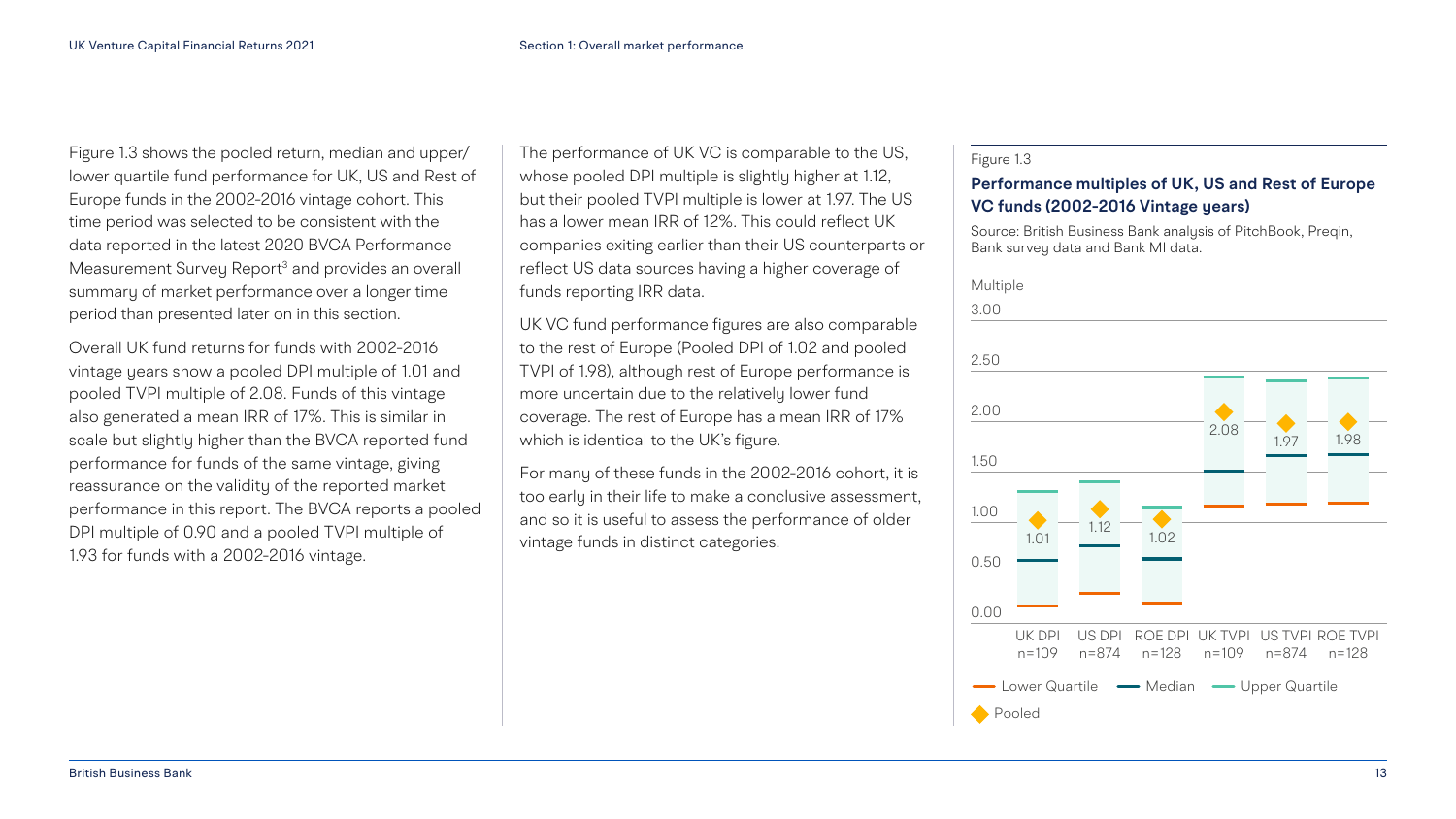| Multiple |  |
|----------|--|
| 3.00     |  |
|          |  |
| 2.50     |  |





### **Performance multiples of UK, US and Rest of Europe VC funds, 2002-2007 cohort**

Source: British Business Bank analysis of PitchBook, Preqin, Bank survey data and Bank MI data.

<span id="page-13-0"></span>High performing outlier funds and prevailing economic conditions can cause annual returns multiples to be volatile. Combining vintage years together can reduce some of the distortion arising from this annual noise and mitigates somewhat against the small sample sizes. It also allows consideration of wider economic factors. For these reasons, vintage years are grouped into the following wider cohorts to analyse performance over time:

Time period categories:

- 2002-2007: Positive economic growth post dot-com bubble
- 2008-2013: Recession and economic recovery
- 2014-2019: Latest time period

Greater importance should be attached to VC financial returns generated by funds in the 2002-2007 vintage year cohort, as these funds have had enough time to invest, develop and exit most of their investments as demonstrated by the closeness of their pooled DPI and TVPI multiples.

Funds with a vintage year between 2008-2013 have had more time to develop and exit their investments than the most recent cohort, so provide a clearer indication of likely performance going forward, but a substantial proportion of the returns are yet to be realised.

Reported returns for the most recent 2014-2019 cohort are less likely to provide an accurate representation of actual underlying fund performance. As a result of the previously described 'J-curve', the current TVPI multiples may underestimate the future returns investors may receive. TVPI multiples are themselves based on portfolio company valuations, which can change rapidly depending on company specific and wider market factors, it is possible that the historically high valuations we currently see for VC backed companies may normalise over future years bringing the 2014-2019 cohort more in line with historic performance.

### **2002-2007 vintage year cohort**

Figure 1.4 considers the pooled return, median and upper/lower quartile fund performance for UK, US and rest of Europe funds in the 2002-2007 vintage cohort.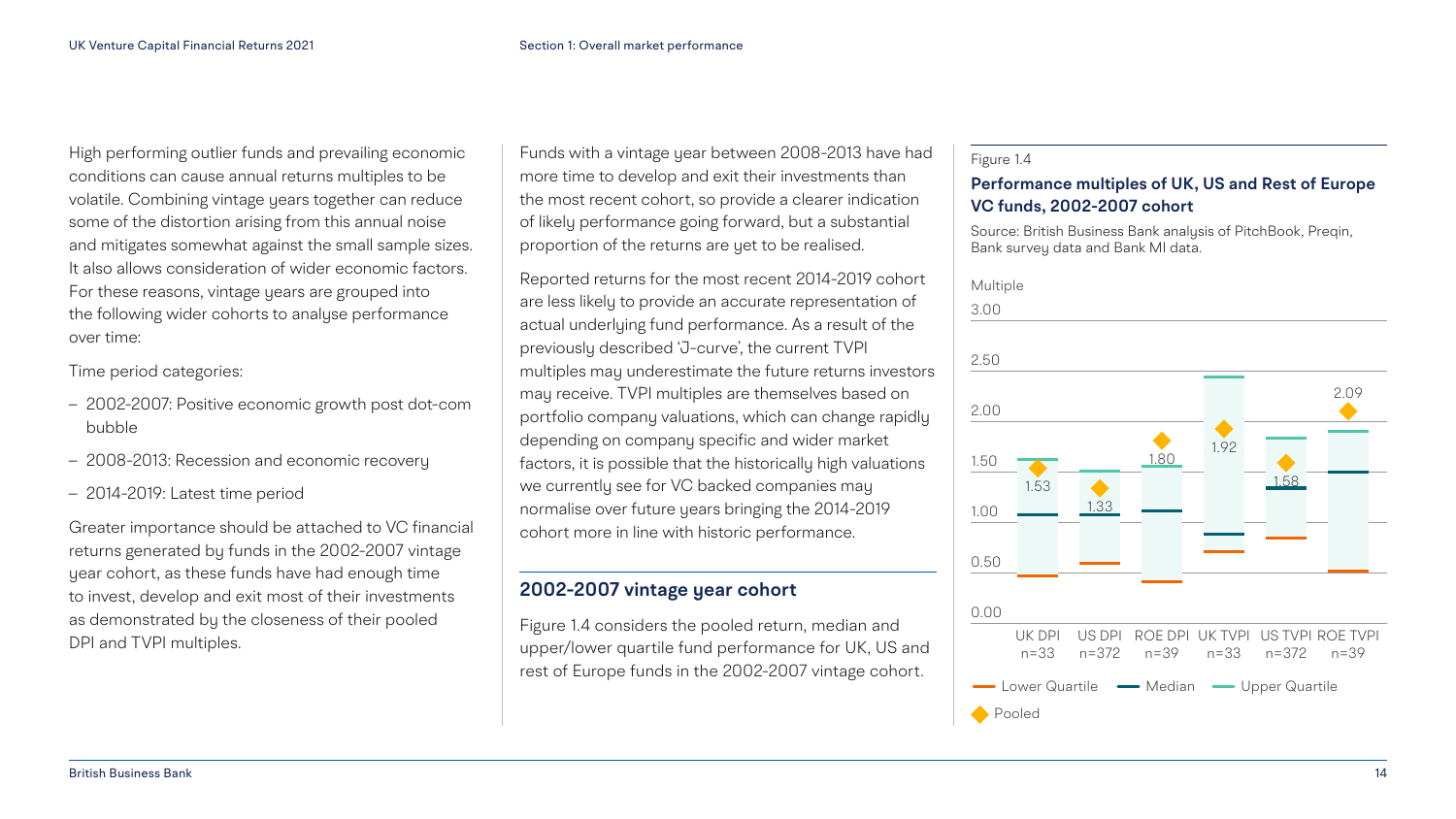





### **Performance multiples of UK, US and Rest of Europe VC funds, 2008-2013 cohort**

Source: British Business Bank analysis of PitchBook, Preqin, Bank survey data and Bank MI data.

Given the lower overall coverage of European funds, it is possible that there is some additional selection bias affecting the results i.e. only the best performing funds are sharing their data with PitchBook and Preqin. Additional caution is needed in interpreting the rest of Europe findings for these reasons.

### **2008-2013 vintage year cohort**

Figure 1.5 assesses the performance of UK, US and rest of Europe VC funds with a 2008-2013 vintage year. UK VC funds generated a pooled DPI of 1.05 and a pooled TVPI multiple of 2.09. Given that funds in this cohort have had less time to develop and exit their investments than those in the previous cohort, it is unsurprising that the DPI multiple was lower than that of the 2002-2007 cohort. The pooled TVPI of 2.09 is higher than 2002- 2007 which is an encouraging sign that these funds will produce either equivalent or greater performance than earlier funds. The median TVPI of 1.75 and lower quartile of 1.31 suggests that this strong performance is broad based rather than being driven by a few outlier funds.

<span id="page-14-0"></span>UK funds performed well across all measures in this period, generating a pooled DPI multiple of 1.53 and a pooled TVPI multiple of 1.92. This is higher than in the US where the pooled DPI multiple was 1.33 and the pooled TVPI multiple was 1.58. Rest of Europe funds in this cohort generated the highest pooled multiples across the geographies during this period with a pooled DPI multiple of 1.80 and a pooled TVPI multiple of 2.09. There was strong economic growth globally during this period which helps to explain the strong performance of VC funds in all three geographies.

One caveat is that fund coverage in the rest of Europe is likely to be lower than for the UK and US. The pooled DPI and TVPI multiples for the Rest of Europe are higher than the upper quartile fund returns which is not the case in other geographies. This is driven by several large funds greater than \$100m in size, some around \$400m, reporting high return multiples above the upper quartile. A single strong performing large fund will have a larger impact on the pooled return than a smaller fund with equivalent performance, which can lead to upward distortions in the pooled return.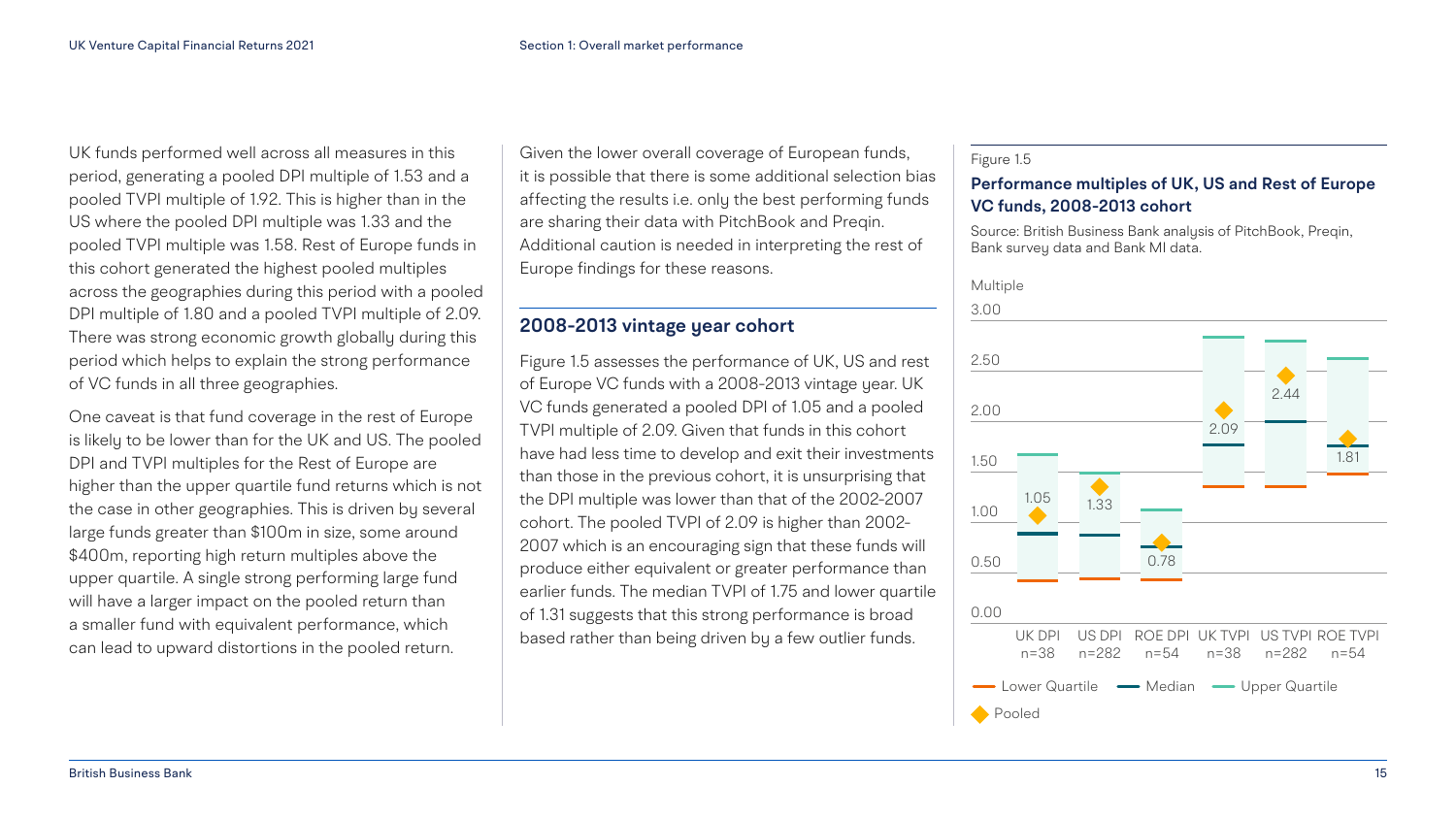### **Performance multiples of UK, US and Rest of Europe VC funds, 2014-2019 cohort**

Source: British Business Bank analysis of PitchBook, Preqin, Bank survey data and Bank MI data.

| Multiple |  |
|----------|--|
| 2.50     |  |
| 2.00     |  |
| 1.50     |  |
| 1.00     |  |





<span id="page-15-0"></span>Despite the UK's strong performance, these multiples are lower than those reported by US funds for the same vintage years. 2008-2013 US VC funds generated a pooled DPI of 1.33 and a pooled TVPI of 2.44. This extremely strong performance is driven by multiple funds generating a TVPI multiple greater than 8 with the largest reported TVPI being in excess of 26. This contrasts with the UK where the best performing fund over this period generated a TVPI of 4.85. US VC funds overall performed strongly during this period with a median TVPI of 1.98, higher than the 1.75 generated by UK funds. Rest of Europe based VC funds also performed strongly over this period although they generated the lowest pooled multiples of the three geographies with a pooled DPI of 0.78 and a pooled TVPI of 1.81.

These performance figures show the ability of VC funds to perform countercyclically. These funds were established in the immediate aftermath of the Global Financial Crisis and subsequent recession and in the case of the rest of Europe, the Eurozone crisis. Despite this, they have performed strongly. It has been well documented that several extremely successful companies received VC backing for the first time in this period such as Uber, Airbnb, Whatsapp, etc and have

gone on generate multibillion-dollar valuations leading to high performance multiples for their investors.

### **2014-2019 vintage year cohort**

Figure 1.6 shows the performance for UK, US and rest of Europe funds with a vintage year between 2014 and 2019. It is too soon in the life of these funds to meaningfully assess the DPI multiple as they haven't had sufficient time to develop and exit many of their portfolio companies. The median DPI multiple for these cohorts is 0 for both the UK and rest of Europe, and 0.02 for the US showing most funds have yet to realise any value from their investments. This highlights the importance of patience with VC investment as it takes many years to develop a company before a successful trade sale or IPO exit can occur.

The TVPI multiple is a more useful measure of performance for funds in this cohort. UK VC funds in this cohort have generated a pooled TVPI multiple of 1.92. This is very strong performance especially so early in these funds' lifetimes. The strongest performing UK VC fund in the whole dataset with a TVPI multiple of 10.9 falls within this cohort.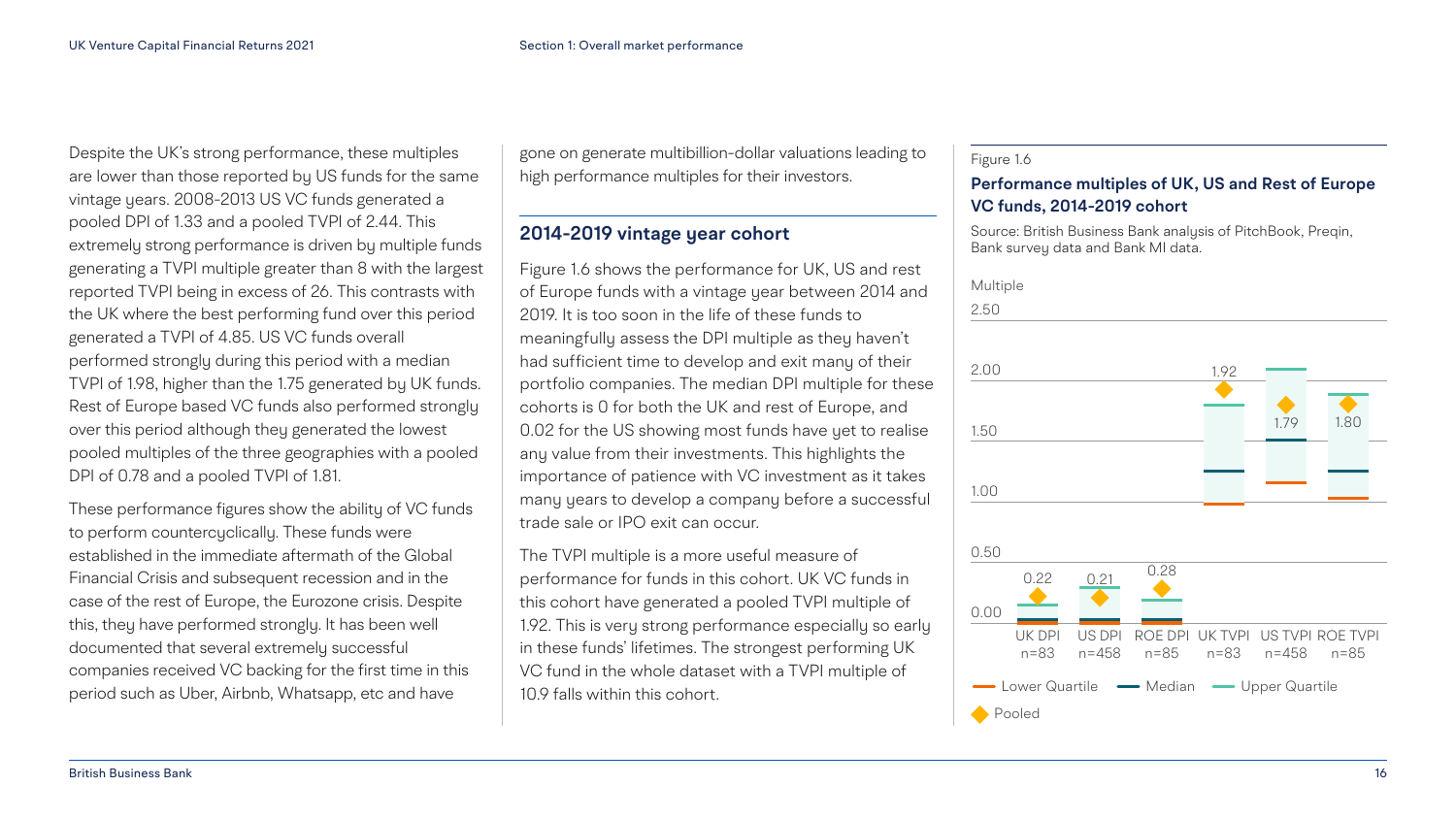<span id="page-16-0"></span>Caution must be taken in interpreting these high recent multiples given they are currently only on 'paper' in unrealised assets. This may suggest this recent cohort of UK VC funds will go on to perform very strongly for investors, but it is also possible that some of these high valuations may not be sustained until exit, as valuations can be very volatile.

US and rest of Europe funds also performed strongly over this period, with near identical pooled TVPI multiples of 1.79 and 1.80 respectively. Global LP interest in VC as an asset class has expanded greatly, leading to annual records for VC fundraising and deal activity broken year after year across all three geographies. These strong TVPI performance multiples, although only indicative at this stage, help maintains LPs interest in VC as an asset class.

### **Assessment of performance compared to a year ago**

Last year, when government-initiated lockdown restrictions were introduced as a response to the Covid-19 pandemic, there were fears that this would have a large negative impact on the VC industry through lower deal activity and lower valuations of portfolio companies. The Bank's Equity Tracker 2021 shows that despite the uncertainty caused by Covid-19, there was a record amount of equity funding in the UK in 2020 and this has continued into 2021.

There are several global factors contributing to the recent valuation increases[.4](#page-49-0) Public markets, especially in the US technology sector are trading at all-time highs, so private companies appear good value in comparison. There has also been strong exit activity in 2020 and 2021, allowing capital to be returned to investors. Recent strong VC fundraising conditions has enabled large amounts of dry powder to accumulate, combined with interest from non-traditional investors like hedge funds and mutual funds, leading to VC-backed companies

seeing upward pressure on valuations. Many VC-backed companies have also benefitted from the economic conditions resulting from the Covid-19 pandemic, such as Hopin which achieved a unicorn valuation as the demand for its platform increased sharply with the shift to remote working.

The Equity Tracker 2021 report showed the average pre-money valuation grew by 47% in 2020 to £19.7m. This was driven by increases at the growth stage which increased by 92% in 2020. These higher company valuations contribute to higher TVPI multiples as the underlying value of the portfolio has increased. Further British Business Bank analysis of Beauhurst data shows that the average growth stage pre-money valuation in technology companies increased by 102% in 2020, reaching £124.5m.

To see how recent valuation increases have impacted on reported fund performance, it is possible to see how reported performance figures differ between this year's report and last year's report.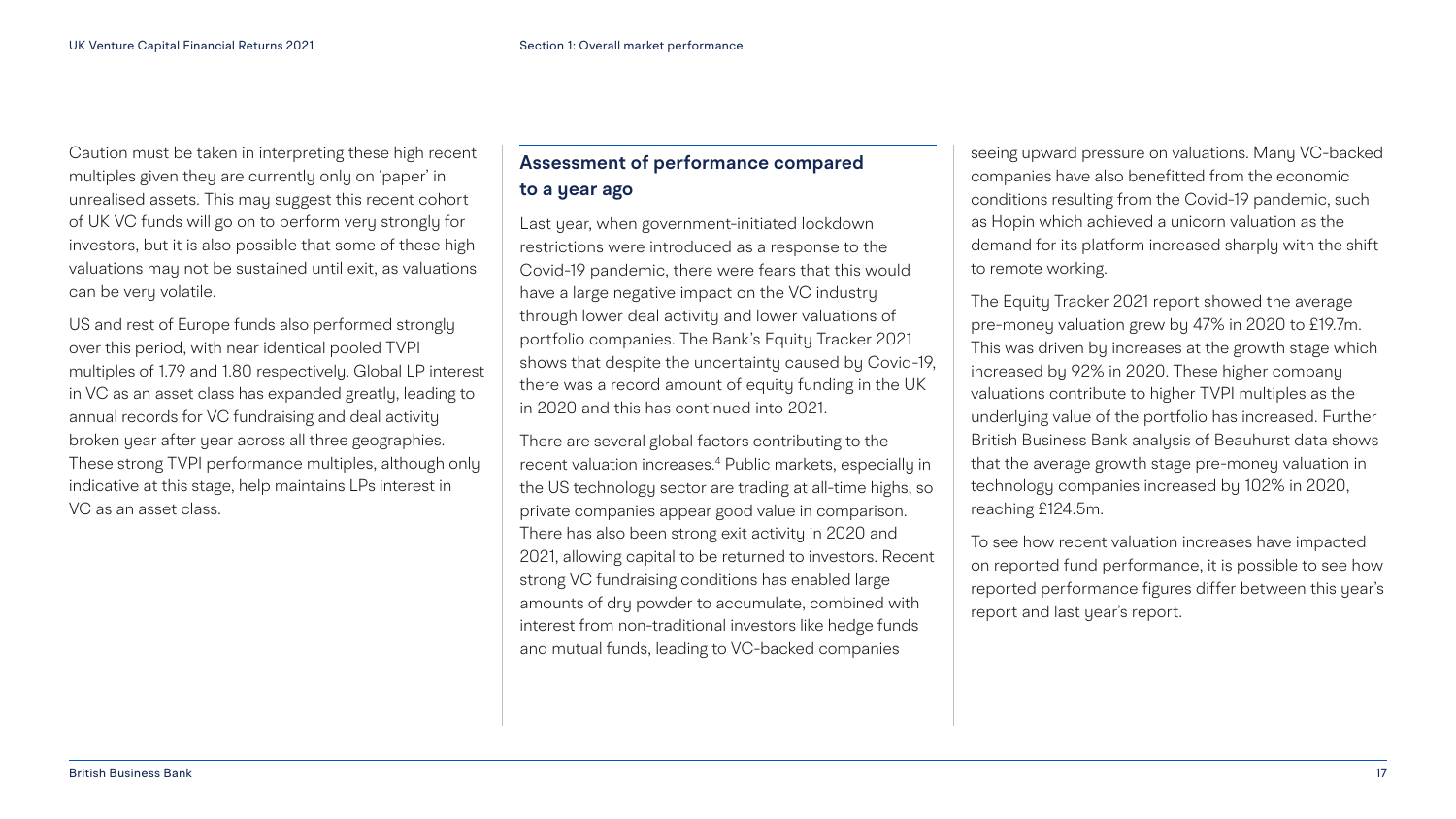#### Table 1

### **Table 1: Changes in pooled mean reported performance between 2020 and 2021 reports**

Source: British Business Bank analysis of PitchBook, Preqin, Bank survey data and Bank MI data.

2002-2007 vintage Pooled DPI

2002-2007 vintage Pooled TVPI

| <b>This year</b><br>(2021) | Last year<br>(2020) | <b>Difference</b> |
|----------------------------|---------------------|-------------------|
| 1.53                       | 1.61                | $-0.08$           |
| 1.92                       | 1.99                | $-0.07$           |
| 1.05                       | 0.79                | 0.26              |
| 2.09                       | 1.81                | 0.28              |

2008-2013 vintage Pooled DPI

2008-2013 vintage Pooled TVPI

The 2020 VC financial returns report identified UK VC funds in the 2002-2007 vintage cohort generated a pooled DPI of 1.61 and a pooled TVPI of 1.99. The figures reported in this year's reported are slightly lower, but this should not be taken as a deterioration in VC fund performance. This difference can be explained by additional fund performance data obtained through the British Business Bank survey of fund managers. For those funds that are present in both datasets, the pooled DPI and TVPI multiples were higher in 2021 (1.77 and 2.21). This means the latest results are based on a more comprehensive population of funds and are more accurate.

Despite this slight decrease in reported performance, these latest figures do not change the conclusion first identified in the 2019 VC returns report that UK VC funds performed well relative to the US in the early part of the decade. This year's inclusion of rest of Europe VC funds for the first time also shows that performance of UK VC was broadly comparable to the rest of Europe.

Funds with a 2008 to 2013 vintage have seen increases in pooled DPI multiple of 0.26 points from 0.79 in 2020 to 1.05 in 2021. Over the same period, the pooled TVPI multiple has increased by 0.28 points from 1.81 to 2.09.

These increases could be due to changes in the underlying fund population reporting performance if high performing funds have joined the latest dataset.

We have been publishing this report for three years and are now able to compare reported performance of the **same funds** over multiple years. This section compares the performance of the same funds in the latest dataset (2021) and then compares performance to what they reported in last year's report (2020). This allows us to see whether UK VC funds' performance has improved during the pandemic, and any changes in performance is not down to different funds joining or leaving the dataset. Approximately 80% of the funds are present in both datasets, which makes this a robust assessment of performance over time.

The performance of UK VC funds has increased sharply in the last 12 months. Figure 1.7 shows the pooled return multiples for UK VC funds in 2021 compared to 2020, for those funds that have reported performance in both years. The pooled DPI multiple for these funds has increased by 0.24 points over the past year, rising from 0.70 reported in 2020 to 0.94 in 2021. The pooled TVPI multiple has increased by 0.30 points, from 1.64 reported in 2020 to 1.94 in 2021.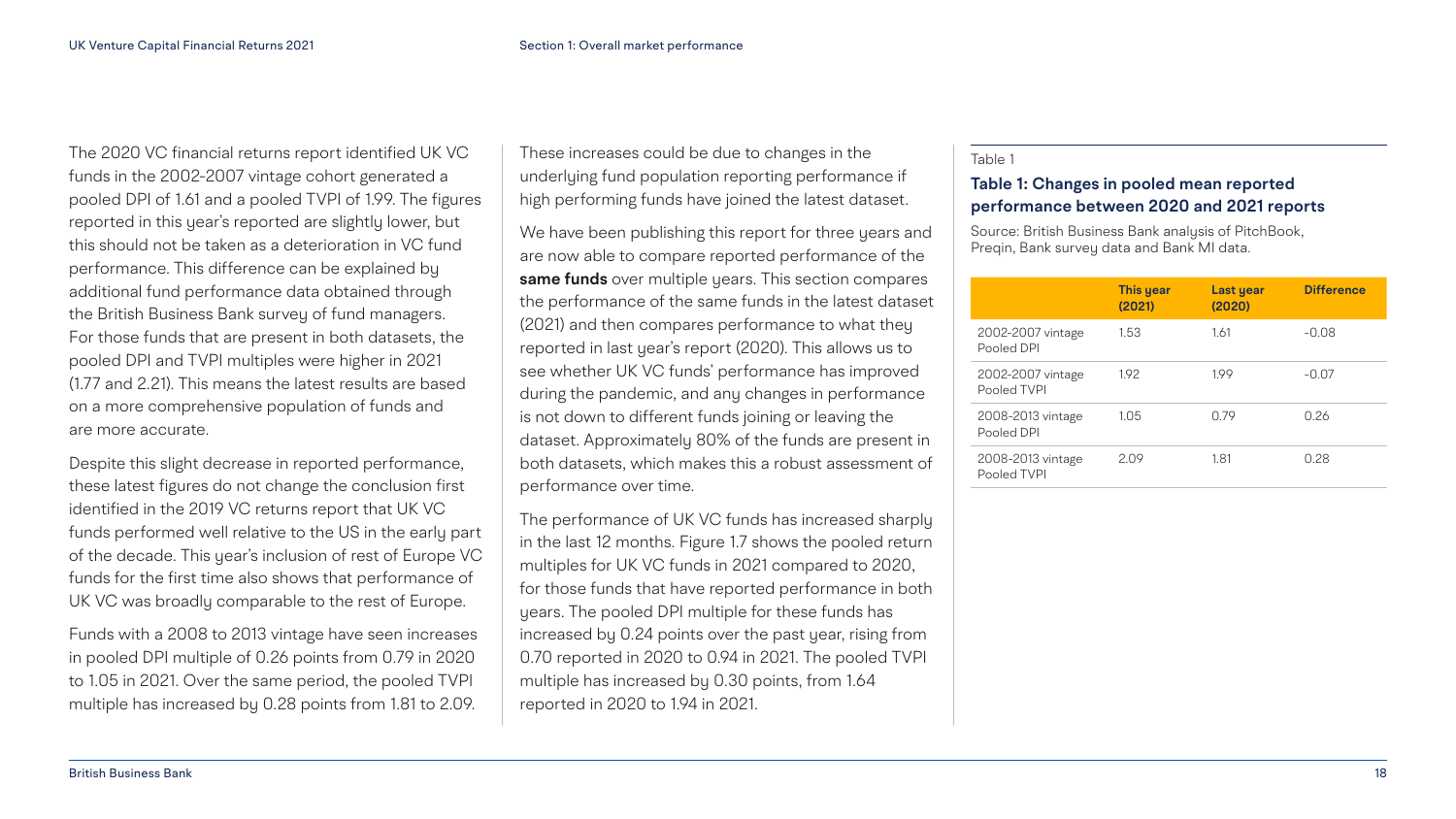### **UK VC Performance multiples, 2021 vs 2020**

Source: British Business Bank analysis of PitchBook, Preqin, Bank survey data and Bank MI data.



This increase in performance over the last year will be most apparent for those funds that are currently investing. Therefore, looking at the 2014-2019 cohort would show this effect most clearly. However, last year's dataset only had funds with a vintage year up to 2018 so that is the cut-off for this comparison. Our analysis shows that there has been a substantial increase in the pooled TVPI multiple for UK VC funds currently investing. In 2020, the pooled TVPI multiple for these funds was 1.35, and has increased by 0.45 points over the past year to 1.80.

This shows strong performance improvements over the past year providing an indication of potential future returns available to investors, although these increased valuations are in unrealised assets, and some of which may not be sustained.

The performance of UK VC funds has increased

# sharply in the last 12 months.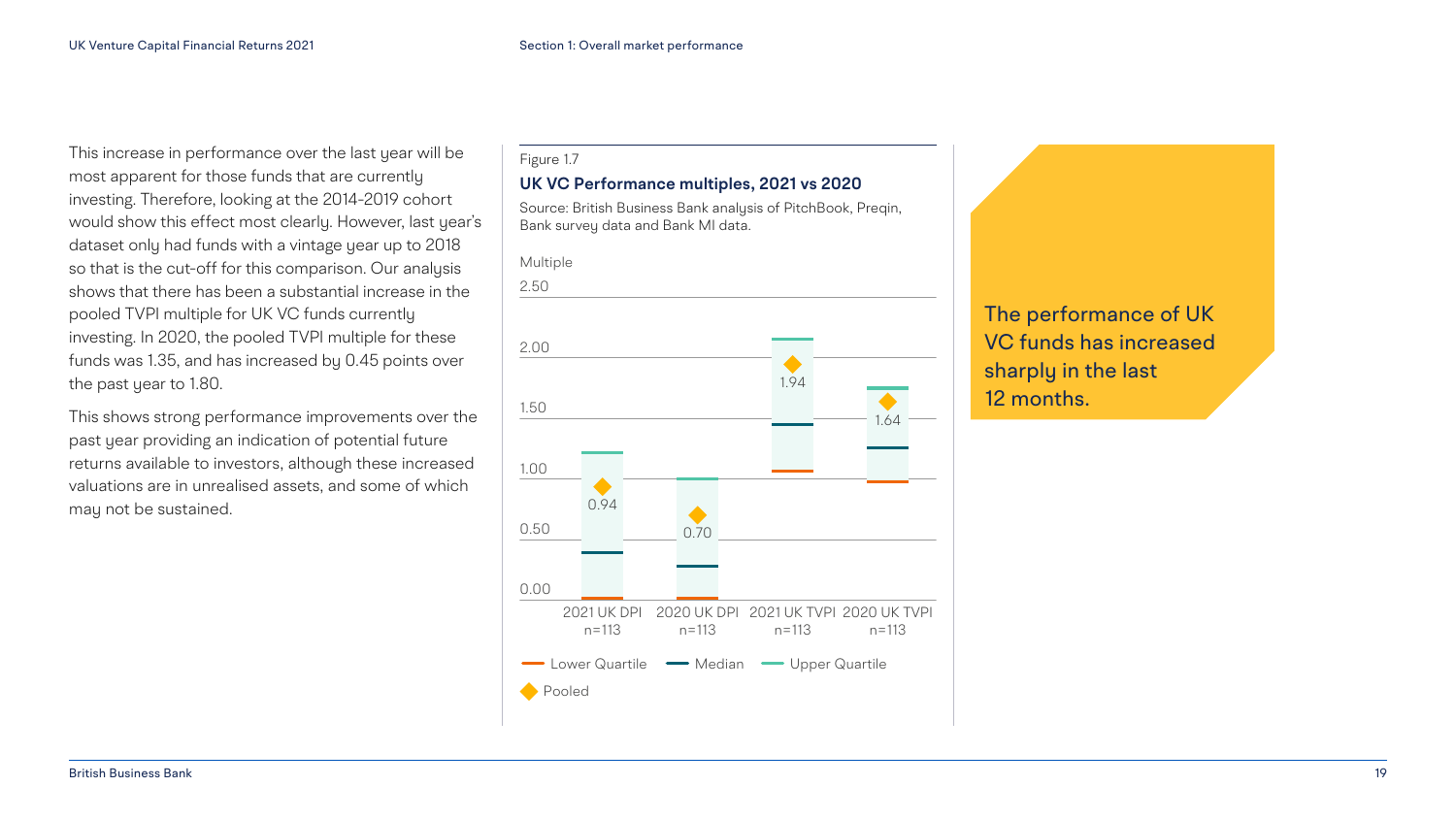### <span id="page-19-0"></span>**Section 2: Detailed assessment of VC returns**

This section provides an in-depth assessment of the UK VC market in comparison to the US. It contains detailed analysis on performance multiples by investment stage as well as by specific sectors across the 2002-2016 vintage year period. It also contains analysis of the distribution of fund returns as there are large variations in performance between the best performing VC funds and the typical fund.

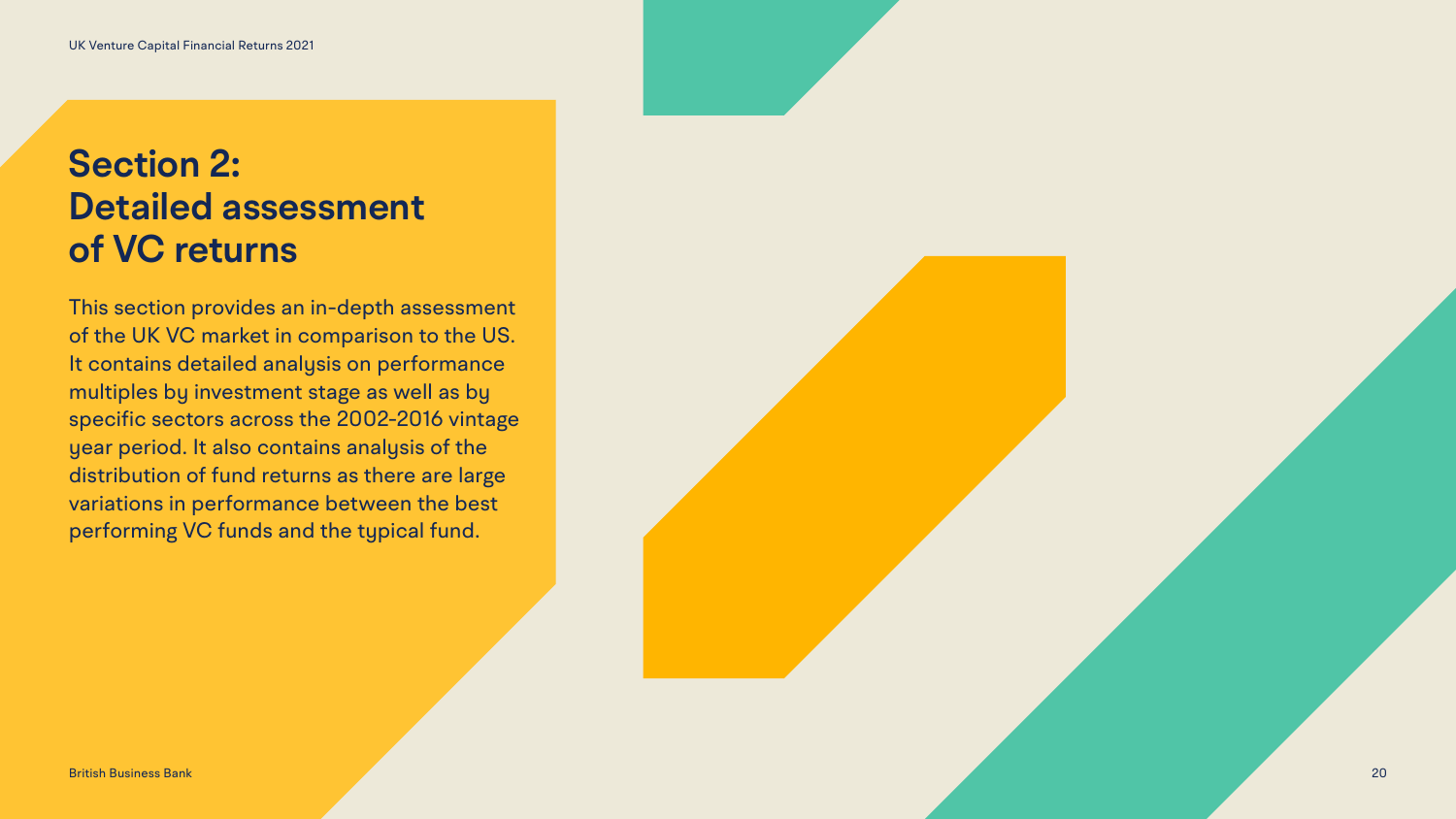### <span id="page-20-0"></span>**VC returns by investment stage focus**

The Bank's analysis of VC returns by investment stage compares UK and US funds. Due to relatively lower fund coverage, the performance of rest of Europe funds is not included.

VC funds invest in relatively young high growth potential companies, but it is possible to segment VC funds by their investment strategy depending on which types of companies they predominantly focus their investment on. The data has been segmented into the following fund categories:

- **Early stage VC:** Funds that focus specifically on earlier rounds (e.g. Seed and Series A)
- **Venture general:** Funds that invest in companies at both early and late stage with no specific stage focus
- **Later stage VC:** Funds that focus specifically on later rounds (e.g. Series B onwards).

This fund focus is based on the classifications made by PitchBook and Preqin, which is informed by the fund manager's own description listed on their website. For the funds the Bank has invested in, we have identified the relevant stage that most closely fits their investment stage. It should be noted that fund stage is not a clear category as funds may have invested at all investment stages, even if they focus on one specific stage. This is especially the case for US VC funds whose later stage VC funds also undertake a small number of early-stage investments to diversify their portfolio and give them access to higher returns.

Early-stage companies offer both the highest risk and the highest reward for VC investors, with the potential to generate extremely large investment multipliers for investors, as valuations can see exponential growth. For instance, Scottish Equity Partners (SEP) is reported to have made a near 50x return on its £9m deal in Skyscanner. However, early-stage companies also have a higher likelihood of business failure than more established, mature companies.

UK early-stage VC funds offer both the highest risk and the highest reward for investors compared to UK funds investing in other VC stages.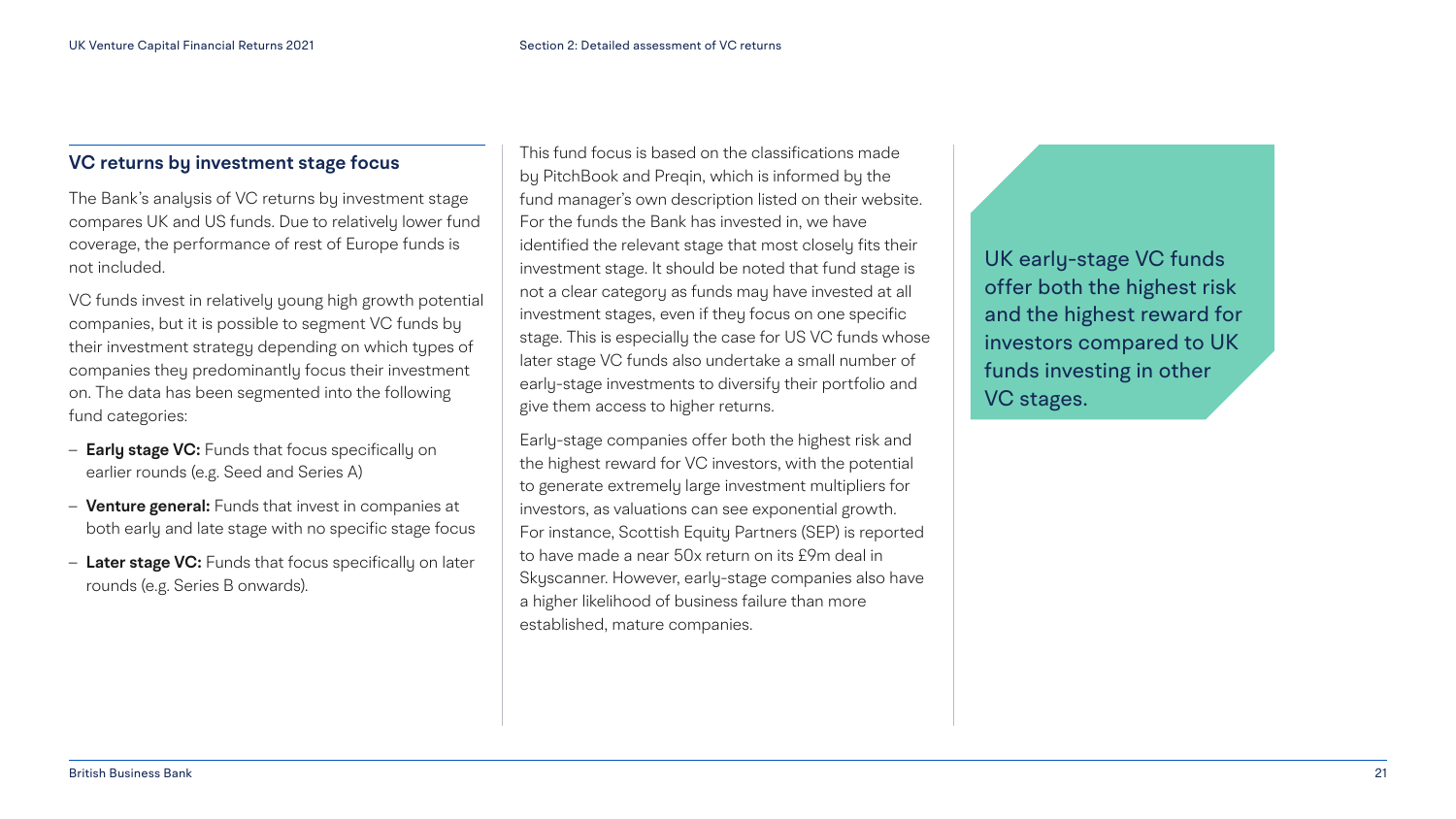

Last year's report showed that this high-risk, highreward strategy appeared to be paying off with early stage VC funds generating the highest pooled multiples for funds with a 2002-2015 vintage. Figure 2.1 shows that early stage UK VC funds have continued to generate the highest DPI multiple at 1.15 across funds with a 2002-2016 vintage year.

The UK early stage VC pooled DPI multiple of 1.15, is lower than that reported last year, 1.43. This decrease is a result of new funds being added into the UK dataset rather than a deterioration in performance of those existing funds that had previously reported data. The pooled TVPI multiple has substantially increased from an already strong figure of 1.99 in 2020. Figure 2.2 shows that early stage funds have generated the highest pooled TVPI multiples in the US as well with a pooled TVPI of 2.15.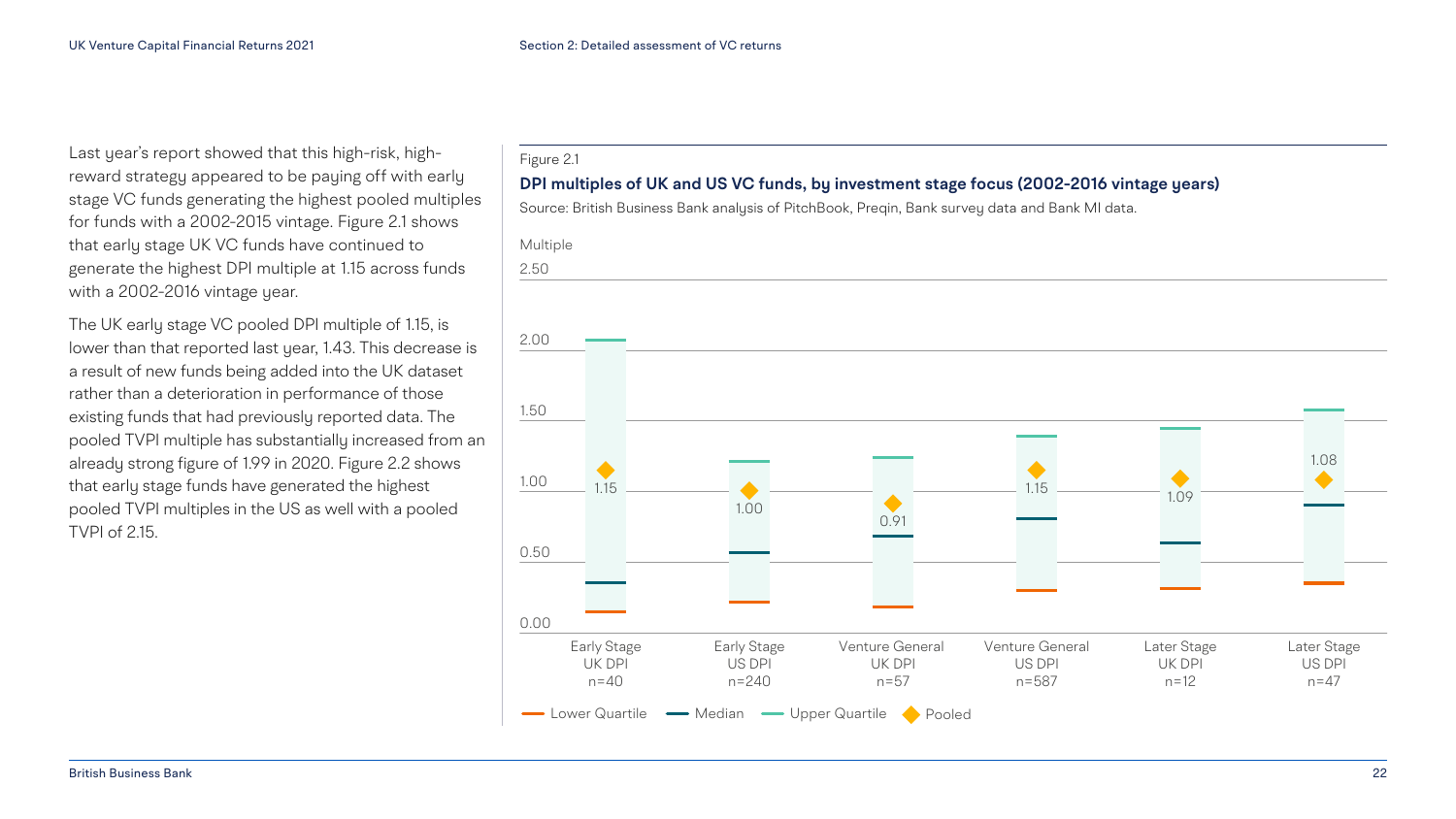Last year's report also identified that venture general and later stage UK VC funds reported lower fund returns than early stage funds, which remains the case in 2021. Figures 2.1 and 2.2 show that venture general funds generated pooled DPI and TVPI multiples of 0.91 and 1.76 in 2021 which is an increase in the DPI multiple reported last year but a slight decrease on the previously reported TVPI multiple (-0.02 points). Encouragingly, the pooled DPI and TVPI multiples of later stage VC funds have seen substantial increases over the last year rising to 1.09 and 1.98 respectively, compared to 0.70 and 1.28 reported in 2020.

Figures 2.2 and 2.3 show that this disparity between fund performance by fund stage appears to be greatest in the UK VC market. Though US early stage VC funds also generated the highest TVPI multiple of 2.15, the multiples for the other stages were broadly in line. US venture general funds generated pooled DPI and TVPI multiples of 1.15 and 1.92 respectively, whilst US later stage funds generated pooled DPI and TVPI multiples of 1.08 and 2.00. However, US VC funds tend to invest across all stages, which could be why the differences by investment stage focus are less pronounced compared to the UK.

#### Figure 2.2

### **TVPI multiples of UK and US VC funds, by investment stage focus (2002-2016 vintage years)**

Source: British Business Bank analysis of PitchBook, Preqin, Bank survey data and Bank MI data.

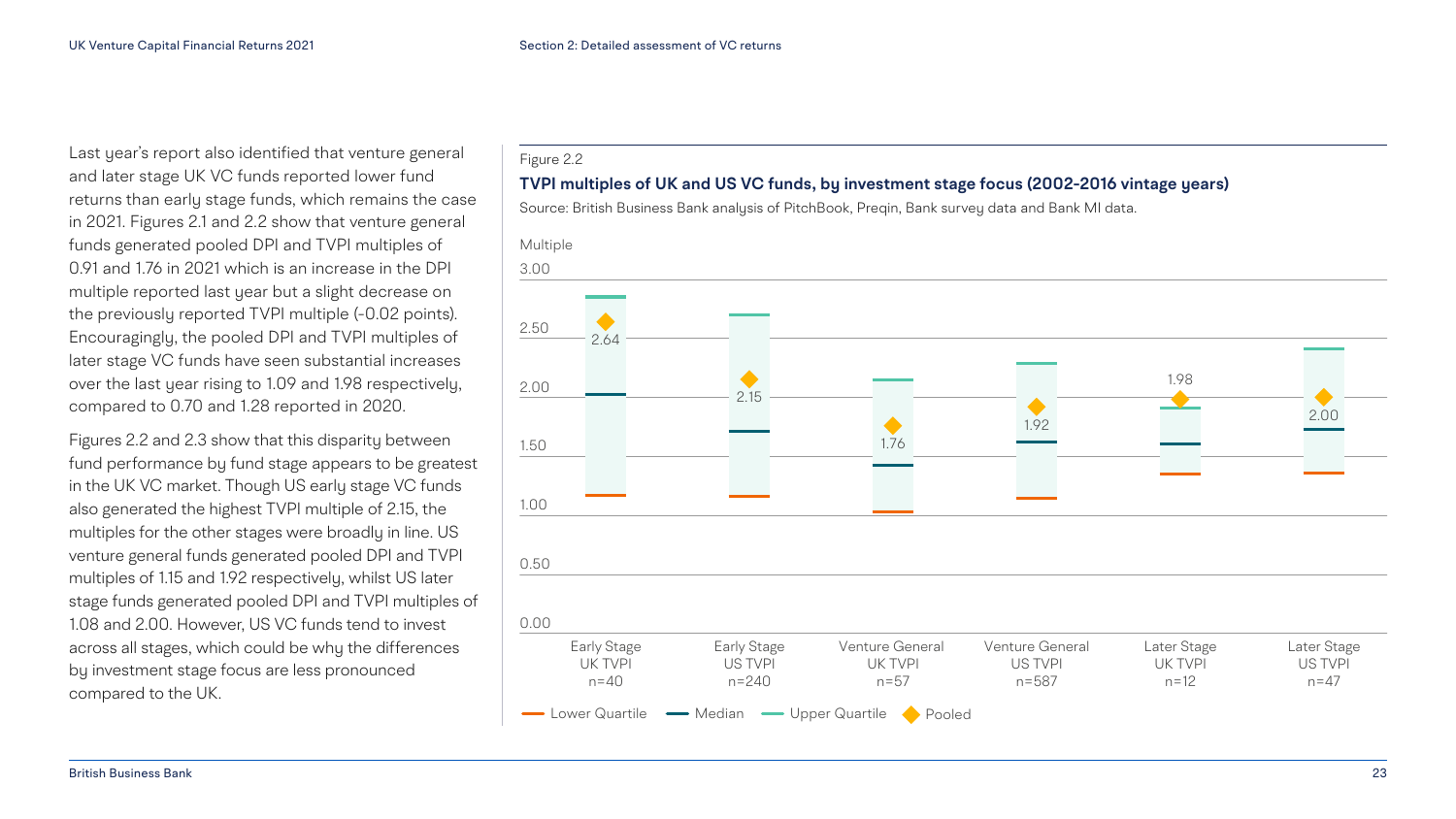The UK VC ecosystem has matured considerably in recent years but is still considerably less developed than the US ecosystem. It is only in the last decade that the UK VC market has advanced enough for larger later stage funds to be developed. There were 12 later stage UK VC funds analysed for this report compared to 47 over the same time period in the US.

The improved performance multiples for UK later stage VC funds over the past year is a positive sign for the UK VC ecosystem. VC funding for growth stage companies has increased substantially over the last few years as reported by our latest Equity Tracker report, with pre-money valuations increasing sharply over the same period.

The British Business Bank remains committed to supporting the patient capital ecosystem through British Patient Capital, which aims to ensure that VC funds can close at sufficient scale, allowing later stage companies to achieve their growth ambitions and deliver strong financial returns to investors.

### **Distribution of fund returns**

VC market returns are driven by the performance of the top outlier funds which generate very high returns for their investors. The 2019 VC returns report identified that the top performing US funds have substantially higher TVPI multiples than the top UK VC funds. This is still true in the latest data, with the top 1 percentile UK VC funds with a 2002-2019 vintage generating TVPI return multiples of around 11, compared to around 26 in the US. However, this is an improvement compared to last year's data when the top percentile UK VC funds with a 2002-2018 vintage generated a TVPI of around 6. This show the UK VC market is now more closely following the US VC model with a greater proportion of funds generating very high returns.

VC market returns are driven by the performance of the top outlier funds which generate very high returns for their investors.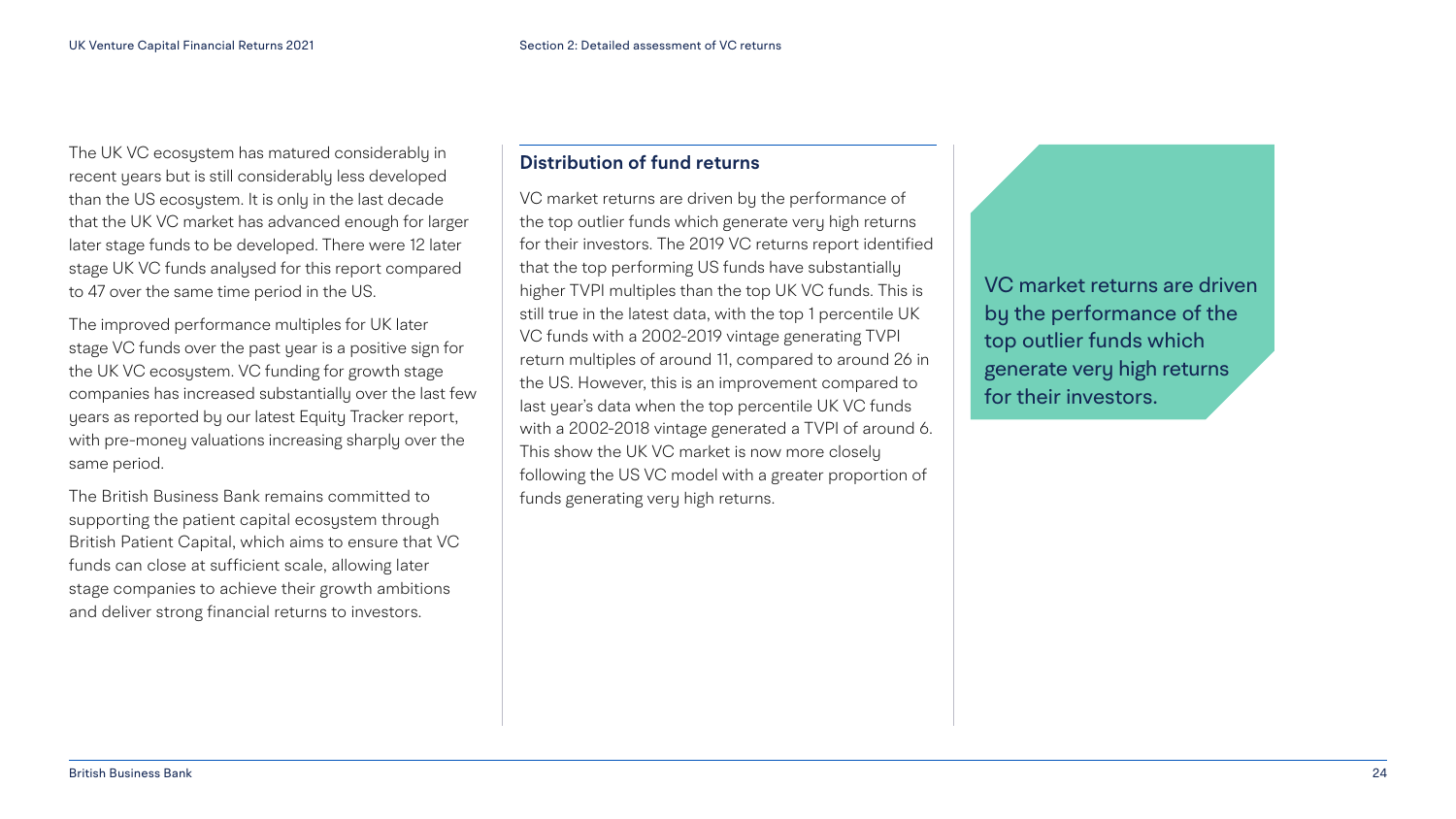<span id="page-24-0"></span>Figure 2.3 shows the distribution of fund TVPI multiples for UK, US and rest of Europe VC funds with a 2002- 2019 vintage. This confirms that VC fund returns follow the pareto principle, with a small number of outlier funds generating very strong returns whilst most funds generate lower performance. For the 154 UK VC funds reporting data, 17 generated a TVPI multiple above 3 (11%) and 25 generated a TVPI multiple between 2 and 3 (16%). Nearly half of the funds (44%) generated a TVPI multiple between 1 and 2 whilst the rest (25%) generated a TVPI multiple below 1.

These percentages are nearly identical to those for US and Rest of Europe VC funds which is demonstrated by the similar fund multiple distribution. However, US funds in the top 3 percentiles have substantially higher TVPI multiples than UK funds. In the 2019 VC returns report, US funds in the top 8 percentiles were found to have outperformed their UK counterparts. This narrowing in the distribution compared to the US is a result of improved performance of the top UK funds, although UK outlier TVPI multiples are still well below the level of the top US funds.

#### Figure 2.3

### **Ranked TVPI multiple distribution of UK, US and Rest of Europe VC funds (2002-2019 vintage years)**

Source: British Business Bank analysis of PitchBook, Preqin, Bank survey data and Bank MI data.



| LQ                                           | LD | 100 <sup>th</sup> |
|----------------------------------------------|----|-------------------|
| artile, LQ= Lower Quartile, LD= Lower Decile |    |                   |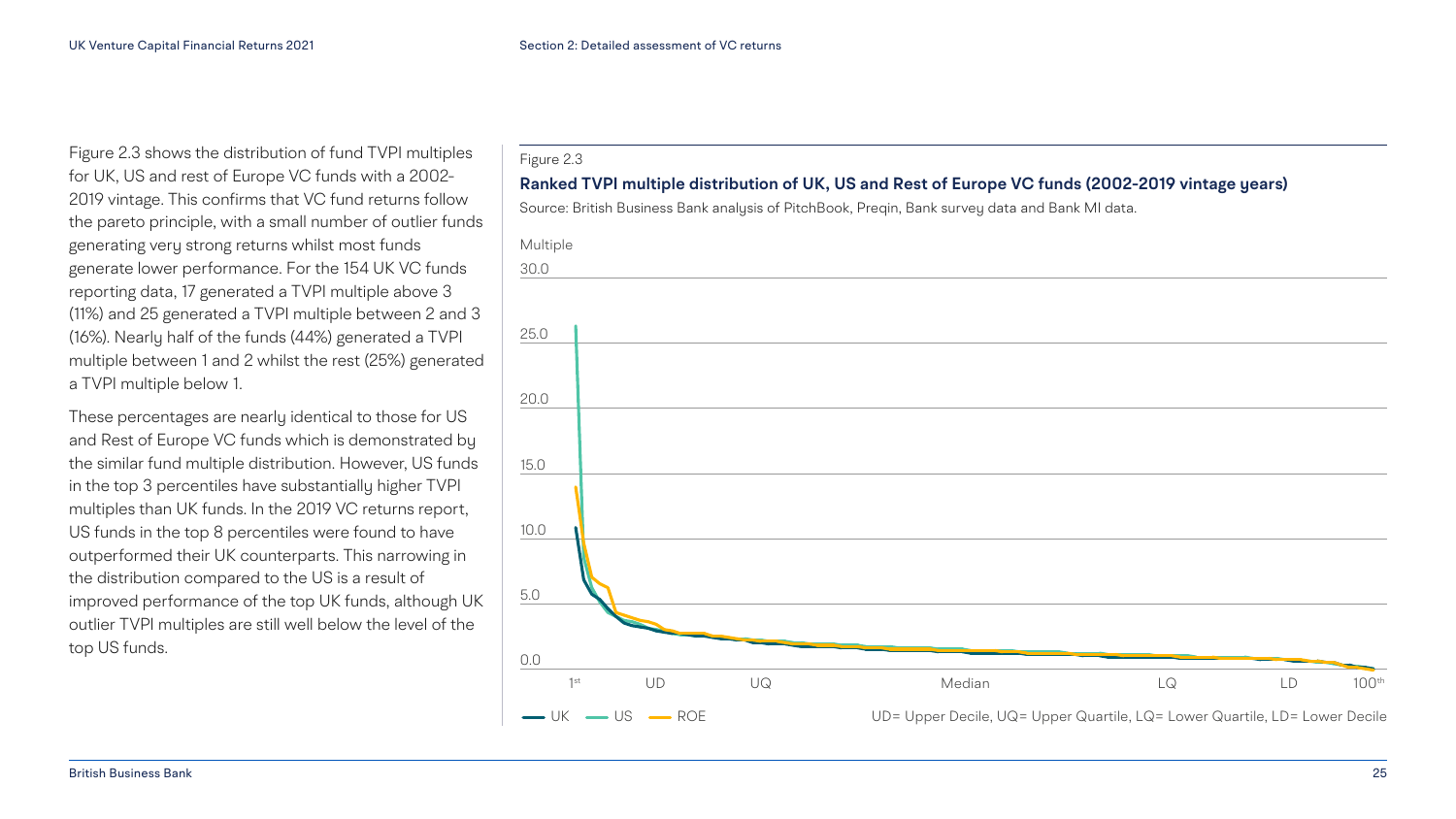

Figure 2.4 shows the distribution of fund DPI multiples for UK, US and rest of Europe VC funds with a 2002- 2013 vintage. Extending the period beyond 2013 vintage years would result in a long tail of funds reporting DPI multiples of 0 as they have not had sufficient time to develop and exit their investments. This would not give an accurate picture of the distribution of fund returns.

The shape of the DPI multiple distribution curve is broadly similar to that of TVPI multiples except for the following differences. Up until the 10th percentile, the UK DPI multiple is slightly higher than those of the US, but after the 10th percentile this switches with the US and rest of Europe having a couple of funds with extremely strong outlier performance. These outliers explain the high-performance multiples for rest of Europe funds in the 2002-2007 period.

Looking at the contribution of upper quartile funds to the overall pooled capital returns shows overall VC performance is driven by the performance of outlier funds. In the UK, upper quartile funds contributed 57% of the overall pooled capital returns. This is slightly ahead of the US, where upper quartile funds returned 48% of the overall pooled capital returns. However, both figures illustrate the importance of outliers to overall market returns.

| LQ                                           | LD | $100$ <sup>th</sup> |
|----------------------------------------------|----|---------------------|
| artile, LQ= Lower Quartile, LD= Lower Decile |    |                     |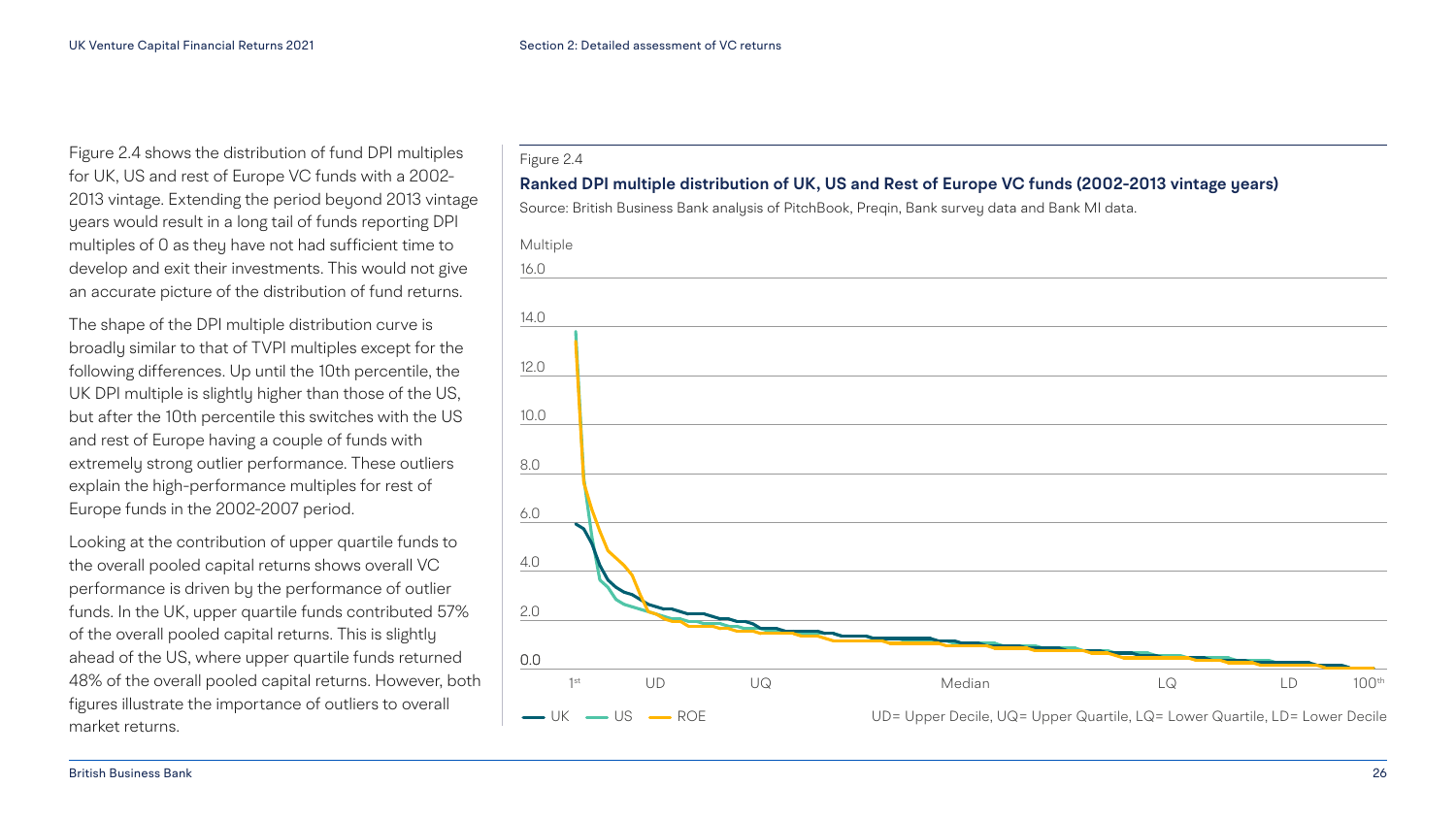### <span id="page-26-0"></span>**Life sciences and deep tech**

Last year's VC returns report included a detailed assessment of the returns of UK VC funds targeted at the life sciences sector and found that life sciences funds reported slightly higher pooled DPI multiples than the wider market. However, life sciences funds also reported slightly lower pooled TVPI multiples than the wider market, which is likely due to the differing valuation approaches compared to tech companies. Life sciences companies are likely to be valued closer to cost until a significant trial result or upon exit compared to technology companies whose values increase in line with visible growth metrics. This year we have updated the analysis in our previous report and have also included deep tech as a separate category.

It is important to note that this analysis is at the fund level and assesses the performance of funds specialising in life sciences and deep tech. It does not capture the performance of generalist funds making investments in deep tech or life science companies.

Life sciences are an example of an R&D-intensive sector which require specialist investor knowledge, are more capital intensive and require longer holding periods. Earlier this year, the Bank's Equity Tracker report contained a section on the R&D-intensive ecosystem with analysis on the deep tech subset of R&D-intensive companies.

Using PitchBook's 'preferred vertical system' of categorising funds, we can segment the funds in our dataset by the sectors that they target. Please see the appendix for a more detailed description of our methodology[.5](#page-49-0) This next section presents the fund performance of those funds identified by PitchBook as preferring to invest in life sciences or 'deep tech' verticals as well as presenting the combined figures for 'R&D-intensive' funds. It is important to note that VC funds can invest across multiple sectors (not just life sciences and deep tech), and so these returns may include the performance of companies in other sectors. All analysis in this section is based on funds with a vintage year of between 2002 and 2016.

Life sciences funds have higher pooled DPI multiples but lower pooled TVPI multiples than the wider VC market.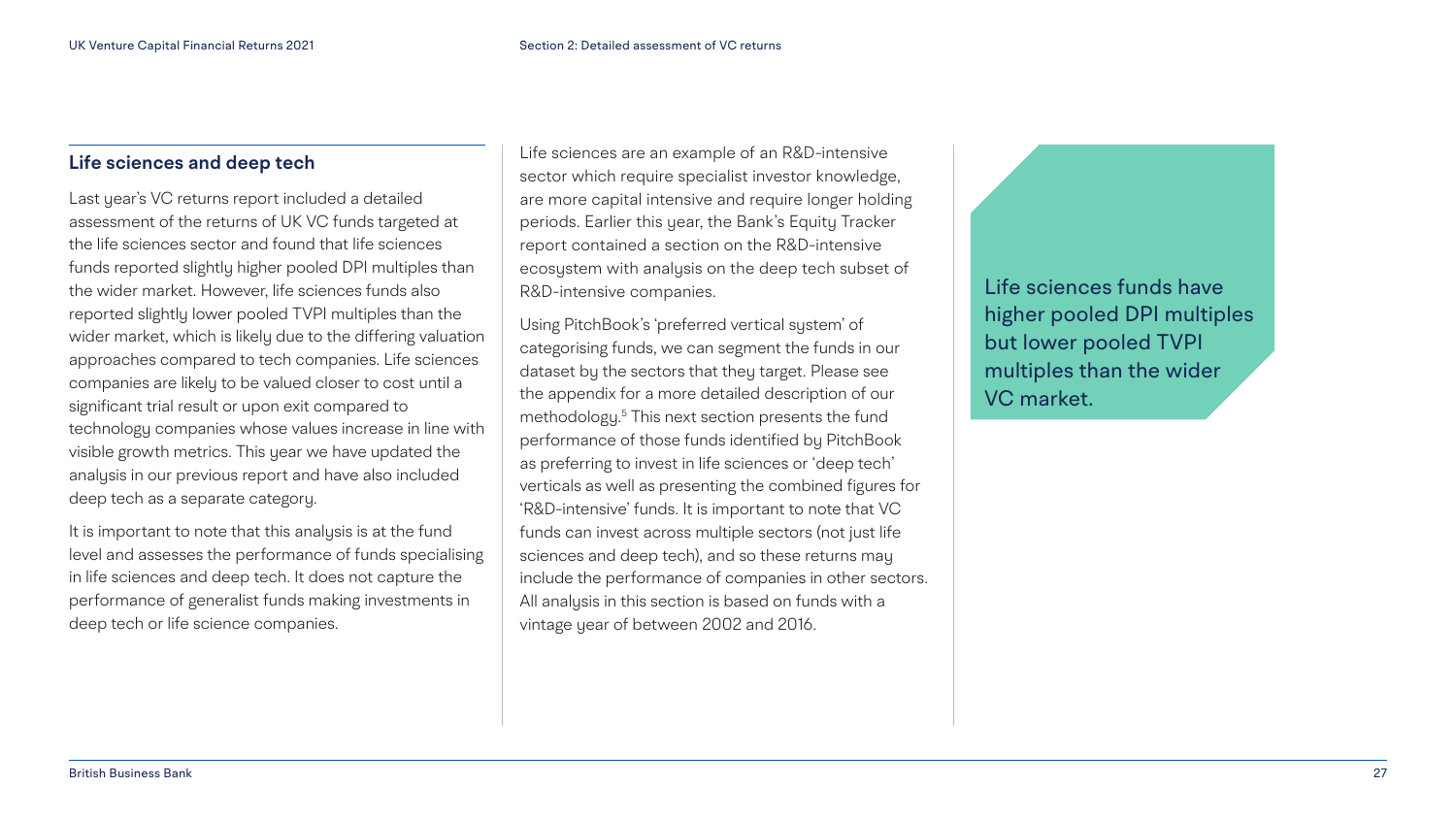Figure 2.5 shows the pooled TVPI and DPI multiples segmented by sector for UK VC funds. UK life sciences VC funds generated a pooled DPI of 1.10 and a pooled TVPI of 1.82. The life sciences pooled DPI multiple is higher than the 1.01 generated by the whole VC market, though the life science pooled TVPI multiple is lower than the wider market multiple (2.08) for funds of the same vintage. This is consistent with findings in the previous report.

UK deep tech VC funds generated a pooled DPI multiple of 0.68 and 1.42, substantially lower than both life sciences funds and funds in the wider market. Caution should be taken interpreting this multiple as it is based on a small number of funds, with only 9 being categorised as deep tech within the dataset. These deep tech funds have a later vintage year on average (2013) than either the whole market funds or life sciences funds (2010 and 2011 respectively), which is especially important due to the long technology development lead times.

Combining the deep tech with the life sciences provides a combined R&D intensive category. UK R&D-intensive funds with a 2002-2016 vintage year generated a pooled DPI multiple of 0.99 and a pooled TVPI multiple of 1.71.

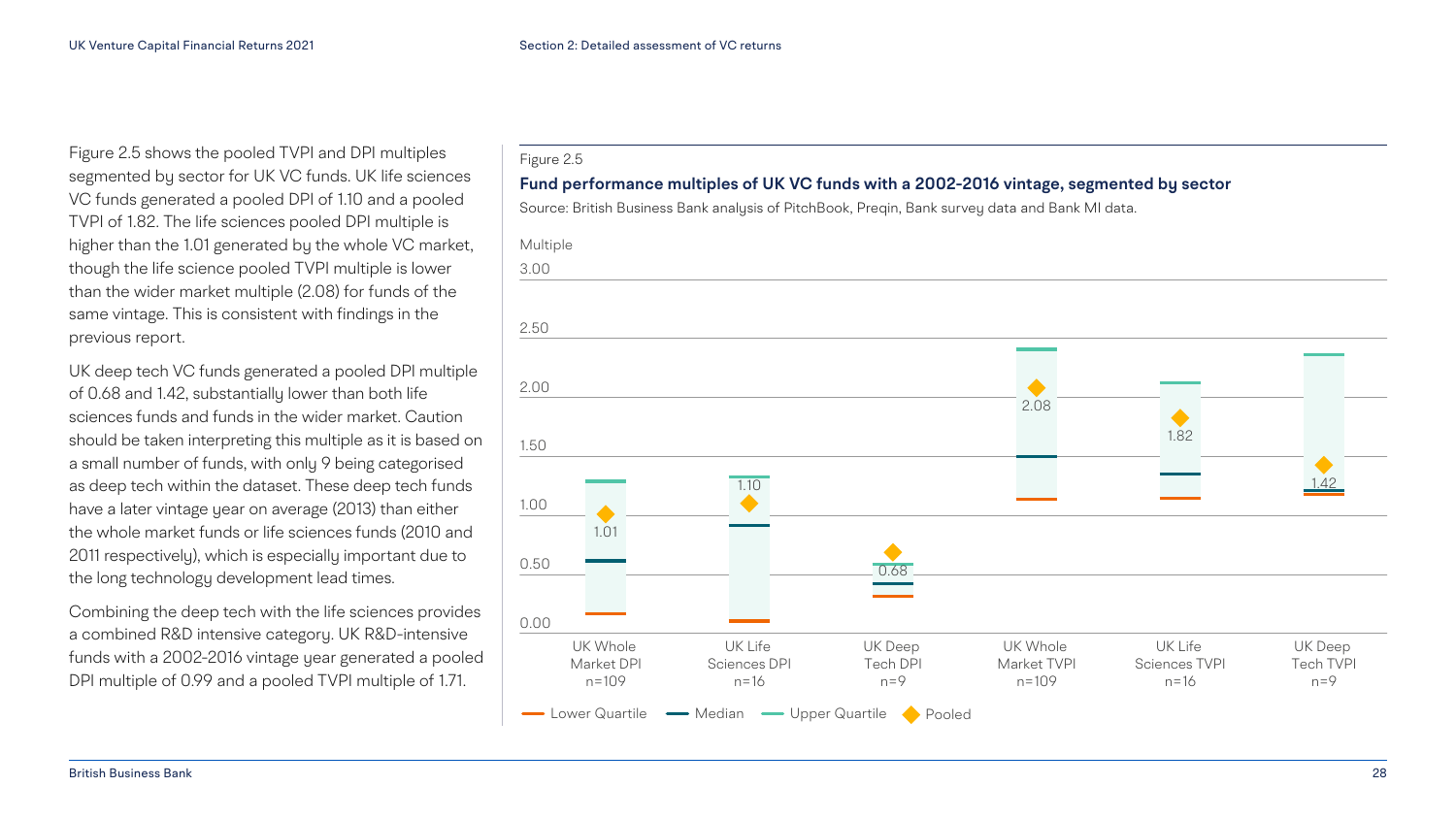### Figure 2.6 **Fund performance multiples of US VC funds with a 2002-2016 vintage, segmented by sector** Source: British Business Bank analysis of PitchBook, Preqin, Bank survey data and Bank MI data. Multiple Lower Quartile • Median • Upper Quartile • Pooled 2.50 2.00 1.50 1.00 0.50 0.00 US Whole Market DPI n=874 1.12 US Deep Tech DPI n=35 0.66 US Life Sciences TVPI n=148 1.96 US Whole Market TVPI n=874 1.97 US Life Sciences DPI n=148 1.21



<span id="page-28-0"></span>Figure 2.6 shows that US life sciences VC funds generated pooled DPI and TVPI multiples of 1.21 and 1.96, which is higher than the performance reported for UK life sciences funds. This pooled DPI multiple is also higher than the 1.12 generated by the whole US VC market and the pooled TVPI multiple is only just lower than the 1.97 generated by the whole US VC market. As with the UK, US deep tech funds generated substantially lower performance multiples than either life sciences or the whole market with a pooled DPI multiple of 0.66 and a pooled TVPI multiple of 1.60. The combined R&D-intensive funds generated a pooled DPI multiple of 1.08 and a pooled TVPI multiple of 1.87.

There are promising signs for the future performance of UK life sciences funds, but also a perception that the US life sciences ecosystem remains more mature with a greater pool of experienced investors.<sup>[6](#page-49-0)</sup> UK life sciences has seen improved TVPI multiples over the past year. Last year's report found that the TVPI of UK life sciences funds was 1.52 compared to the whole market TVPI of 1.84 (0.32-point differential, but this disparity has narrowed slightly this year to 0.26 points).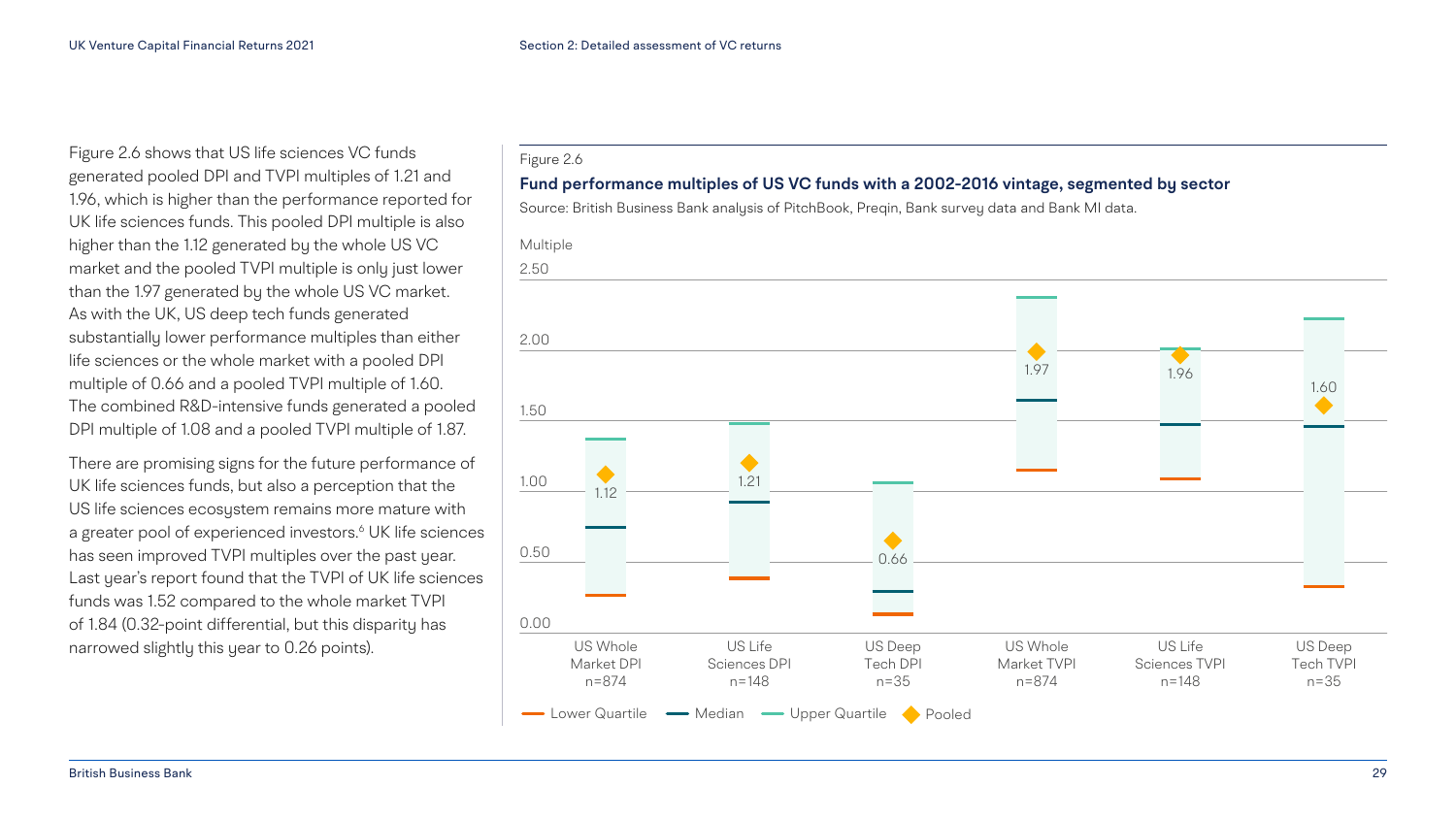Comparing the performance of UK life sciences against the US shows that the UK ecosystem still has some ground to cover. First, in the US the pooled TVPI multiple for life sciences funds was nearly identical to that of the whole market. The investor base for life sciences is also substantially larger in the US with 148 funds being classified as life sciences within our dataset (17% of all US VC funds) compared to 16 in the UK (14% of all UK VC funds). An experienced investor base is especially important for investing in life sciences due to the regulatory and technical expertise required.

The British Business Bank is dedicated to supporting the UK life sciences ecosystem through its Life Sciences Investment Programme (LSIP) via our commercial subsidiary, BPC. BPC have been allocated £200m to make cornerstone commitments to later stage life sciences VC funds to ensure the UK continues to be a world leader in health and life sciences innovation.

Deep tech is currently in its infancy, and it is too early to assess the financial performance of VC funds targeted at this area of the market. There are only a small number of funds specifically targeted at deep tech within the UK and US and the TVPI multiples of these funds are currently lower than the wider market in the respective countries. Many of these funds are in the negative part of the 'J-curve', with long technology lead times. It is therefore too early to assess the financial performance of deep tech funds, and this sector has not yet developed a track record. The Bank's Future Fund Breakthrough programme aims to co-invest in UK R&Dintensive companies seeking to raise in excess of £30m, including life sciences companies to help strengthen the deep tech sector.

The British Business Bank is supporting the UK life sciences and deep tech ecosystem through its Life Sciences Investment Programme (LSIP) and Future Fund Breakthrough programme.

<span id="page-29-0"></span>UK life sciences VC fund performance has likely benefitted from the increased investor interest in life sciences in part brought upon by life sciences companies' contributions to the fight against Covid-19 alongside the strong public market valuations for life sciences companies on public markets like Nasdaq. British Business Bank analysis shows that there have been record levels of investment and valuations in UK life sciences companies over the last year. $7$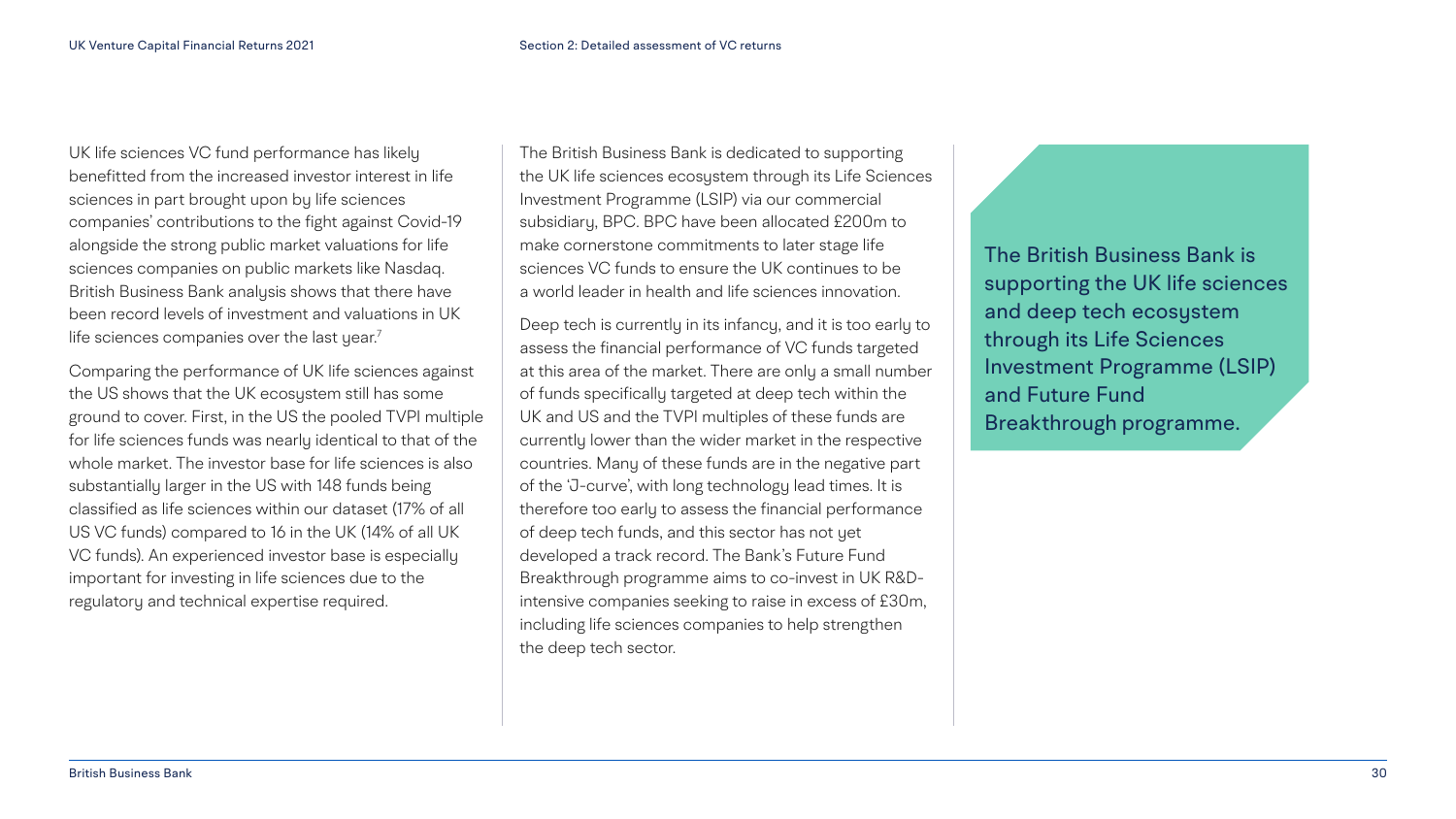### <span id="page-30-0"></span>**Section 3: Comparing British Business Bank and BPC VC fund performance to the wider market**

This section provides an overview of the performance of VC funds the British Business Bank has invested in as a Limited Partner (LP), through its Enterprise Capital Fund (ECF) programme and through British Patient Capital (BPC).

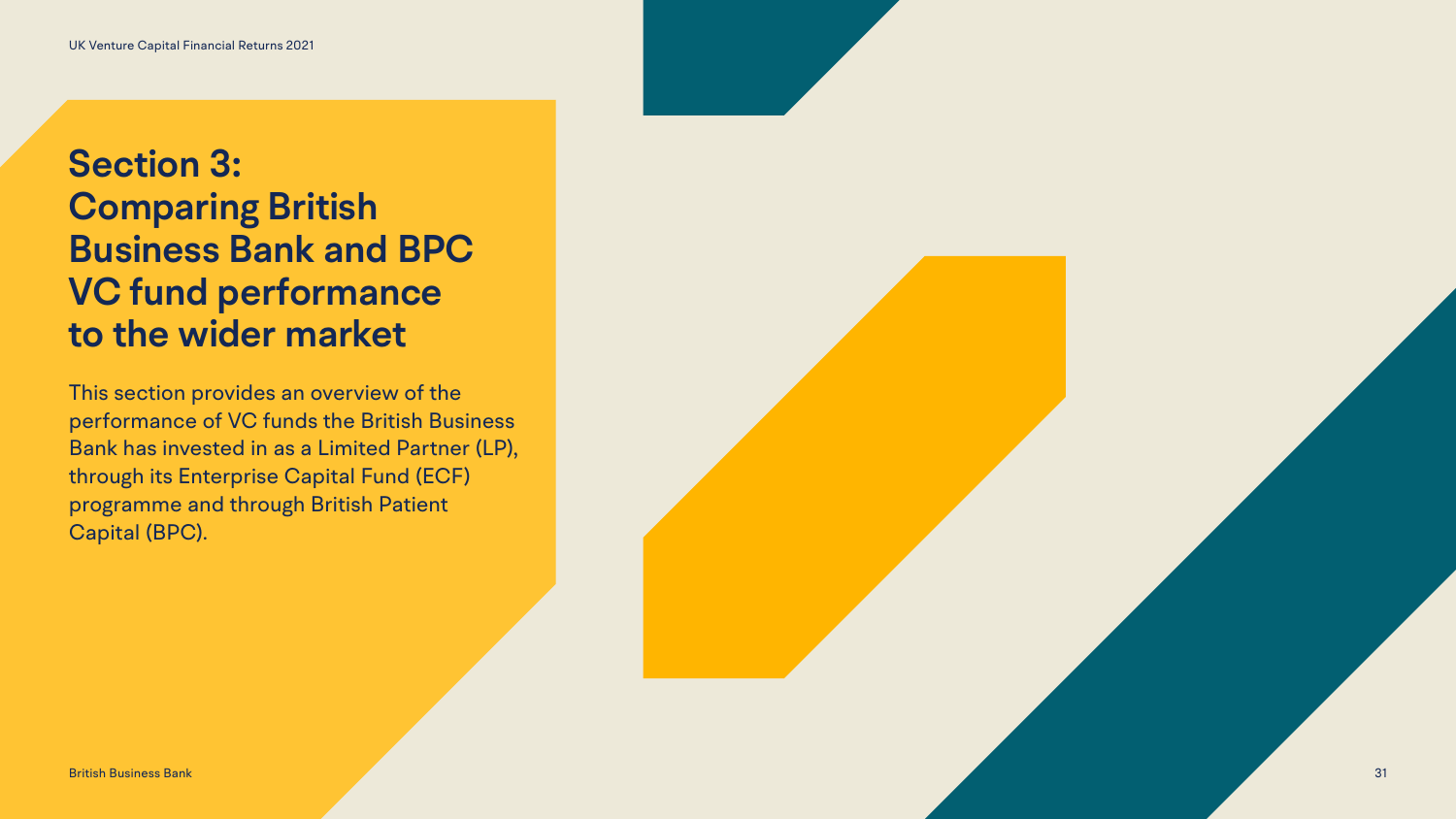These numbers may differ from the figures reported in the British Business Bank and British Patient Capital (BPC) Annual Reports due to differences in the coverage of funds. For instance, the latest 2021 BPC Annual Report shows the BPC portfolio had a TVPI multiple of 1.51 overall as at end of March 2021, up from 1.15 a year ago. The BPC Annual report covers the performance all BPC funds including those classified as non-VC and also those with a more recent vintage.

The British Business Bank has analysed the performance of the Enterprise Capital Fund (ECF) programme, which was established in 2006 to increase the amount of equity finance available to high growth innovative smaller businesses affected by the equity gap. The ECF programme is designed to address identified market failures leading to an equity gap by facilitating the establishment of VC funds targeting high growth potential companies seeking smaller amounts of equity finance.

A key feature of the ECF programme is the 'geared' return structure designed to increase returns for private investors so that they are competitive with other market investment opportunities. The British Business Bank receives a 3% prioritised return but, after repayment of capital, the Bank receives a lower share of the profit compared to the other private investors in the fund. In the event of good performance by the fund manager, private investors (identified below as other LPs) receive a greater share of the profits.

Figure 3.1 shows the overall pooled DPI multiple for VC funds invested in through the ECF programme between 2006 and 2018 is 0.44, equating to a pooled DPI of 0.49 for other LPs. This is lower than the wider UK VC market pooled DPI of 0.76 for funds of the same vintages. However, the lower realised returns are likely to be the result of the earlier investment stage focus of the funds supported by the ECF programme relative to the overall market leading to portfolio company exits taking longer to materialise.

#### Figure 3.1

### **ECF VC fund performance multiples (2006-2018**

## **vintage years)**

Source: British Business Bank analysis of PitchBook, Preqin,

Bank survey data and Bank MI data. 2.50 2.00 1.50 1.00 0.50 Multiple Pooled DPI 0.00  $0.44 \frac{0.49}{ }$ 0.76

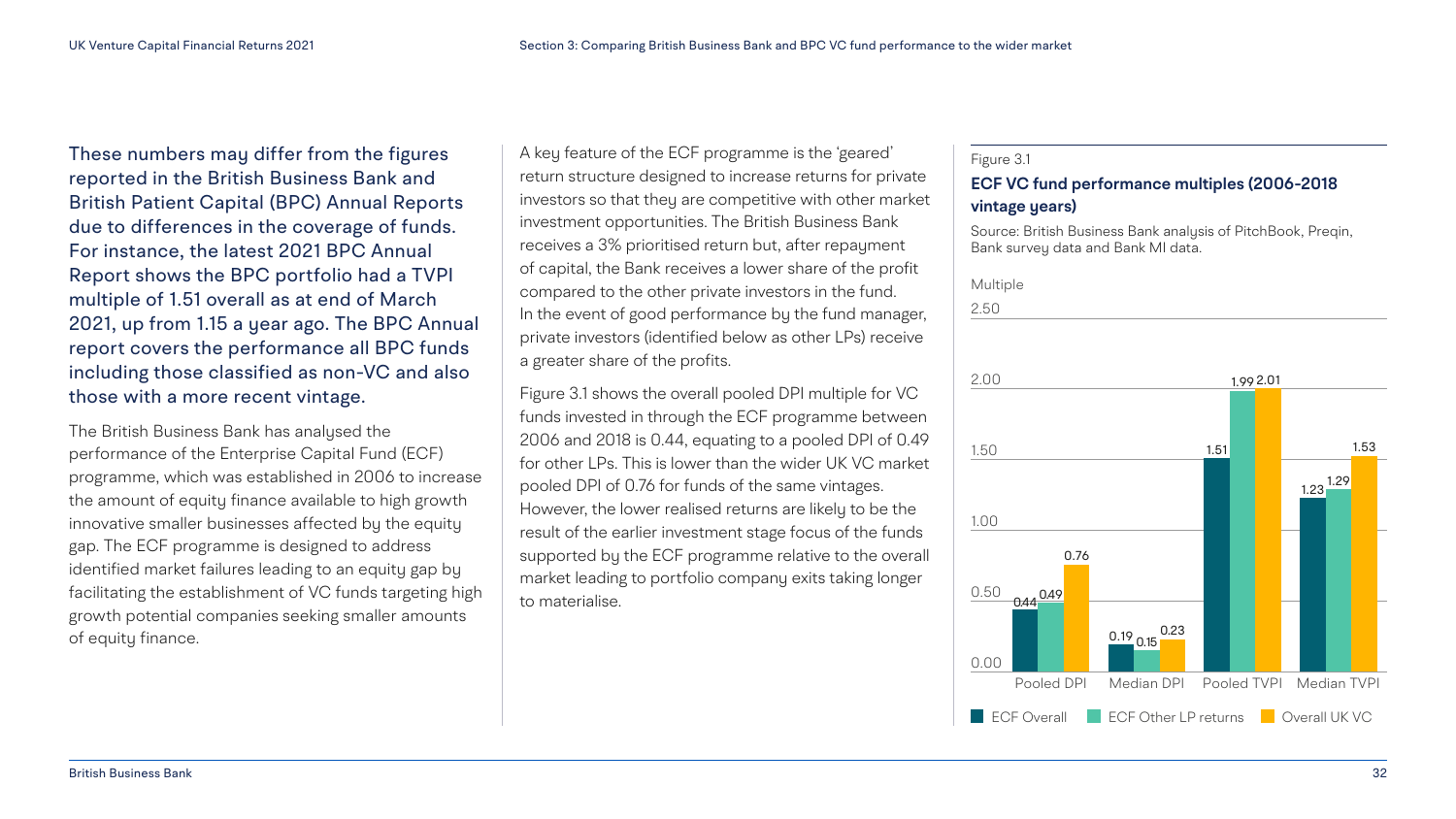#### Figure 3.2

### **BPC VC fund performance multiples (2013-2018**

Source: British Business Bank analysis of PitchBook, Preqin, and Bank MI data.

## **vintage years)**

| Bank survey data a |  |
|--------------------|--|
| Multiple           |  |
| 2.50               |  |
|                    |  |
|                    |  |
| 2.00               |  |
|                    |  |
|                    |  |
| 1.50               |  |
|                    |  |
|                    |  |
| 1.00               |  |
|                    |  |
|                    |  |
| БΩ                 |  |



Figure 3.2 shows the VC funds BPC has invested in between 2013-2018 have generated a pooled DPI multiple of 0.22. Although in the same magnitude, this is lower than the wider UK VC market pooled DPI for funds of the same vintage of 0.27.

BPC's latest pooled DPI multiple of 0.22 is higher than the one reported in last year's report of 0.18, but the wider market figure has increased more substantially from 0.17 to 0.27.

Figure 3.2 also shows the BPC pooled TVPI multiple of 1.73 is also lower than the UK VC market TVPI multiple (2.00) for funds of the same vintage (2013-2018). The BPC median fund TVPI performance at 1.32 is also slightly lower than the wider UK market multiple of 1.49. BPC portfolio funds now have a higher pooled TVPI figure of 1.73 compared to the figures presented in last year's report (1.40). This improvement in portfolio valuation is positive, although the overall VC market portfolio has increased more sharply from 1.45 to 2.00 in the same period.

VC funds within the Bank's ECF programme have a pooled TVPI multiple of 1.51, equating to 1.99 for other LPs. Private investors in ECF supported funds therefore have the potential to make similar returns to the wider UK VC market (2.01 for the same vintage years), showing that the British Business Bank prioritised return mechanism is working as intended. The same prioritised return mechanism means the median fund DPI for other LP investors is lower than the overall ECF fund return, as the British Business Bank receives the priority returns.

This similar level of performance to the wider VC market could make the ECF programme an attractive asset class for LP investors wishing to invest in UK VC.

BPC was formed in 2018 in response to the Patient Capital Review to provide long-term equity support for UK growth stage companies. BPC's portfolio was seeded from investments made under the Bank's VC Catalyst programme. This earlier programme had fund vintages between 2013-2017 and had a slightly different remit to BP. The investments strategy of BPC has evolved from those initial seeding investment to focus more on funds that have later stage, growth equity strategies.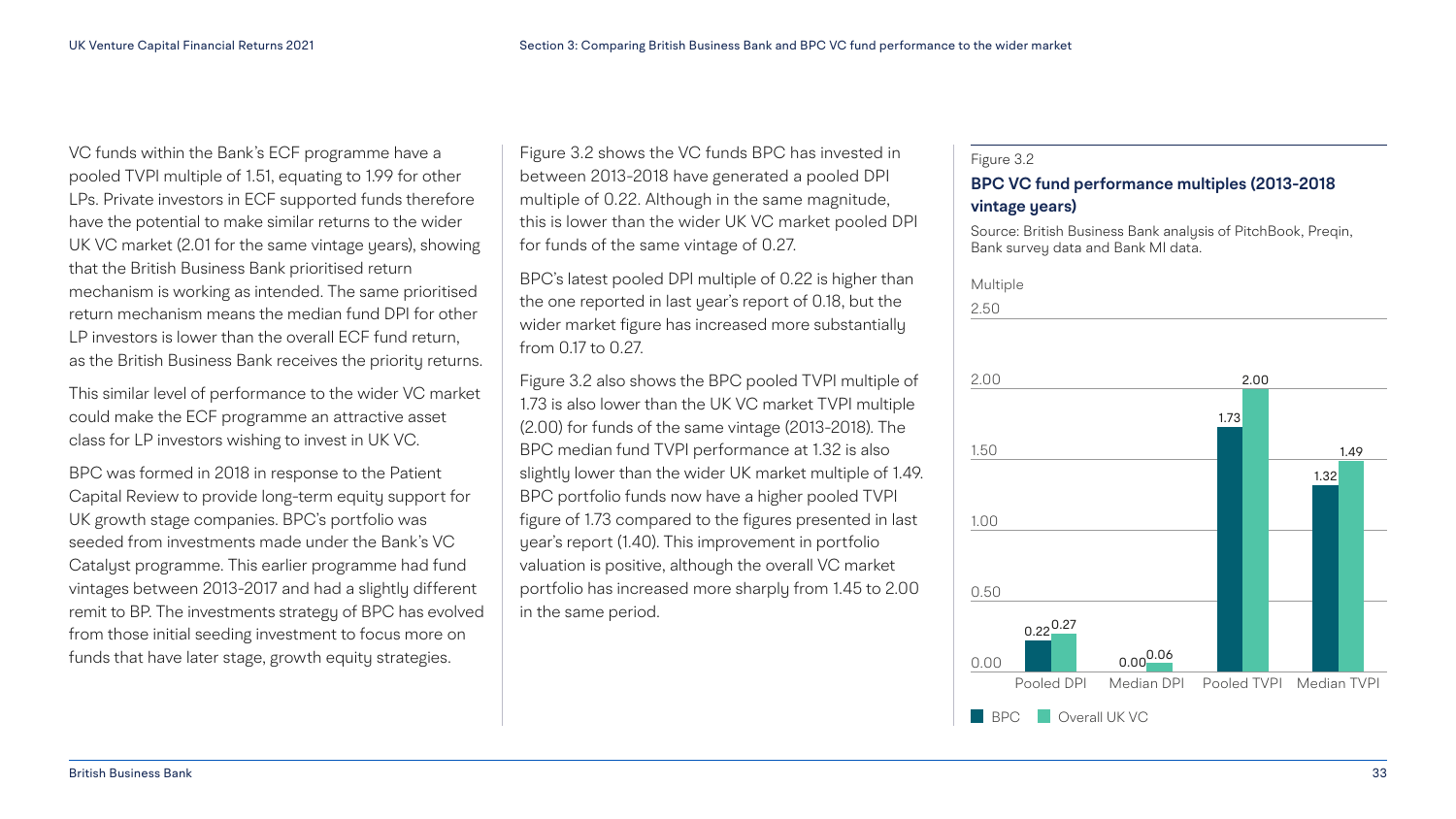One reason for the lower DPI and TVPI multiples is the average vintage year for the BPC portfolio being nearly a year younger in age than the wider market portfolio due to BPC substantially increasing its activity in 2018. 33% of BPC portfolio funds have a 2018 vintage compared to 18% in wider market. This gives less time for the BPC portfolio to have developed compared to funds in the wider market.

The Internal Rate of Return (IRR) measure takes into account the time value of money. BPC's mean average fund IRR return for VC funds with a 2013-2018 vintage year is 20%, which is similar to the UK wider market average fund return of 21%. This confirms vintage year effects are affecting comparisons between BPC and the wider market using money multiple measures.

A comparison of 2013-2017 vintages shows BPC's pooled DPI multiples of 0.30 are much closer to the wider UK market multiple of 0.32, which suggests the programme is performing as expected in terms of making a commercial return in line with the wider market. However, BPC's pooled TVPI multiple is 0.23 points lower than the wider market (1.89 compared to 2.12).

For 2018 vintage funds (the first year of BPC's establishment), BPC's performance is broadly in line with the wider market with a pooled DPI multiple of 0.00 compared to 0.01 in the wider UK market. The wider VC market has a pooled TVPI multiple of 1.33 compared to 1.30 for BPC, confirming BPC is broadly in line with the wider market. Over half (54%) of UK VC funds with a 2018 vintage submitting returns data are within the BPC portfolio, and so the wider market figures are also heavily influenced by BPC's involvement.

It should be noted that it is an early stage in the life of the BPC portfolio, and performance is based on 24 BPC portfolio funds overall. Moreover, 14 of the 24 funds (58%) have a vintage year of 2017 or 2018, again a reflection of a portfolio that is relatively immature. This is a substantially higher proportion than the wider market where just 35% of funds between 2013 and 2018 had a vintage year of 2017 or 2018. Therefore, it is to be expected that there is currently a performance differential.

It is too early in the life of BPC to draw conclusions about the long-term performance of BPC's portfolio as more than half of BPC's funds are too young to be included in the analysis and the majority of the portfolio is currently unrealised.

It is too early in the life of BPC to draw conclusions about the long-term performance of BPC's portfolio.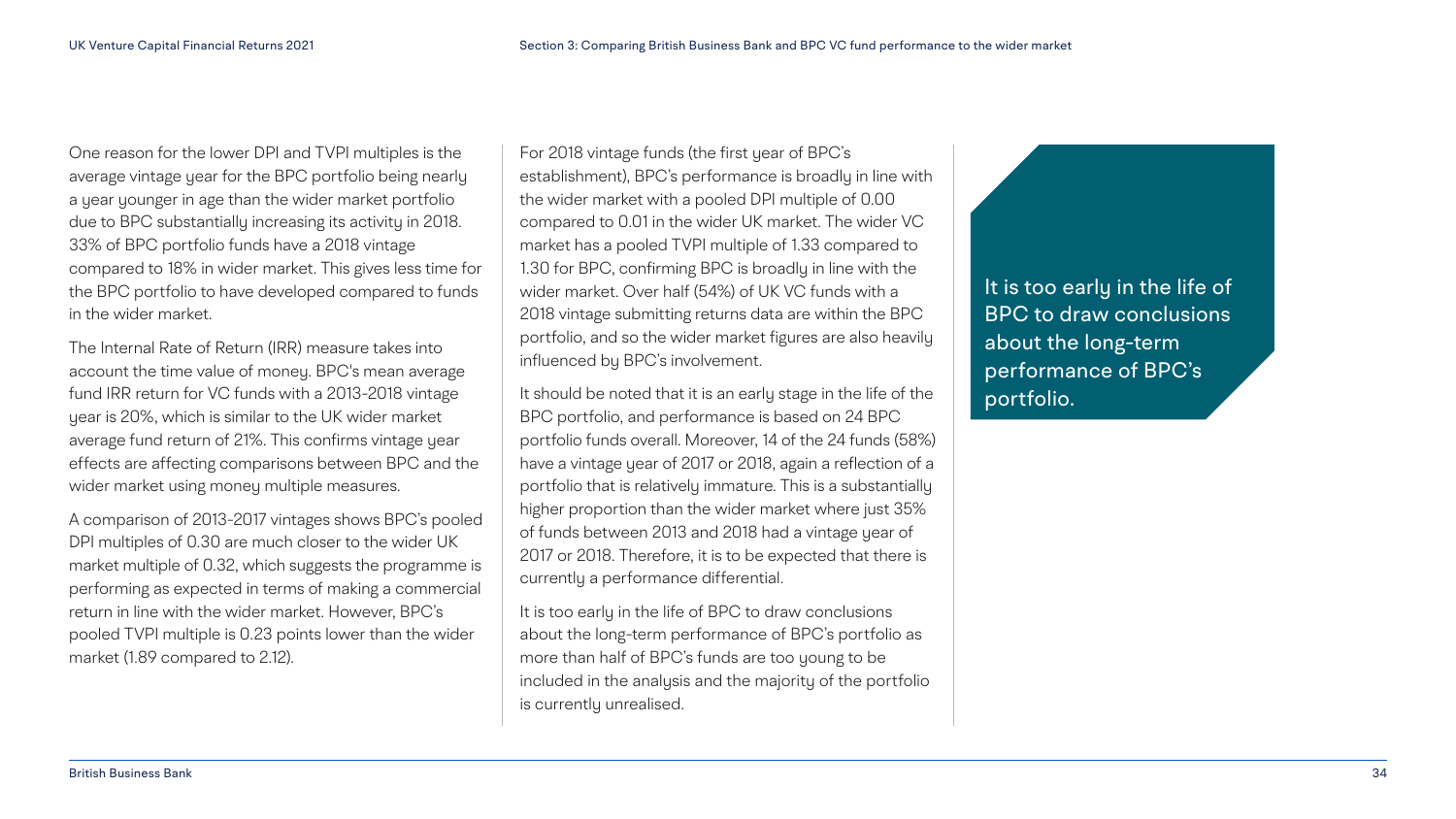### <span id="page-34-0"></span>**Section 4: Market conditions**

This section of the report outlines fund manager perceptions on the current state of the VC market and provides some useful insights into market conditions compared to the previous year. Fund managers shared their views on market conditions including on quality of deal flow, exit opportunities for portfolio companies and the fundraising environment.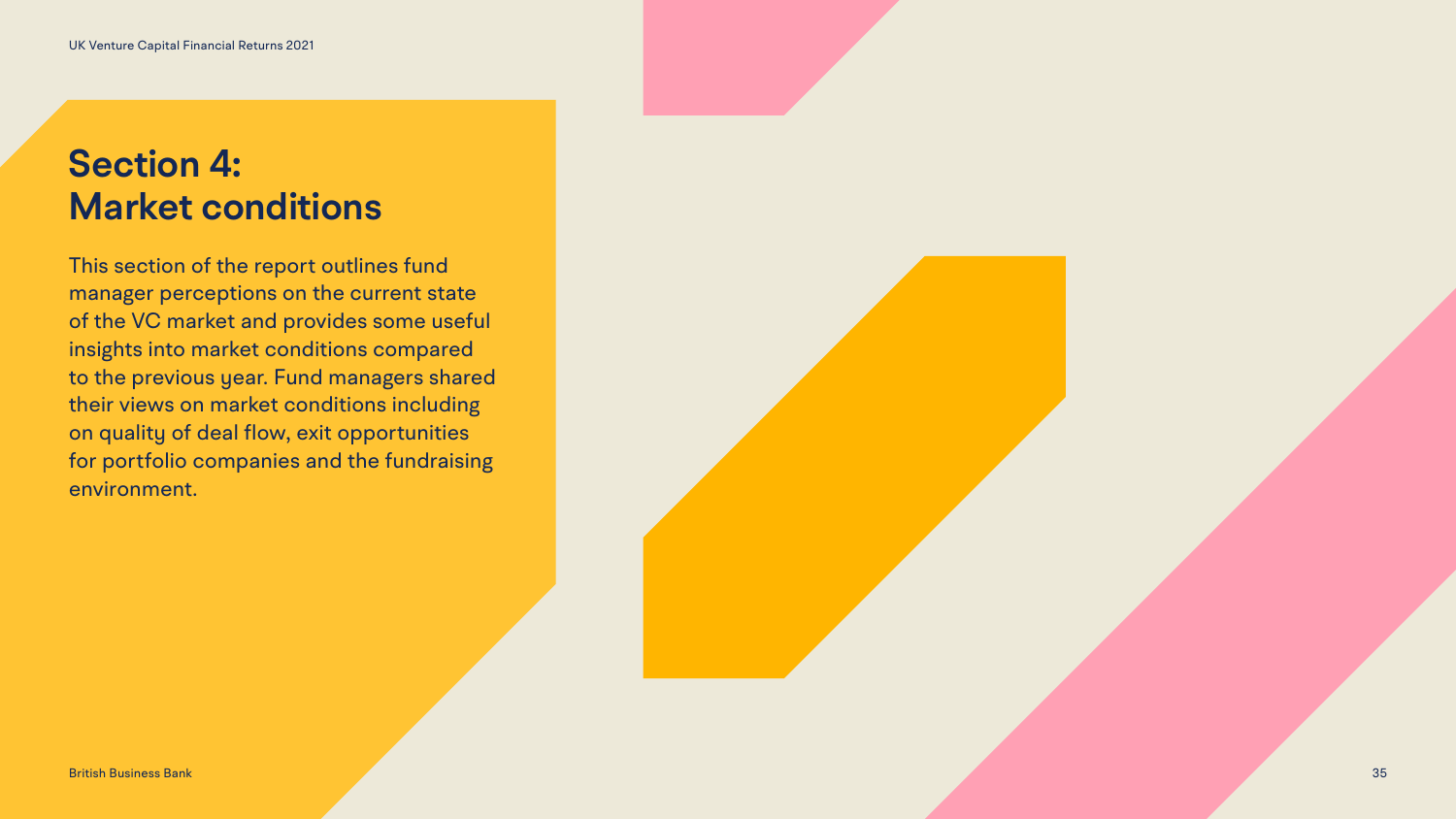

<span id="page-35-0"></span>29 fund managers completed the fund manager survey this year, an improvement on the 22 completing the survey in 2020. Whilst this survey cannot be considered fully representative of the wider UK VC industry, the survey provides useful qualitative insights into VC market conditions to help provide context to the wider trends observed.

The Bank estimates these 29 fund managers form 28% of the total population of UK-based fund managers that are currently active, so does provide reasonable coverage from which inferences can be drawn.[8](#page-49-0) Fieldwork for the survey was undertaken in September 2021 over a four-week period.

### **Survey findings**

Figure 4.1 shows almost all fund managers reported the quality of investment opportunities in the market was good (59%) or very good (38%) in 2021. No fund managers reported the market was poor, although 3% thought it was neither good nor bad.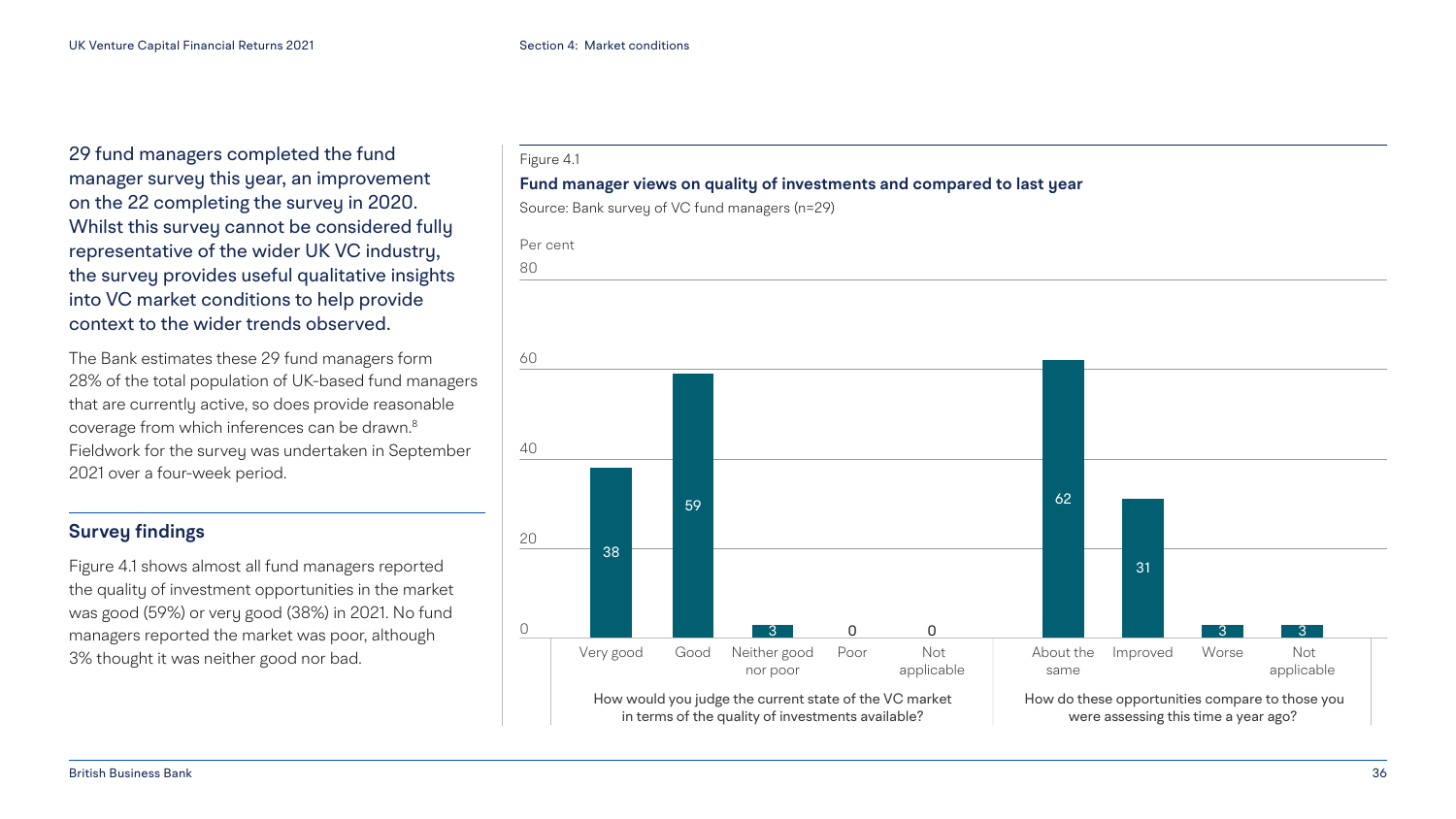

deals in the area of the VC market you focus on?

Fund managers' views on how this compared to 2020 were more nuanced. Whilst almost two in three fund managers (62%) reported that the market was broadly in line with that of the previous year, just one in three (31%) thought that the quality of potential investments had improved. Only 3% thought the quality of investment opportunities had declined compared to a year ago. The strong level of VC activity in 2020 and 2021 so far reported in the Equity Tracker confirms fund managers are having no problem deploying funding into UK high growth potential businesses.

Whilst there remain good opportunities for investment, competition within the VC market for deals is reported to have been high and increased in intensity compared to this time last year. A majority of fund managers (59%) reported a high level of competition in the VC market in 2021, with the remainder reporting some (31%) or limited (7%) competition.

Moreover, a majority of fund managers (59%) reported that competition had increased compared to a year ago. Of which 38% believed the level of competition had increased slightly on last year, and 21% considered the market was much more competitive. 38% of fund managers believed the level of competition they were experiencing was the same as last year.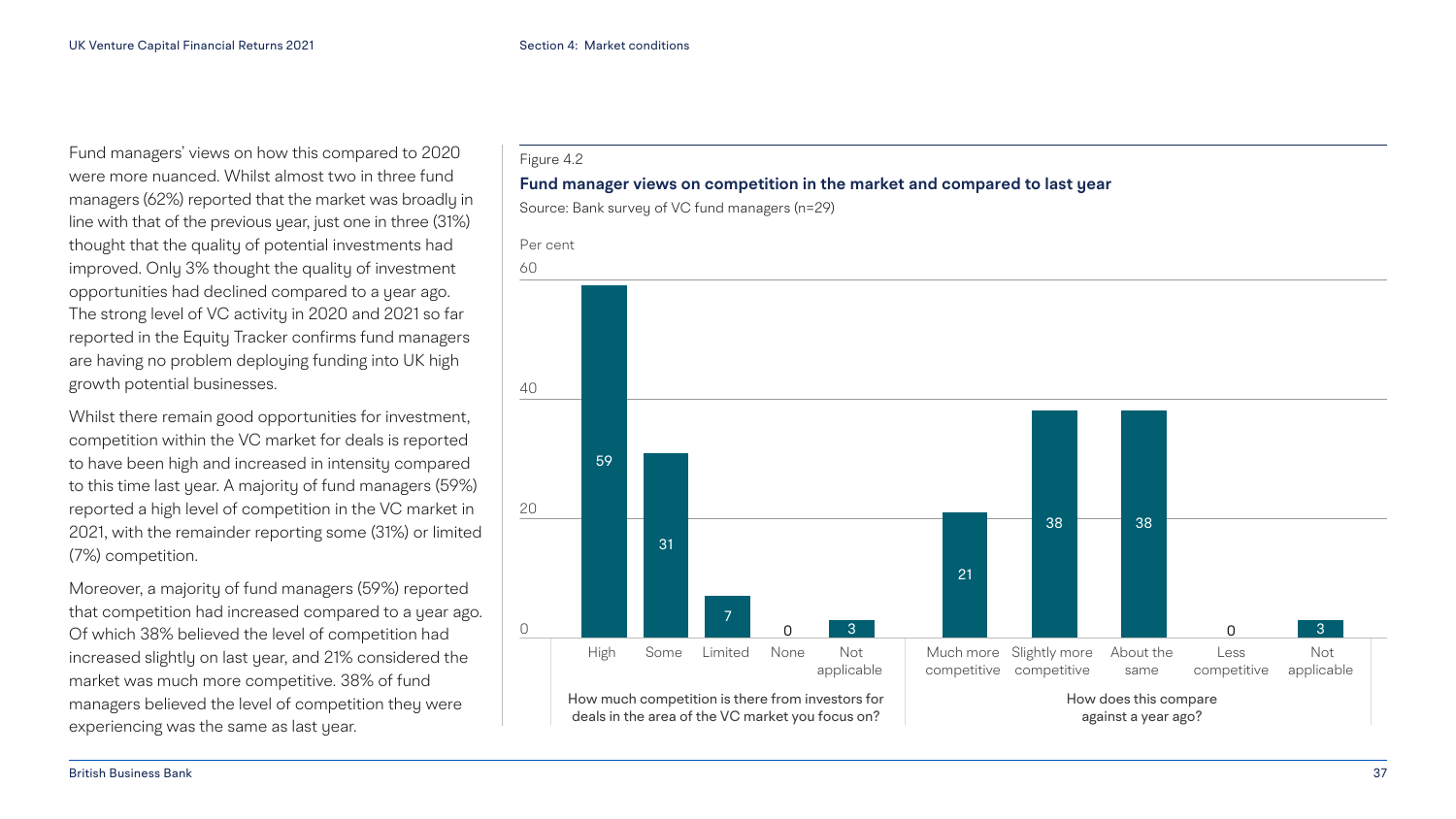

This greater level of competition amongst fund managers could have an adverse impact on future financial returns, as fund managers could be competing against one another, which will drive up valuations. However, as fund managers' report that there is still good availability of deals to invest in, this is less of an immediate concern, but something to monitor going forward.

Almost all fund managers (93%) reported exit conditions were good (62%) or very good (31%) in 2021. Again, in a further sign that the market in 2021 has been more buoyant, 72% reported that the market conditions for successful exits for portfolio investments have improved on last year.

British Business Bank analysis of PitchBook for UK headquartered companies shows 2021 year to date is by far highest year for the value of capital exited with £21bn exited. In 2020, £4.8bn was exited, which was the 3rd highest year on record and substantially higher than in previous years. There has also been strong IPO activity in 2020 and 2021. Equity Tracker 2021 reported IPO activity increased in 2020 despite Covid-19 with 7 IPOs with a total exit value of £5.5bn. IPO activity has been strong in 2021 with several high-profile UK companies with unicorn status before listing, including Deliveroo and Darktrace have listed in 2021.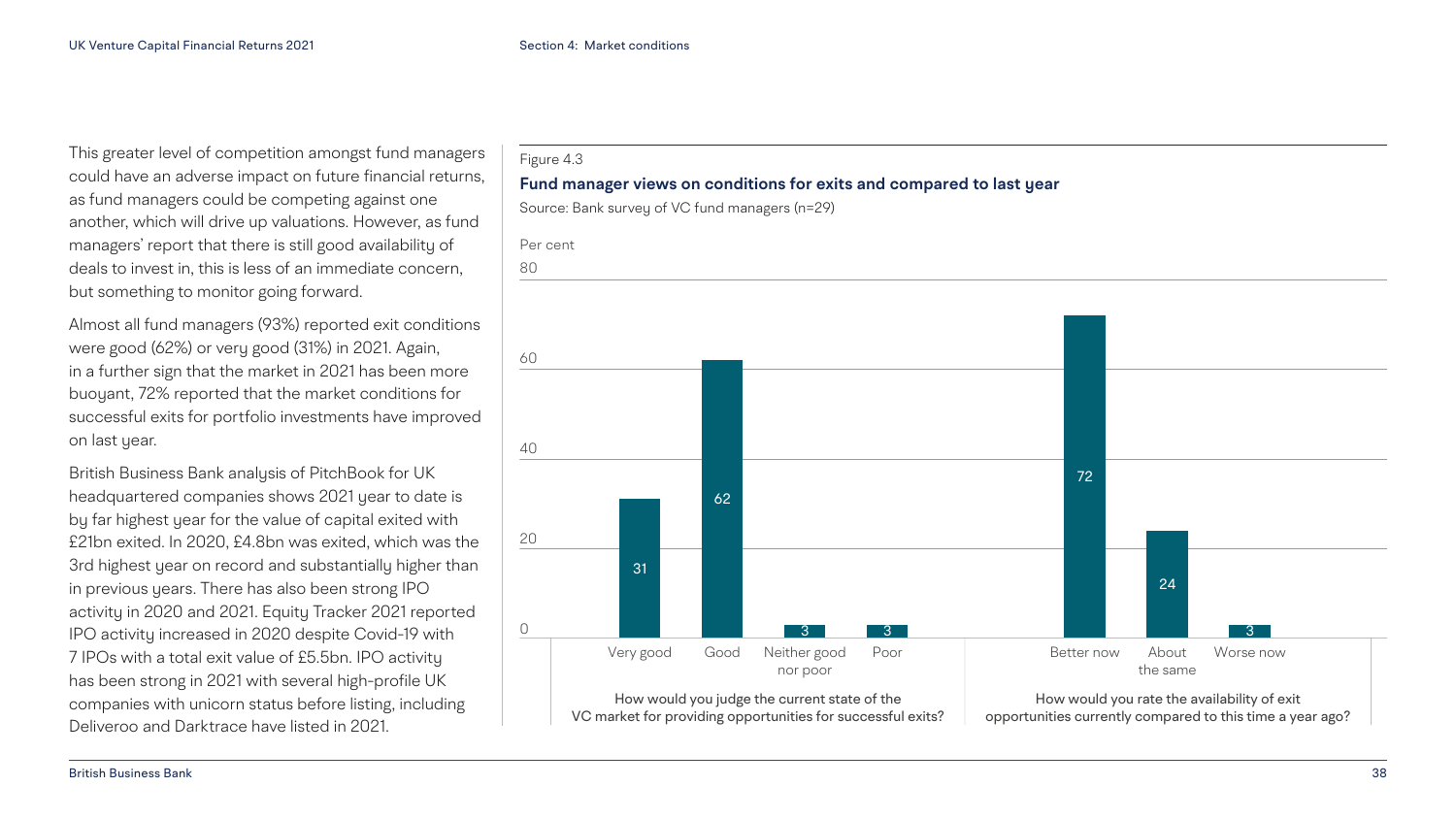Strong exit conditions contribute to fund performance, as it allows VCs to exit their companies at relatively high valuations leading to increased distributions to investors. Strong exit conditions will also lead to an increase in TVPI multiples, as valuations will often be based upon projected future exit return.

Fund managers were much more upbeat in 2021, compared to the previous year on VC fundraising conditions. Four in five respondents (79%) reported that fundraising conditions were good (55%) or very good (24%). However, perceptions of year-on-year improvement in the market for fundraising were more evenly split. Just under one in two fund managers (48%) reported fundraising conditions were better now, compared to 2020, whilst 45% thought that fundraising conditions were very similar to last year. It is likely that many of these fund managers are not currently trying to raise new funds, and so are not able to comment on conditions compared to a year ago.



### Figure 4.4 **Fund manager views on new fundraising and compared to last year**  Source: Bank survey of VC fund managers (n=29) 60 40 20 Per cent 0 How would you judge the current state of the VC market in terms of raising new funds? Very good Good Neither good nor poor Poor or very poor Don't know 24 55  $\frac{10}{7}$ 3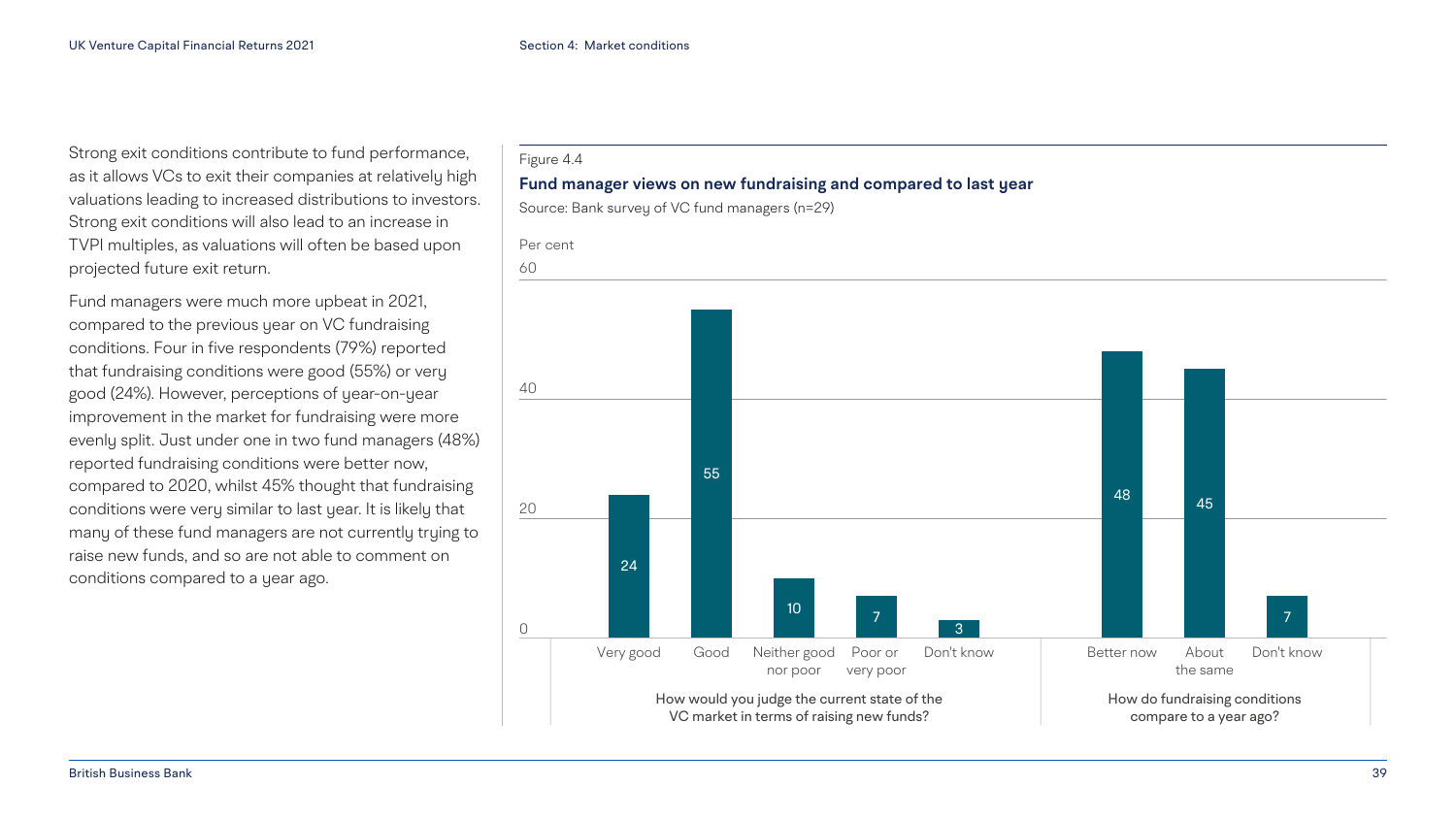<span id="page-39-0"></span>It has been over 18 months since the start of the Covid-19 pandemic and the Government initiated lock down. These restrictions forced fund managers to adapt their due diligence processes with a shift to undertaking deal sourcing and due diligence activity remotely. Prior to this, much importance had been placed upon 'face-to-face' meetings. The Bank's Regional Tracker<sup>[9](#page-49-0)</sup> found that 82% of equity deals made by investors were made in companies less than two hours travel time away from the investor location and thus possible to easily meet face to face in a day. With a shift to remote working, it is possible that VC funds will be able to assess a broader range of opportunities potentially leading to higher returns.

- Use hybrid working practices combining face to face and online platforms.
- Mainly use on-line platforms e.g. Teams or Zoom meetings to support pitches and undertaking due diligence
- Mainly use face to face meetings to support pitches and undertaking due diligence

**Don't know** 

Fund managers were asked about the delivery model they use for assessing pitches and undertaking due diligence. The majority (86%) reported they now use hybrid working practices, combining face to face and online meetings to support pitches and to undertake due diligence. Only 3% of fund managers mainly use face to face meetings, suggesting fund managers have adapted their investment practices to cope with current conditions.

Fund managers report positive views on investment opportunities and exit conditions.

#### Figure 4.5

### **Fund manager use of face to face and online meetings to assess pitches and undertaking due diligence**

Source: Bank survey of VC fund managers (n=29)

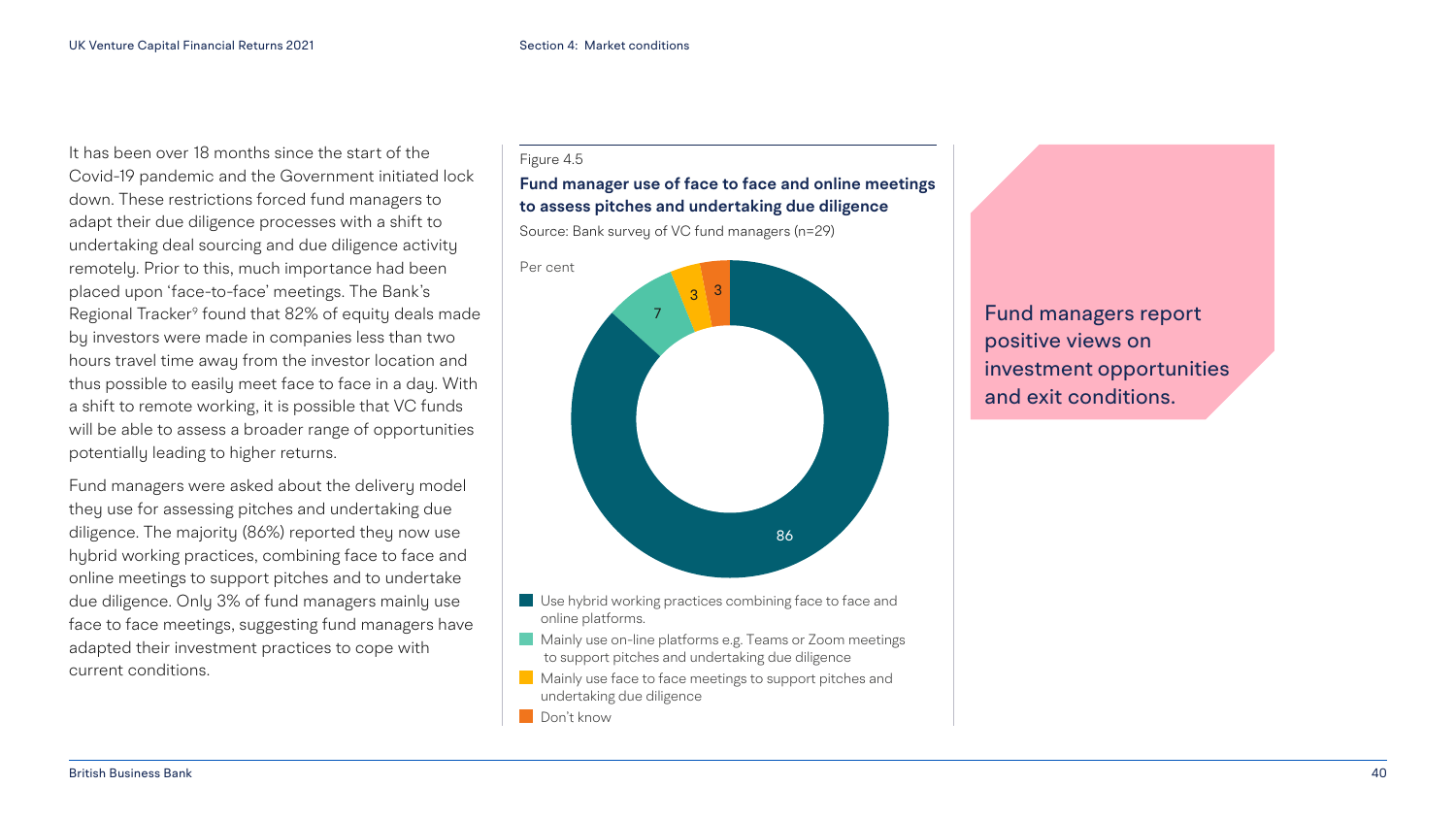### **Venture Capital**

Venture Capital (VC) is a type of Private Equity (PE) finance provided by investors into small early-stage companies with the potential for very high growth. Finance is provided in return for an equity stake in the business and investors generate a financial return (or profit) on their investment when they sell their stake through an Initial Public Offering (IPO), trade sale or secondary sale. Many early-stage VC-backed companies are unlikely to have positive cash flows, or even be generating sales at the time of VC investment. It may therefore take many years until a company has developed its technology and market position to allow a VC investor to exit with a positive return. VC-backed companies therefore differ to PE-backed companies which are more established.

This report focuses on the returns made by funds focused on making VC investments only. It does not compare the performance of returns generated from wider PE or other asset classes like investing in public markets.

### **Financial performance metrics**

There are several ways to measure VC financial returns. Deciding which measure to use is often context specific and dependent on the data available. The following measures are used to assess fund performance in this report:

– Internal Rate of Return (IRR)

- 
- Money multiples:
	-
	-
- 
- Distributions to Paid-In capital (DPI)
- Residual Value to Paid-In capital (RVPI)
- Total Value to Paid-In capital (TVPI)

Money multiples are the main measure used to assess fund performance throughout this report.

### **Internal Rate of Return (IRR)**

IRRs are widely used in private capital industries as they offer a way of comparing two investments with irregular cashflow timings and sizes. The IRR represents the discount rate at which the Net Present Value (NPV) of an investment's future cashflow is equal to zero.

### <span id="page-40-0"></span>**Appendix 1: Definitions**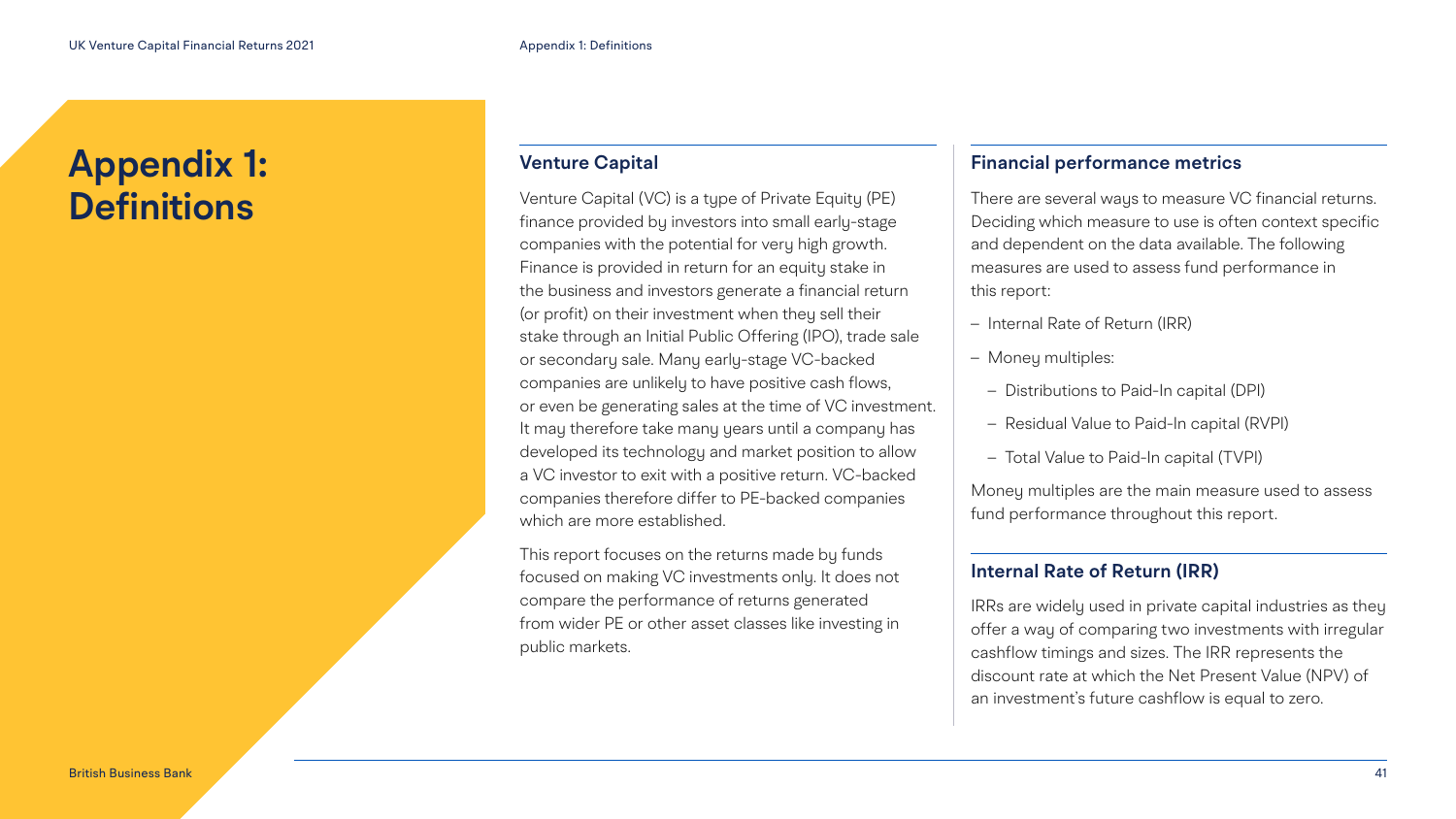<span id="page-41-0"></span>The IRR measure incorporates the time value of money, so that £100 of returns generated sooner is valued more than £100 realised in the future.

### **Money multiples**

Multiples provide a relatively simple measure of an investor's return on their invested capital, providing a cash-on-cash measure of how much investors are receiving back from the capital they have committed. Multiples are useful in that they show the scale of the returns but a key limitation is that the time value for money is completely ignored. A fund returning twice the invested amount will have the same multiple regardless of whether the return took two or ten years to materialise. Two multiples that are typically reported by funds are Distribution to Paid-In capital (DPI) and Total Value to Paid-In capital (TVPI), but it is also useful to know the Residual Value to Paid-In Capital (RVPI) which is the difference between the two multiples: TVPI = DPI + RVPI

– **Distributions to Paid-In capital (DPI):** The ratio of cumulative distributions to LPs divided by the amount of capital contributed by the LPs. At the start of a fund's life, this ratio will be zero due to there being no exits to date but will begin to increase as distributions

(portfolio company exits) occur. When the DPI is equal to one the fund has broken even, as the money paid in is equal to money distributed. Any number above one indicates that the fund has paid out more than has been paid in, so that LP investors get more than their initial capital back. This measure is therefore useful at the later stages of a funds life as it is an actual measure of fund performance directly measuring cash received from exits

– **Residual Value to Paid-In capital (RVPI):** The sum of cumulative net asset value of the investment, divided by the capital contributed by the LPs. It calculates the multiple of the investment would be returned to investors if the unrealised assets were sold at current valuations. Valuation of early stage companies can be very difficult because of the inherent uncertainty surrounding the prospects of the company. However, the concept of 'fair value' is used to value the unrealised assets at each measurement date, with a number of recognised valuation techniques used. The 'Book value' of unrealised investments is useful for assessing performance during the early part of a funds life, but offers no guarantee on future performance as valuations can change over time due to changes in wider economic and market conditions.

For instance, a high RVPI may be indicative of an inflated market versus an accurate representation of how much the portfolio can actually be sold for eventually'. Globally, there are a number of wellknown later stage unicorn businesses that have received funding at a lower valuation to their previous funding round (known as a down round). This will effectively lead to disappointed LP investors as the DPI does not match up to the projected RVPI.

– **Total Value to Paid-In capital (TVPI):** The sum of cumulative distributions to LPs and the net asset value of the investments, divided by the capital contributed by the LPs. It calculates what multiple of the investment would be returned to LP investors if the unrealised assets were sold at current valuations and added to distributions that have already been received. This is useful for assessing performance during the early part of a fund's life, like the RVPI measure. While this can provide a more complete picture on the returns from the fund, it is significantly impacted by the valuation that is placed on the unrealised investments remaining in the fund, although the impact should reduce as the fund matures and

investments are realised.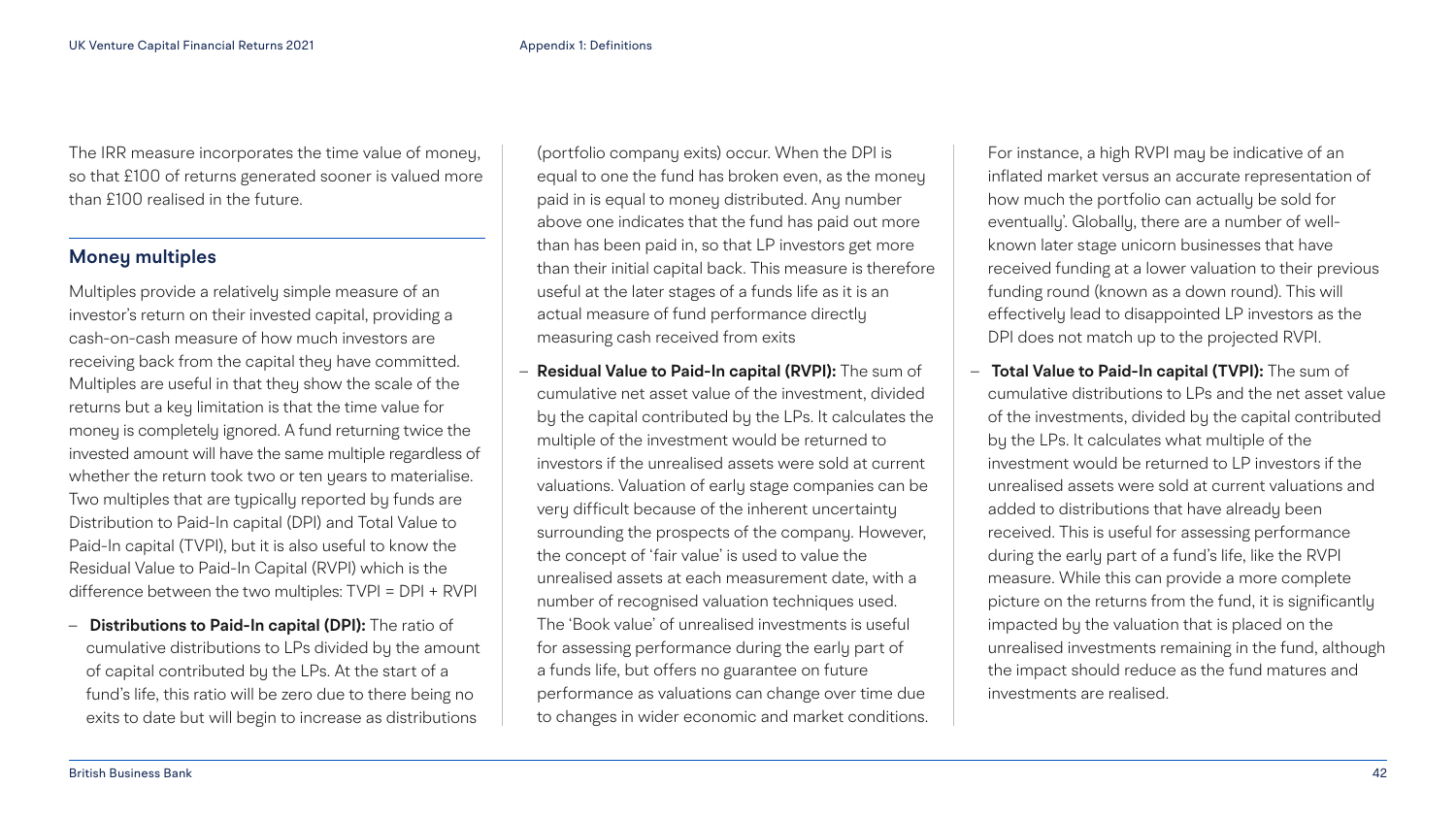<span id="page-42-0"></span>Given this difference, many LPs rely on the TVPI measure earlier in the life of a fund and DPI measure towards the end of a fund's life. Multiples tend to be a more conservative measure than IRR as a zero-rate reinvestment of cash flows is assumed.

### **Distribution of returns**

There are large variations in performance between the top performing funds and the remaining funds. It is therefore useful to look at both the pooled return and median fund return figures, alongside the upper and lower quartiles. The VC industry has a focus on benchmarking upper quartile funds but there is no universal method for choosing the reference period or specific reporting metric, which will fluctuate from year to year depending on the composition of the funds included.

– **Pooled Return:** The return for the total group of funds being analysed. This is calculated by aggregating the realised and unrealised values across all funds, which accounts for different fund sizes. This is the best measure for estimating total market returns as it includes the performance of all outlier funds.

- **Median:** The fiftieth percentile. The return of a fund in the middle of the ranking. This represents the return of a 'typical fund'.
- **Upper quartile:** The return of the fund in the top 25th ranking. When all VC funds are considered, upper quartile fuvnd performance is higher than the remaining three quarters of other funds.

### **Fees**

The financial return metrics presented for LP funds in this report are net of fees (I.e. fees are deducted). Management fees allow VC funds to meet their own operating costs, whilst carried interest fees relates to performance related share of fund profits from realised investments.

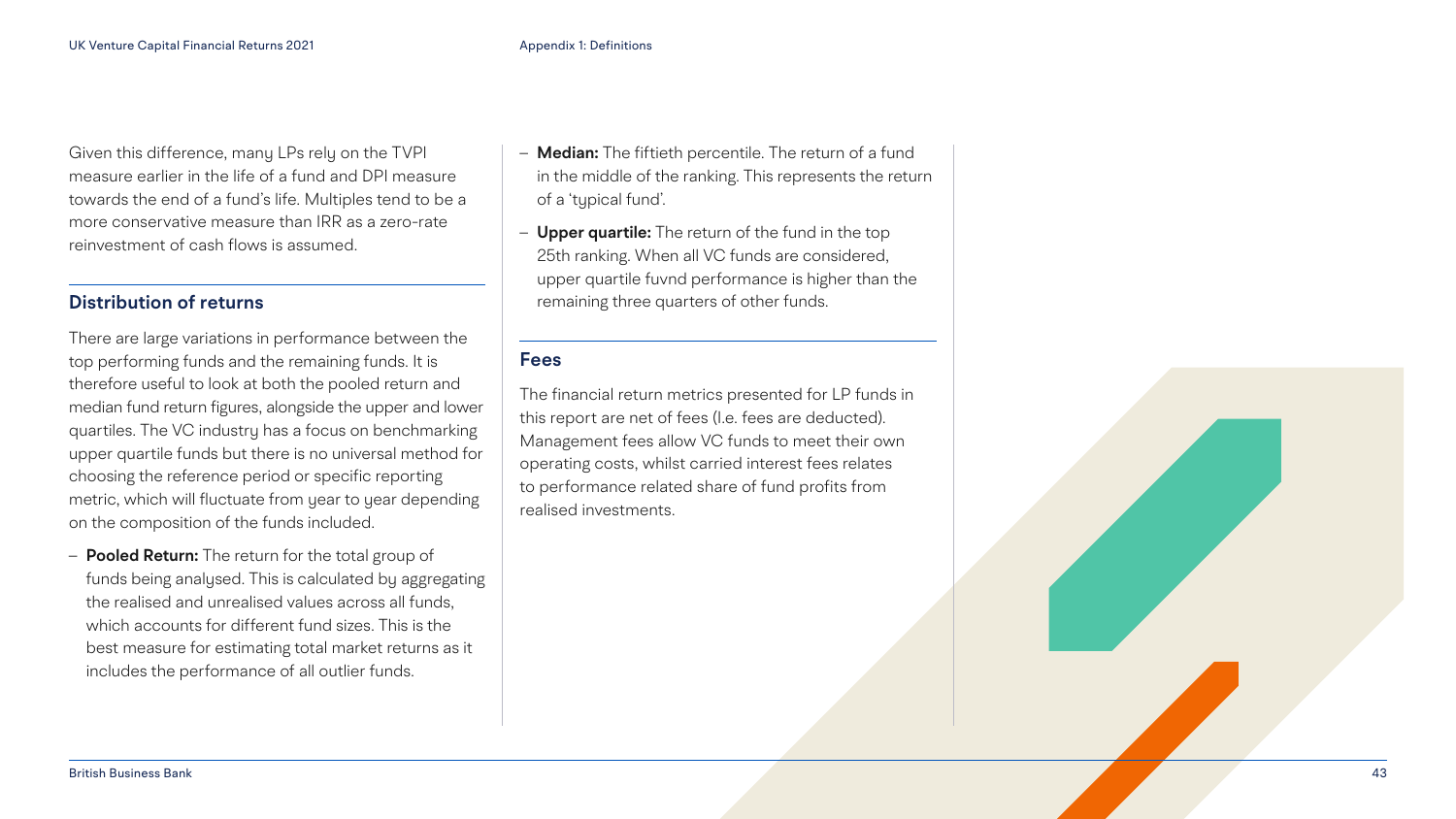### **BVCA**

The British Private Equity and Venture Capital Association (BVCA) represents the interests of the UK VC and PE Industry and reports on the financial performance of its members.

BVCA's membership comprises over 750 members, including 470 private equity and venture capital firms and their investors, as well as advisers and financial institutions. The BVCA, in association with PwC, undertakes an annual survey of its eligible members asking about the performance of the funds that they manage. To be eligible for inclusion the PE firm must be a full BVCA member, raise money from third-party investors and manage that money from the UK (although it may be invested elsewhere). BVCA members investing from their own balance sheet, quoted vehicles such as VCTs and listed PE are excluded from the fund returns.

The BVCA annually publishes financial returns information through its Performance Measurement Survey.<sup>10</sup> The report examines the performance of PE and VC funds and then benchmarks them against other asset classes, notably the UK public equity market.

Overall, 119 fund managers responded to the latest BVCA survey using data to 31 December 2020. Fund data is presented anonymously in pre-defined categories relating to vintage year.

### **Commercial data providers**

Commercial data providers like Preqin and PitchBook primarily source information on the performance of funds from public filings by pension funds, Freedom of Information (FOI) requests and voluntary disclosures by fund managers (GPs) or LPs.

### **Preqin**

Preqin is a provider of data and intelligence to the alternative assets industry including PE, real estate, hedge funds, infrastructure, private debt and natural resources. It collects a range of information including funds and fundraising, performance, fund managers, institutional investors, deals and fund terms.

### <span id="page-43-0"></span>**Appendix 2: Overview of data sources**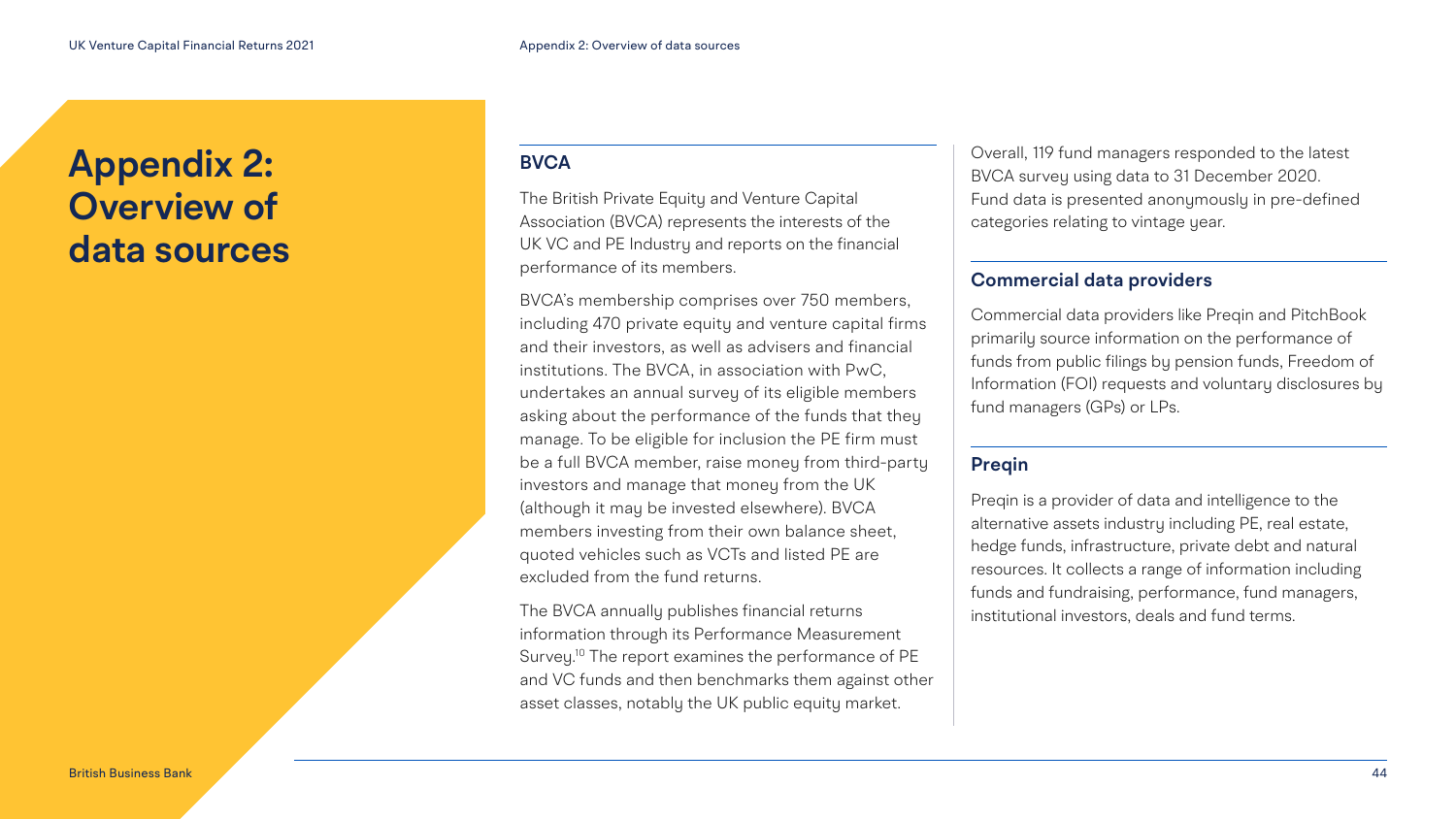### <span id="page-44-0"></span>**PitchBook**

PitchBook is a financial technology company that provides data on capital markets. PitchBook collects and analyses detailed data on the entire private equity, venture capital and M&A landscape - including public and private companies, investors, funds, investments and exits.

### **Other sources of information on VC financial returns**

The British Business Bank is the largest LP investor in UK VC.<sup>11</sup> The Bank monitors the performance of the funds it has invested in by collecting information directly from fund managers. LP status ensures this information is fully verified and has full coverage of funds invested in. In line with the Bank's role in addressing market failures in finance markets, the characteristics of funds invested in through the Enterprise Capital Fund (ECF) programme may differ to the wider UK VC market due to their focus on early stage market, smaller deals sizes affected by the equity gap and emerging fund managers.

Since 2013, BPC through the Bank's previous VC Catalyst programme has invested on commercial terms in VC funds targeting UK scale up companies. The VC Catalyst programme was targeted at helping VC funds to reach a first close, which differs to the objective BPC has for increasing the amount of patient capital to UK scale up businesses. It is early days in the life of these funds, but a summary of performance to date compared to the wider VC market is included in Section 3 of the report.

This year's report also includes the results of data the British Business Bank has directly collected from UK VC fund managers. The Bank collected fund level financial returns information from 29 fund managers (covering 37 funds), and also captured the views of these fund managers on current market conditions on quality of deal flow, exit opportunities for portfolio companies and the fund-raising environment. These fund managers were UK based, active in the VC market managing closed end funds, with a vintage year of between 2002 to 2019 vintage making VC investments in the UK.

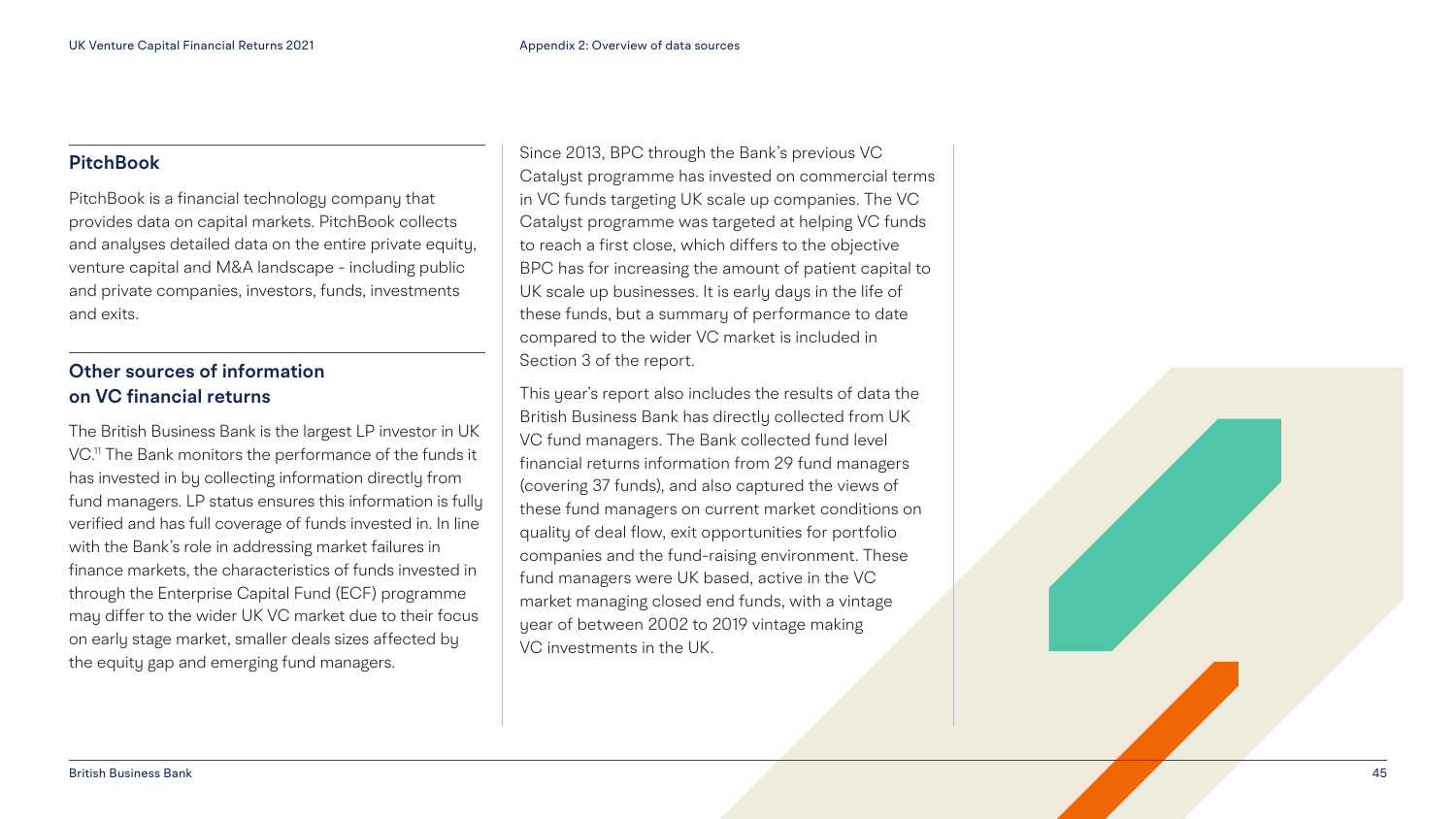### <span id="page-45-0"></span>**Appendix 3: Methodology for compiling dataset**

Data on individual UK VC funds with a 2002 to 2019 vintage year was downloaded from PitchBook and Preqin in July 2021. 2002 was chosen as the first vintage year to avoid picking up effects from the dot-com bubble and also to be consistent with BVCA reporting.

- Data from British Business Bank MI systems was also extracted for funds under the ECF, UKIIF and British Patient Capital (including VC Catalyst) programmes as these programmes are delivered by private sector fund managers that have raised funding from private sector sources.
- Funds with missing data relating to fund size, PIC, TVPI and DPI was removed from the underlying databases as it was not possible to calculate market return figures. For instance, the reported PIC, TVPI and DPI multiples were used to calculate the commitment drawn, realised value and unrealised vale in relation to the reported fund size for the pooled financial return metrics. The individual reported fund TVPI and DPI multiples were used to calculate the median and quartile returns figures.
- The PitchBook and Preqin data was then cleaned to remove 'old' fund data, which might relate to funds

strategically reporting returns, for instance taking advantage of initial early returns. For funds with a vintage year between 2002-2011, funds with the latest reporting date less than seven years were excluded. For funds with a vintage year of 2012 onwards, a reporting date of at least 2018 was required.

– The data was then visually checked for errors with a focus on the largest reported TVPI and DPI multiples, but it was not possible or feasible to check the accuracy of information for every fund.

– Funds were assessed to ensure only VC funds were captured. This sometimes involves reclassifying funds from their PitchBook and Preqin fund classification. All PE growth capital and buyout funds were removed from the dataset. In addition, VC funds which entirely invested in geographic areas and developing countries outside of their listed location was also removed from

– This gave a total dataset of 2,030 VC funds (Table A2). Financial returns figures may therefore differ to the numbers published by PitchBook and Preqin themselves which include all VC funds in their relevant

- 
- the dataset.
- fund populations.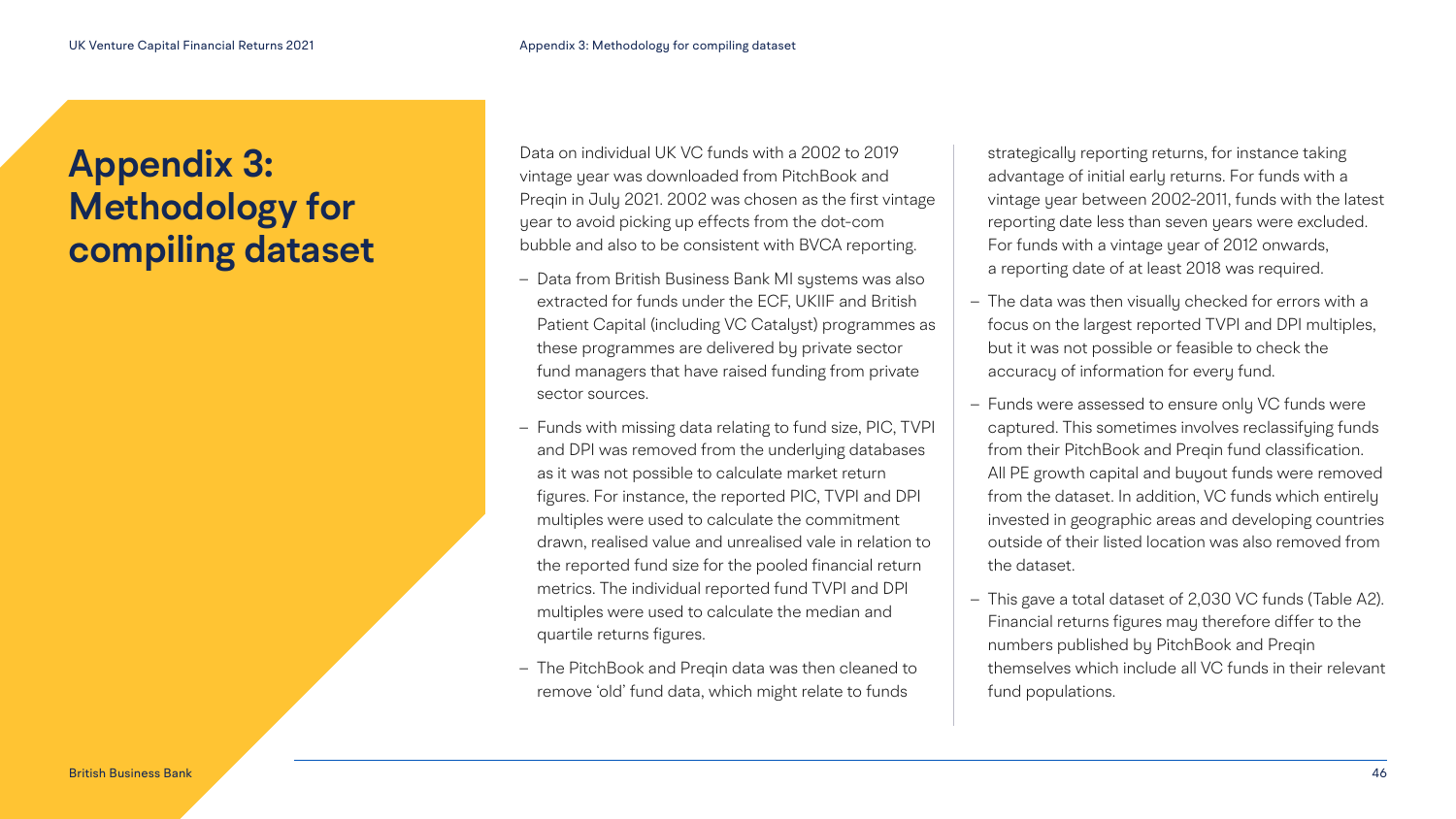#### Table A3

### **Number of VC funds 2002 – 2019 and data source (Cleaned and de-duplicated)**

Source: British Business Bank analysis of PitchBook, Preqin, Bank survey data and Bank MI data.

|            | <b>Bank MI</b> | <b>Bank Survey</b>       | <b>PitchBook</b> | <b>Pregin</b> | <b>Total</b> |
|------------|----------------|--------------------------|------------------|---------------|--------------|
| UK         | 72             | 37                       | 25               | 20            | 154          |
| US         |                |                          | 745              | 367           | 1,112        |
| <b>ROE</b> | 2              | $\overline{\phantom{0}}$ | 65               | 111           | 178          |
| Total      | 74             | 37                       | 835              | 498           | 1,448        |

Table A2

### **Number of VC funds 2002 – 2019 and data source (Cleaned)**

Source: British Business Bank analysis of PitchBook, Preqin, Bank survey data and Bank MI data.

|            | <b>Bank MI</b> | <b>Bank Survey</b> | <b>PitchBook</b> | <b>Pregin</b> | <b>Total</b> |
|------------|----------------|--------------------|------------------|---------------|--------------|
| UK         | 75             | $\prime$ 1         | 54               | 45            | 245          |
| US         |                | $\qquad \qquad$    | 902              | 670           | 1,572        |
| <b>ROE</b> | $\mathcal{P}$  | $\qquad \qquad -$  | 85               | 126           | 213          |
| Total      | 77             | 71                 | 1,041            | 841           | 2,030        |

#### Table A1

### **Number of VC funds 2002 – 2019 by data source (Raw downloaded numbers)**

Source: British Business Bank analysis of PitchBook, Preqin, Bank survey data and Bank MI data.

|  |            | <b>Bank MI</b> | <b>Bank Survey</b> | <b>PitchBook</b> | <b>Pregin</b> | <b>Total</b> |
|--|------------|----------------|--------------------|------------------|---------------|--------------|
|  | UK.        | 94             | 71                 | 115              | 51            | 330          |
|  | US         |                |                    | 1359             | 780           | 2,139        |
|  | <b>ROE</b> |                |                    | 144              | 137           | 288          |
|  | Total      | 101            | 71                 | 1,618            | 968           | 2,757        |
|  |            |                |                    |                  |               |              |

- To increase coverage of funds, the individual funds from PitchBook, Preqin and British Business Bank were all merged into one single data file. To avoid the same fund appearing more than once, funds were deduplicated using the following sequential preference logic:
	- 1. British Business Bank supported fund. This information has been verified/ audited.
	- 2. British Business Bank survey data. This information has been supplied directly by fund managers
	- 3. Most up to date reporting date. This to ensure the latest information is captured.
	- 4. Lowest TVPI multiple. This is to ensure most conservative data source is chosen.
	- 5. Largest fund. This is to ensure subsequent fundraising closures are captured
	- 6. Oldest vintage
- This gave a total combined dataset of 1,448 unique VC funds (Table A3).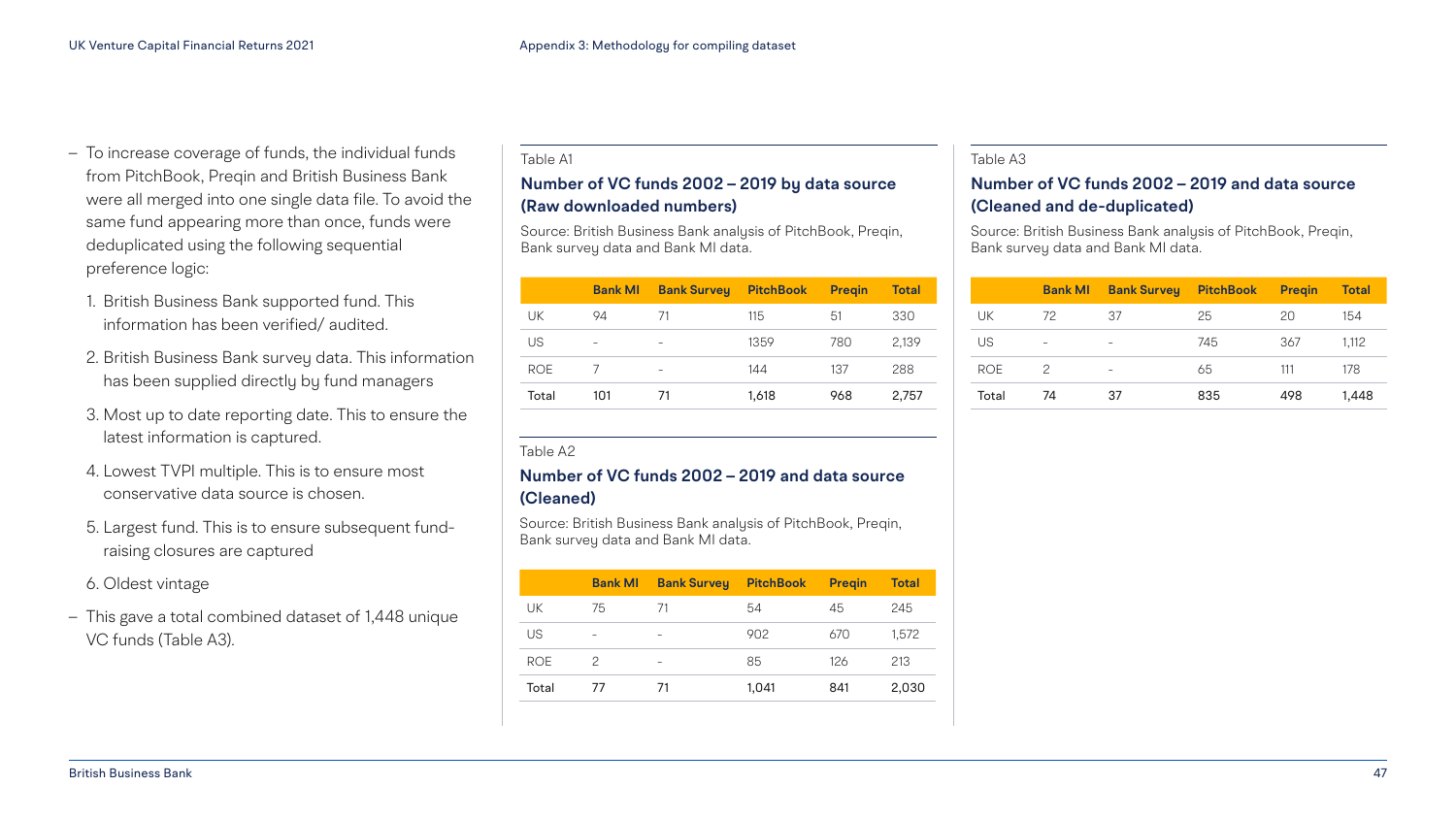### **Deep tech sector segmentation, by PitchBook vertical**

| 110 <b>0L</b>                                                                         |
|---------------------------------------------------------------------------------------|
| panies founded on tangible scientific discoveries<br>aningful engineering innovation" |
| inting                                                                                |
| nced manufacturing                                                                    |
| ۱h                                                                                    |
| ial Intelligence & Machine learning                                                   |
| ented reality                                                                         |
| omous cars                                                                            |
| tech                                                                                  |
| te tech                                                                               |
| tructure                                                                              |
| facturing                                                                             |
| echnology:                                                                            |
| ics and drones                                                                        |
| e technology                                                                          |
| ables and Quantified Self                                                             |
| ding any companies in SAAS and fintech verticals                                      |
|                                                                                       |
|                                                                                       |

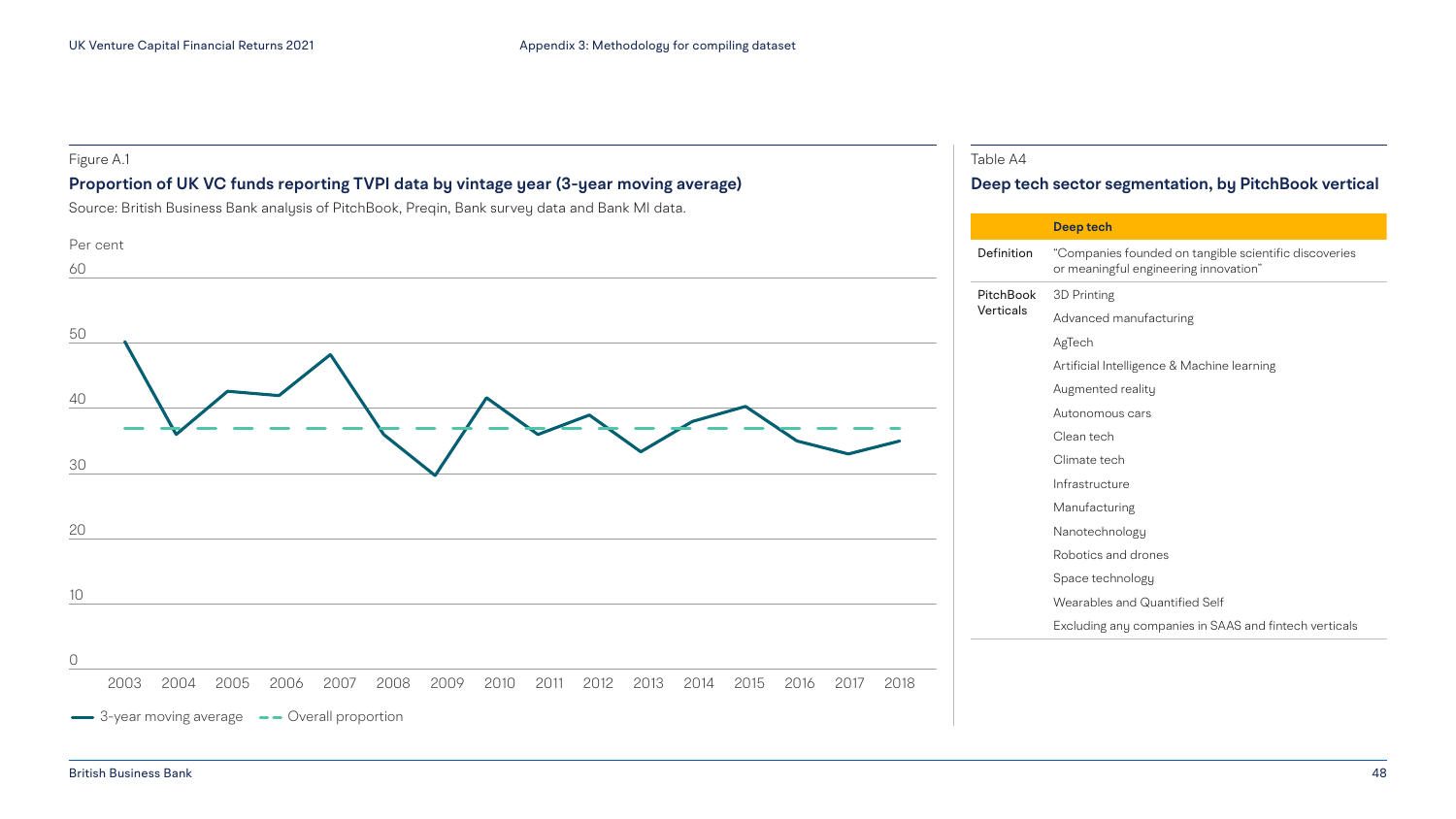Table A6

### **TVPI performance multiple by two-year vintage**

### **category**

Source: British Business Bank analysis of PitchBook, Preqin, Bank survey data and Bank MI data.

#### Table A5

### **DPI performance multiple by two-year vintage category**

Source: British Business Bank analysis of PitchBook, Preqin, Bank survey data and Bank MI data.

| Years     | <b>Pooled</b><br><b>Average</b> | UQ      | <b>Median</b> | LQ      | <b>Number</b><br>of funds |
|-----------|---------------------------------|---------|---------------|---------|---------------------------|
| 2002-2003 | 1.28                            | 1.36    | 1.13          | 0.77    | 12                        |
| 2004-2005 | $\star$                         | $\star$ | $\star$       | $\star$ | $\star$                   |
| 2006-2007 | 1.88                            | 2.6     | 1.42          | 0.7     | 17                        |
| 2008-2009 | 2.25                            | 3.2     | 1.67          | 1.31    | 13                        |
| 2010-2011 | 1.96                            | 2.86    | 2.01          | 1.24    | 11                        |
| 2012-2013 | 2.02                            | 2.31    | 1.7           | 1.42    | 14                        |
| 2014-2015 | 2.39                            | 2.14    | 1.7           | 1.25    | 27                        |
| 2016-2017 | 1.83                            | 1.78    | 1.26          | 0.98    | 23                        |
| 2018-2019 | 1.34                            | 1.5     | 1.01          | 0.88    | 33                        |

\* Less than 5 funds

| Years     | <b>Pooled</b><br><b>Average</b> | UQ      | <b>Median</b> | LQ      | <b>Number</b><br>of funds |
|-----------|---------------------------------|---------|---------------|---------|---------------------------|
| 2002-2003 | 1.16                            | 1.27    | 1.02          | 0.58    | $12 \overline{ }$         |
| 2004-2005 | $\star$                         | $\star$ | $\star$       | $\star$ | $\star$                   |
| 2006-2007 | 1.58                            | 2.26    | 1.07          | 0.21    | 17                        |
| 2008-2009 | 1.28                            | 2.19    | 1.27          | 1.17    | 13                        |
| 2010-2011 | 1.07                            | 1.71    | 0.88          | 0.66    | 11                        |
| 2012-2013 | 0.8                             | 0.72    | 0.3           | 0.18    | 14                        |
| 2014-2015 | 0.5                             | 0.58    | 0.2           | 0.08    | 27                        |
| 2016-2017 | 0.05                            | 0.08    | 0.00          | 0.00    | 23                        |
| 2018-2019 | 0.01                            | 0.00    | 0.00          | 0.00    | 33                        |

\* Less than 5 funds

### <span id="page-48-0"></span>**Appendix 4: Detailed UK performance by 2-year vintage category**

British Business Bank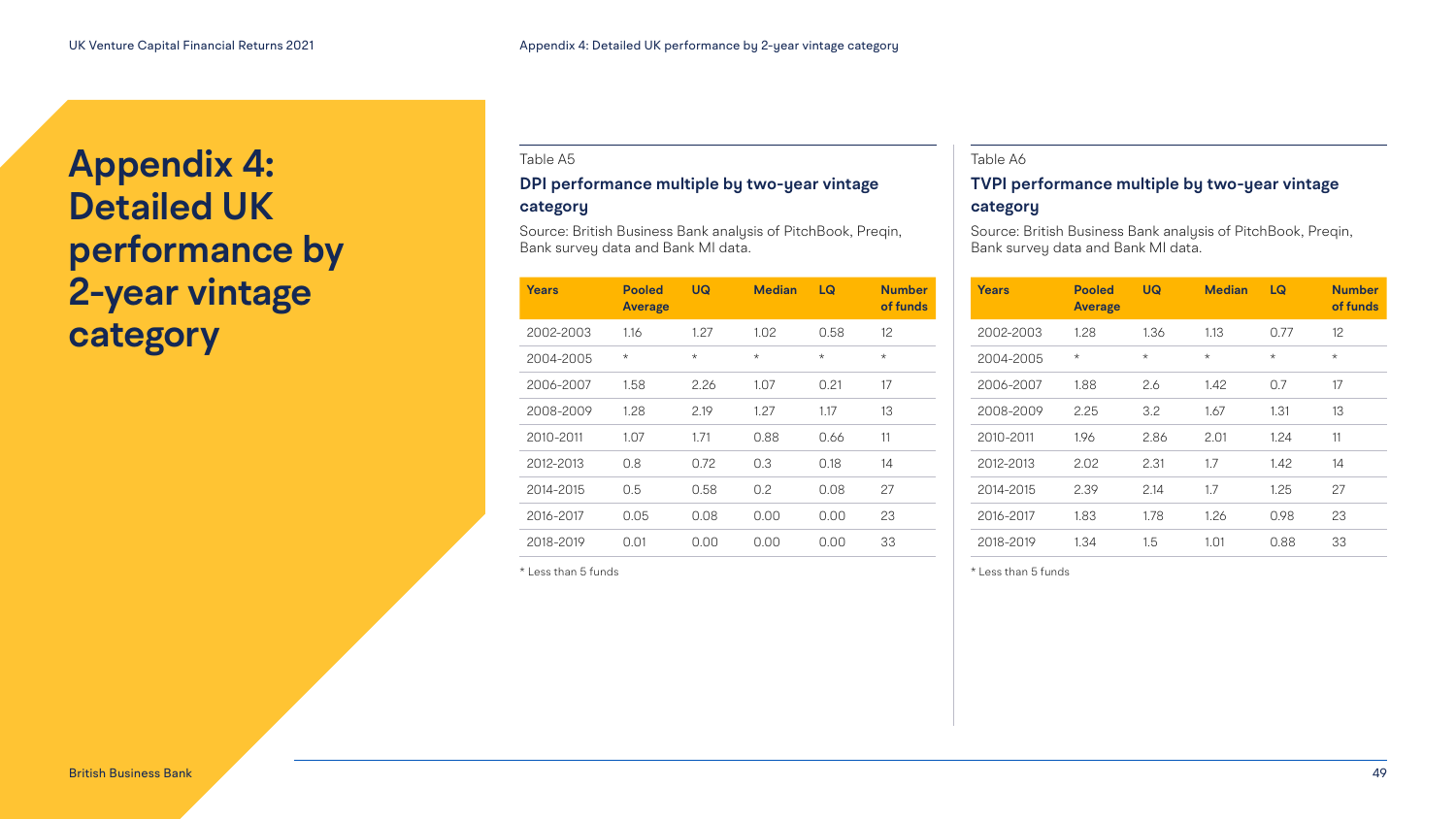# <span id="page-49-0"></span>**Endnotes**

- [1](#page-10-0). British Private Equity and Venture Capital Association,<https://www.bvca.co.uk/>
- [2.](#page-11-0) We are using PitchBook and Preqin's definition of Europe, which includes Russia.
- [3](#page-12-0). Note that the BVCA data is calculated as at 31 December 2020, so the time period is closely comparable but is not exactly the same.
- [4](#page-16-0). PitchBook US VC Valuations Report Q3 2021
- [5](#page-26-0). The coverage of life sciences funds in this report is likely to include funds targeting traditional life sciences sectors such as pharma and bio tech. Increasingly life sciences funds are now applying deep technology, such as AI, so there is likely to be an overlap with deep technology funds. These deep tech funds may be omitted from the current definition of life sciences funds.
- [6](#page-28-0). Since 2018, 22 European biotech and pharmaceutical companies have opted to list on Nasdaq or the New York Stock Exchange, compared with 13 on European exchanges. In 2021, more than three dozen U.S. companies in these two sectors have listed, compared with five U.K. companies. [https://www.spglobal.com/marketintelligence/en/news-insights/latest](https://www.spglobal.com/marketintelligence/en/news-insights/latest-news-headlines/british-biotechs-swerve-london-markets-for-nasdaq-s-investor-pool-ipo-rules-64544098)[news-headlines/british-biotechs-swerve-london-markets-for-nasdaq-s](https://www.spglobal.com/marketintelligence/en/news-insights/latest-news-headlines/british-biotechs-swerve-london-markets-for-nasdaq-s-investor-pool-ipo-rules-64544098)[investor-pool-ipo-rules-64544098](https://www.spglobal.com/marketintelligence/en/news-insights/latest-news-headlines/british-biotechs-swerve-london-markets-for-nasdaq-s-investor-pool-ipo-rules-64544098)
- [7.](#page-29-0) British Business Bank analysis of user defined search of the PitchBook platform (14/10/2021) found that there had been 209 VC deals worth £1.6bn in UK life sciences companies in 2020
- [8](#page-35-0). There were 104 UK based VC fund managers in the sample frame.
- [9.](#page-39-0) [https://www.british-business-bank.co.uk/research/regions-and-nations](https://www.british-business-bank.co.uk/research/regions-and-nations-tracker-2021/)[tracker-2021/](https://www.british-business-bank.co.uk/research/regions-and-nations-tracker-2021/)
- [10.](#page-43-0) [https://www.bvca.co.uk/Portals/0/Documents/Research/Industry%20](https://www.bvca.co.uk/Portals/0/Documents/Research/Industry%20Performance/BVCA-Performance-Measurement-Survey-2020.pdf) [Performance/BVCA-Performance-Measurement-Survey-2020.pdf](https://www.bvca.co.uk/Portals/0/Documents/Research/Industry%20Performance/BVCA-Performance-Measurement-Survey-2020.pdf)
- [11.](#page-44-0) British Business Bank analysis of PitchBook

# **Acknowledgements**

This report and the analysis contained in it was produced by Dan van der Schans, George Anderson and Anthony Gray in the British Business Bank's Economics team.

We would like to thank the following organisations and people:

- PitchBook and Preqin for the use of their data within this report.
- All the fund managers that contributed data to the survey and provided us with feedback on market conditions.

# **Disclaimer**

The British Business Bank has made every effort to use reliable, up to date and comprehensive information and analysis, but no representation, express or implied, is made by British Business Bank plc and its subsidiaries as to the completeness or accuracy of any facts or opinions contained in this report. Recipients should seek their own independent legal, financial, tax, accounting or regulatory advice before making any decision based on the information contained herein. This report is not investment advice.

The British Business Bank accepts no liability for any loss arising from any action taken or refrained from as a result of information contained in this report.